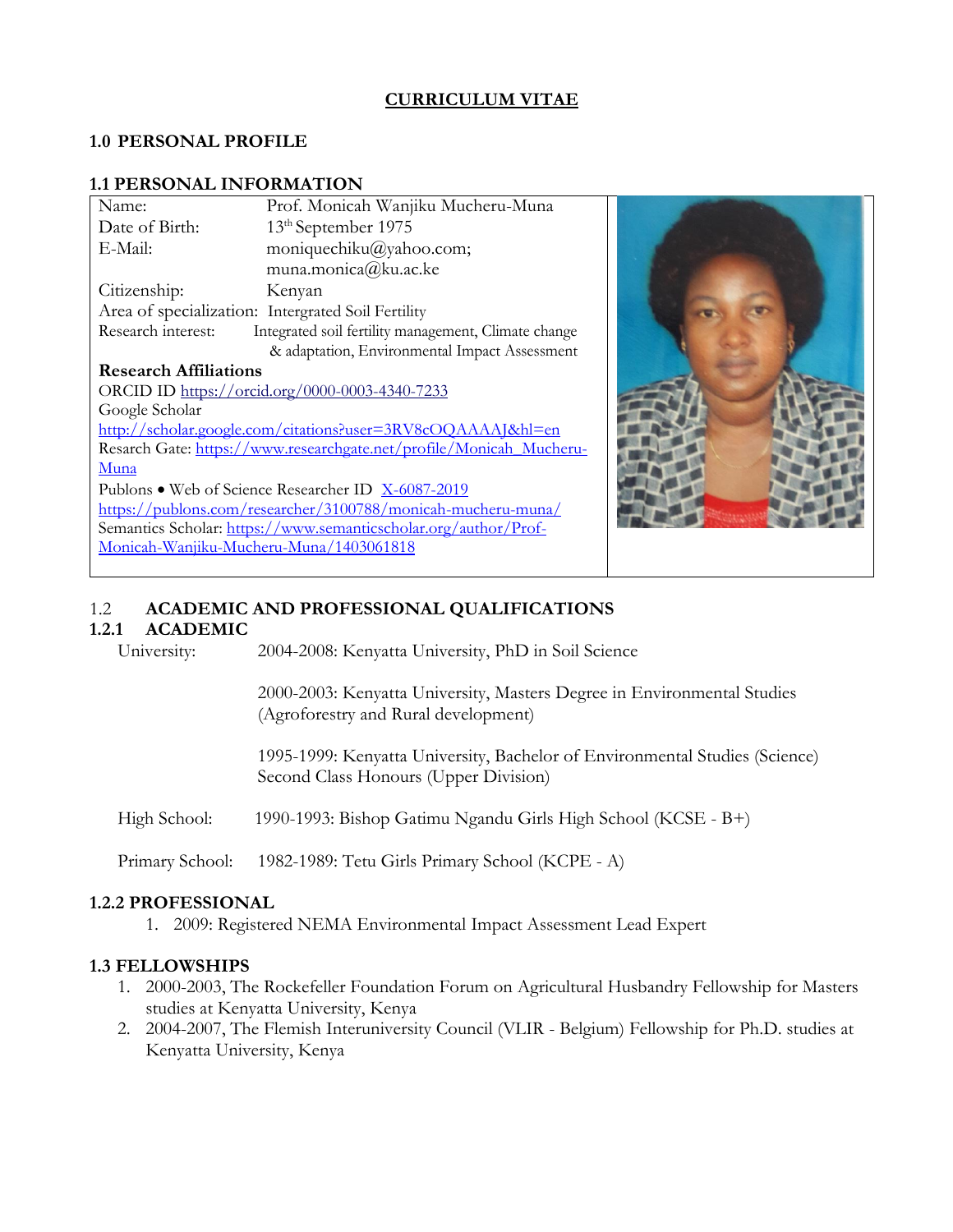#### **1.4 WORKING EXPERIENCE**

| February 2020 to date:   | Associate Professor, Kenyatta University<br>Duties include:                            |
|--------------------------|----------------------------------------------------------------------------------------|
|                          | Teaching undergraduate and graduate students                                           |
|                          | Supervising undergraduate, and graduate students<br>٠                                  |
|                          | Attending students' thesis defenses                                                    |
|                          | Examination of PhD and Masters theses                                                  |
| August 2013 to Feb 2020: | Senior Lecturer, Kenyatta University                                                   |
|                          | Duties included:                                                                       |
|                          | Teaching undergraduate and graduate students<br>$\bullet$                              |
|                          | Supervising undergraduate, and graduate students<br>$\bullet$                          |
|                          | Attending students' thesis defenses                                                    |
|                          | Examination of PhD and Masters theses                                                  |
|                          | August 2008 to August 2013: Lecturer at Kenyatta University                            |
|                          | Duties included:                                                                       |
|                          | Teaching undergraduate and graduate students<br>$\bullet$                              |
|                          | Supervising undergraduate, and graduate students<br>$\bullet$                          |
|                          | In charge of School Brochure development                                               |
|                          | In charge of Departmental Brochure development                                         |
|                          | Secretary of the African Journal of Environmental Studies and<br>Development Committee |
|                          | Attending students' thesis defenses<br>٠                                               |
|                          | Departmental Examination Coordinator                                                   |
|                          | September 2003 to July 2008: Teaching as a Tutorial Fellow at Kenyatta University      |
|                          | Duties included:                                                                       |
|                          | Teaching several undergraduate courses<br>$\bullet$                                    |
|                          | Undertaking my PhD Research<br>$\bullet$                                               |
|                          | Supervising Undergraduate projects                                                     |
|                          | Undertaking developmental and research projects                                        |
| June - August 2003:      | Part-time teaching in Kenyatta University                                              |
|                          | Duties included                                                                        |
|                          | Teaching undergraduate students                                                        |

## **2.0 RESEARCH AND PUBLICATIONS**

#### **2.1 PAPERS/PUBLICATIONS IN REFEREED JOURNALS**

- 1. Ndeleko-Barasa EM, **Mucheru-Muna MW**, Ngetich KF 2021. Agronomic and financial benefits of direct Minjingu phosphate rock use in acidic humic nitisols of Upper Eastern Kenya. *Heliyon,* [https://doi.org/10.1016/j.heliyon.2021.e08332.](https://doi.org/10.1016/j.heliyon.2021.e08332)
- 2. Kebenei MC, **Mucheru-Muna M**, Muriu-Ng'ang'a F, Ndung'u CK 2021. Zai Technology and Integrated Nutrient Management for Improved Soil Fertility and Increased Sorghum Yields in Kitui County, Kenya. *Front. Sustain. Food Syst*. 5:714212, DOI: 10.3389/fsufs.2021.714212
- 3. Njenga MW, Mugwe JN, Mogaka H, Nyabuga G, Kiboi MN, Ngetich F, **Mucheru-Muna M**, Sijali I, Mugendi D 2021. Determinants of Farmers' Knowledge on Soil and Water Conservation Technologies in Dry Zones of Central Highlands, Kenya. *Journal of Agricultural Extension*, 25: 127-143, [http://www.journal.aesonnigeria.org/index.php/jae/article/view/297](http://www.journal.aesonnigeria.org/index.php/jae/article/view/2972)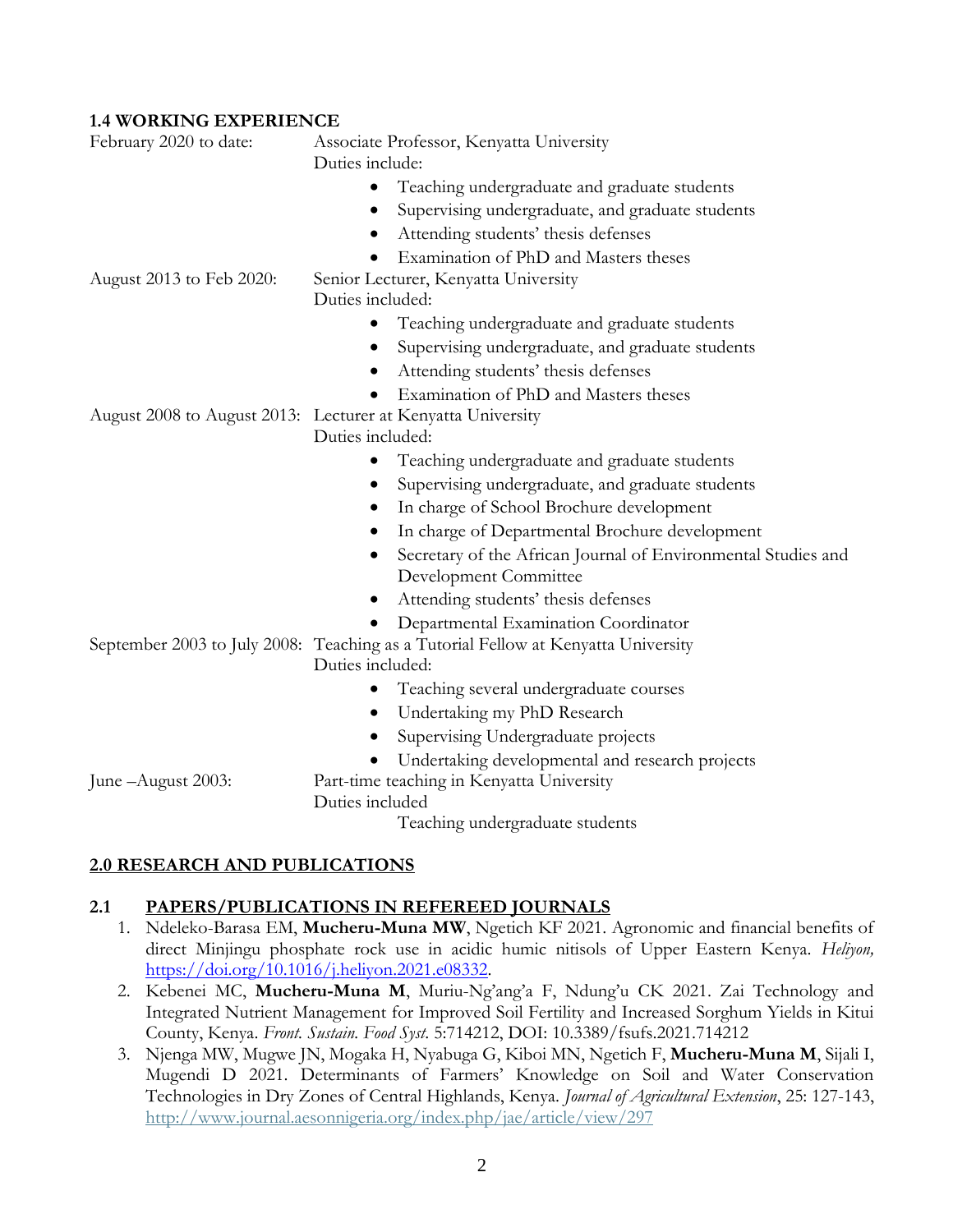- 4. Mugi-Ngenga EW, Kiboi MN, **Mucheru-Muna MW**, Mugwe JN, Mairura FS, Mugendi DN, Ngetich FN 2021. Indigenous and conventional climate-knowledge for enhanced farmers' adaptation to climate variability in the semi-arid agro-ecologies of Kenya. *Environmental Challenges* 5 (2021) 100355, <https://doi.org/10.1016/j.envc.2021.100355>
- 5. Njenga MW, Mugwe JN, Mogaka H, Nyabuga G, Kiboi MN, Ngetich F, **Mucheru-Muna M**, Sijali I, Mugendi D 2021. Communication factors influencing adoption of soil and water conservation technologies in the dry zones of Tharaka-Nithi County, Kenya. *Heliyon*, <https://doi.org/10.1016/j.heliyon.2021.e08236>
- 6. Kinyua M, **Mucheru-Muna M**, Bolo P, Kihara J 2021. Optimizing interaction between crop residues and inorganic N under zero tillage systems in sub-humid region of Kenya. *Heliyon*, [https://doi.org/10.1016/j.heliyon.2021.e07908.](https://doi.org/10.1016/j.heliyon.2021.e07908)
- 7. Kimaru-Muchai SW, Ngetich FK, **Mucheru-Muna MW**, Baaru M 2021. Zai pits for heightened sorghum production in drier parts of Upper Eastern Kenya. *Heliyon*, <https://doi.org/10.1016/j.heliyon.2021.e08005>
- 8. Kimiti WW, **Mucheru-Muna MW**, Mugwe JN, Ngetich FK, Kiboi MN, Mugendi DN 2021. Lime, manure and Inorganic Fertilizer Effects on Soil Chemical Properties, Maize Yield and Profitability in Acidic Soils in Central Highlands of Kenya. *Asian Journal of Environment & Ecology: 16(3): 40-51,* DOI: 10.9734/ajee/2021/v16i330250
- 9. Ndung'u a M, Ngatia LW, Onwonga RN, **Mucheru-Muna MW**, Fud R, Moriasi DN, Ngetich KF 2021. The influence of organic and inorganic nutrient inputs on soil organic carbon functional groups content and maize yields. *Heliyon,* <https://doi.org/10.1016/j.heliyon.2021.e07881>
- 10. Ndeke AM, Mugwe JN, Mogaka H, Nyabuga G, Kiboi K, Ngetich F, **Mucheru-Muna M**, Sijali I, Mugendi D 2021. Gender-specific determinants of Zai technology use intensity for improved soil water management in the drylands of Upper Eastern Kenya. *Heliyon*, <https://doi.org/10.1016/j.heliyon.2021.e07217>
- 11. Kiboi MN, Ngetich FK, **Mucheru-Muna MW**, Diels J, Mugendi DN 2021. Soil nutrients and crop yield response to conservation-effective management practices in the sub-humid highlands agroecologies of Kenya, *Heliyon*, [https://doi.org/10.1016/j.heliyon.2021.e07156.](https://doi.org/10.1016/j.heliyon.2021.e07156)
- 12. Nyamwange MM, Njeru EM, **Mucheru-Muna M** 2021. Tillage, Mulching and Nitrogen Fertilization Differentially Affects Soil Microbial Biomass, Microbial Populations and Bacterial Diversity in a Maize Cropping System. *Front. Sustain. Food Syst.* 5:614527. doi: 10.3389/fsufs.2021.614527
- 13. Omenda JA, Ngetich KF, Kiboi MN, **Mucheru-Muna MW**, Mugendi DN 2021. Phosphorus availability and exchangeable aluminum response to phosphate rock and organic inputs in the Central Highlands of Kenya. *Heliyon,* Volume 7, Issue 3, 2021, [https://doi.org/10.1016/j.heliyon.2021.e06371.](https://doi.org/10.1016/j.heliyon.2021.e06371)
- 14. **Mucheru-Muna MW**, Ada MA, Mugwe JN, Mairura FS, Mugi-Ngenga E, Zingore S, Mutegi JK 2021. Socio-economic predictors, soil fertility knowledge domains and strategies for sustainable maize intensification in Embu County, Kenya. *Heliyon* Volume 7, Issue 2, 2021, <https://doi.org/10.1016/j.heliyon.2021.e06345>
- 15. Bolo P, Kihara J, **Mucheru-Muna M**, Mugendi EN, Kinyua M, Sommer R 2021. Application of residue, inorganic fertilizer and lime affect phosphorus solubilizing microorganisms and microbial biomass under different tillage and cropping systems in a Ferralsol. *Geoderma* 390, 114962. https://doi.org/10.1016/j.geoderma.2021.114962.
- 16. Murimi DN, **Mucheru-Muna MW**, Mugi-Ngenga E, Zingore S, Kinyua JM 2020. Nutrient management options for enhancing productivity and profitability of conservation tillage under onfarm conditions in central highlands of Kenya. *AIMS Agriculture and Food*, 5(4): 666–680. DOI: 10.3934/agrfood.2020.4.666
- 17. Rabach V, Koske J, **Mucheru Muna MW**, Muriuki J, Ngare IO 2020. Carbon sequestration in agroforestry systems between conservation agriculture and conventional practice in the ASAL area of Machakos County, Kenya. *Journal of Applied Agricultural Science and Technology 4 (2): 118-133*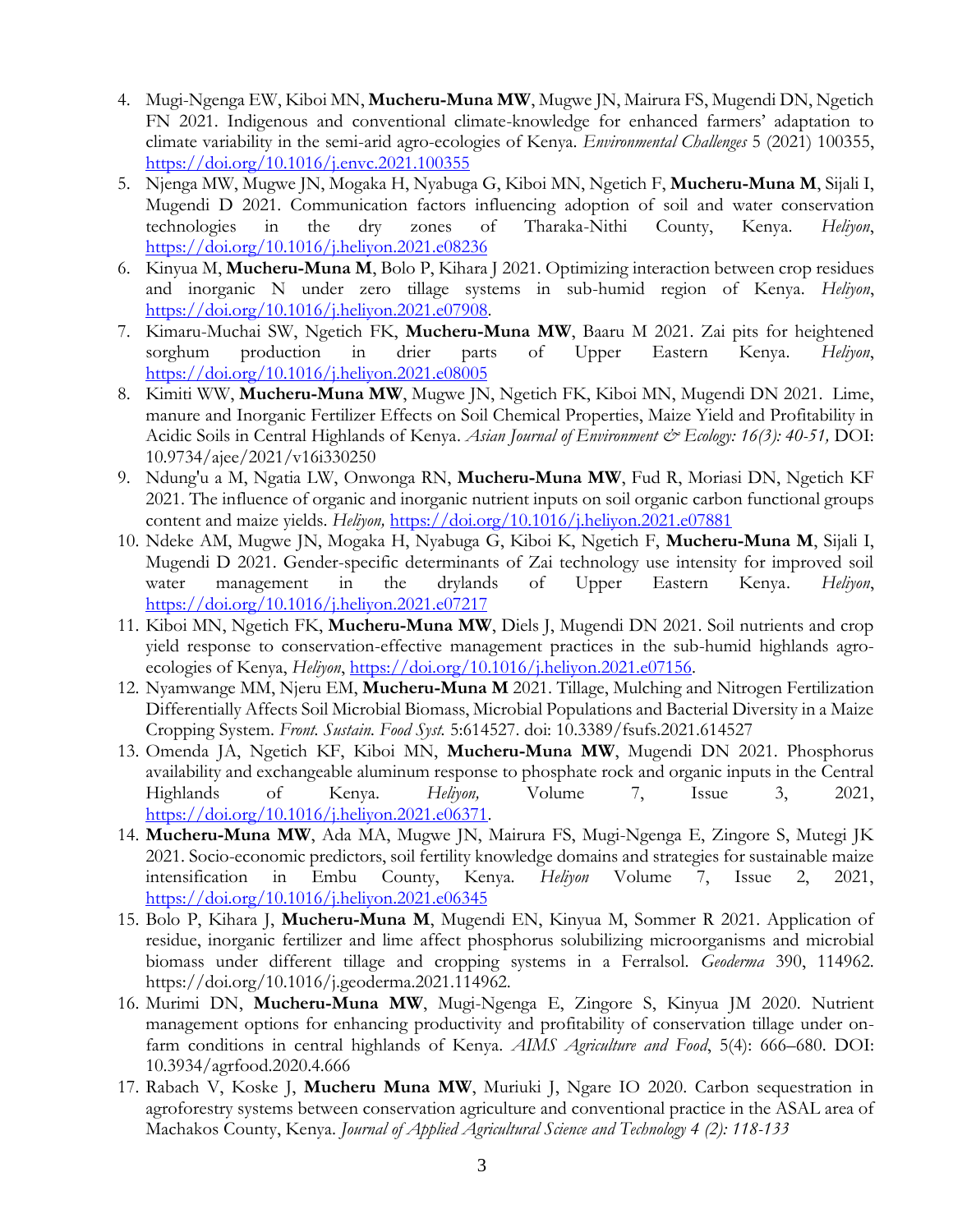- 18. Macharia JM, Pelster DE, Ngetich FK, Shisanya CA, **Mucheru‐Muna M**, Mugendi DN 2020. Soil greenhouse gas fluxes from maize production under different soil fertility management practices in East Africa. *Journal of Geophysical Research: Biogeosciences*, 125, e2019JG005427. <https://doi.org/10.1029/2019JG005427>
- 19. Kimaru-Muchai, SW, Ngetich FK, Baaru, M, **Mucheru-Muna MW** 2020. Adoption and utilisation of Zai pits for improved farm productivity in drier upper Eastern Kenya. *Journal of Agriculture and Rural Development in the Tropics and Subtropics,* 121:13–22. https://doi.org/10.17170/kobra-202002281030 ISSN: 2363-6033 (online)
- 20. Omenda JA, Ngetich KF, Kiboi MN, **Mucheru-Muna MW**, Mugendi DN 2019. Soil Organic Carbon and Acid Phosphatase Enzyme Activity Response to Phosphate Rock and Organic Inputs in Acidic Soils of Central Highlands of Kenya in Maize. *International Journal of Plant & Soil Science* 30(2): 1-13
- 21. Musyoka MW, Adamtey N, Muriuki AW, Bautze D, Karanja EN, **Mucheru-Muna M**, Fiaboe KKM, Cadisch G 2019. Nitrogen leaching losses and balances in conventional and organic farming systems in Kenya. *Nutrient Cycling Agroecosystems*,<https://doi.org/10.1007/s10705-019-10002-7>
- 22. Murage FM, Mugwe JN, Ngetich KF, **Mucheru-Muna MM**, Mugendi DN 2019. Adoption of soyabean by smallholder farmers in the Central Highlands of Kenya. *African Journal of Agricultural Economics and Rural Development,* 7(5) 001-012,<https://ir-library.ku.ac.ke/handle/123456789/19470>
- 23. Musyoka MW, Adamtey N, Bu¨nemann EK, Muriuki AW, Karanja EN, **Mucheru-Muna M**, Fiaboe KKM, Cadisch G 2019. Nitrogen release and synchrony in organic and conventional farming systems of the Central Highlands of Kenya. *Nutrient Cycling Agroecosystems* https://doi.org/10.1007/s10705- 019-09978-z
- 24. Mwebia FW, Mugwe JN, **Mucheru-Muna MW**, Mugendi DN 2019. Inflence of farmer groups' characteristics on up scaling uptake of soil fertility technologies in Eastern Kenya. *Researchjournali Journal of Agriculture* No 1 Jan 2019 1-17,<http://www.researchjournali.com/view.php?id=4848>
- 25. Nyamwange MM, Njeru EZ, **Mucheru-Muna M** and Ngetich F 2018. Soil management practices affect arbuscular mycorrhizal fungi propagules, root colonization and growth of rainfed maize. *AIMS Agriculture and Food*, 3 (2): 120–134
- 26. Muriu-Ng'ang'a FW, **Mucheru-Muna MW**, Waswa F, Mairura FS 2017. Socio-economic factors influencing utilisation of rain water harvesting and saving technologies in Tharaka South, Eastern Kenya. *Agricultural Water Management* 194 (2017) 150–159.
- 27. Kiboi, M.N., Ngetich, K.F., Diels, J., **Mucheru-Muna, M**., Mugwe, J., Mugendi, D.N 2017. Minimum tillage, tied ridging and mulching for better maize yield and yield stability in the Central Highlands of Kenya. *Soil & Tillage Research*, 170: 157-166.<https://doi.org/10.1016/j.still.2017.04.001>
- 28. Muthaura C, **Mucheru-Muna M**, Zingore Z, Kihara J and Muthamia J 2017. Effect of application of different nutrients on growth and yield parameters of maize (Zea mays), Case of Kandara Murang'a County. *ARPN Journal of Agricultural and Biological Science*, Vol. 12, No. 1, January 2017.
- 29. Adamteya N, Musyok M, Zundel C, Guillermo J, Cobo, Karanja E, Fiaboe K, Muriuki A, **Mucheru-Muna MW**, Vanlauwe B, Berseta E, Messmera M, Gattingera A, Bhullara G, Cadisch G, Fliessbach A, Mädera P, Nigglia U, and Foster D. 2016. Productivity, profitability and partial nutrient balance in maize-based conventional and organic farming systems in Kenya. *Agriculture, Ecosystems and Environment* 235 (2016) 61–79
- 30. Njeru P, Maina I, Lekasi J, Kimani S, Esilaba A, Mugwe J and **Mucheru-Muna M** 2016. Climate Smart agriculture adaptation strategies for rainfed agriculture in drought prone areas of central Kenya. *International Journal of Agricultural Resources, Governance and Ecology.* Vol 12 (2) 113-124. Inderscience Publishers Ltd, https://doi.org/10.1504/IJARGE.2016.076928
- 31. Mugi-Ngenga EW, **Mucheru-Muna MW**, Mugwe JN, Ngetich FK, Mairura FS, and Mugendi DN 2016. Household's socio-economic factors influencing the level of adaptation to climate variability in the dry zones of Eastern Kenya. *Journal of Rural Studies* 43 (2016) 49-60, https://doi.org/10.1016/j.jrurstud.2015.11.004
- 32. Kisaka MO, **Mucheru-Muna M**, Ngetich F, Mugwe J, Mugendi DN, Mairura F, Shisanya C & GL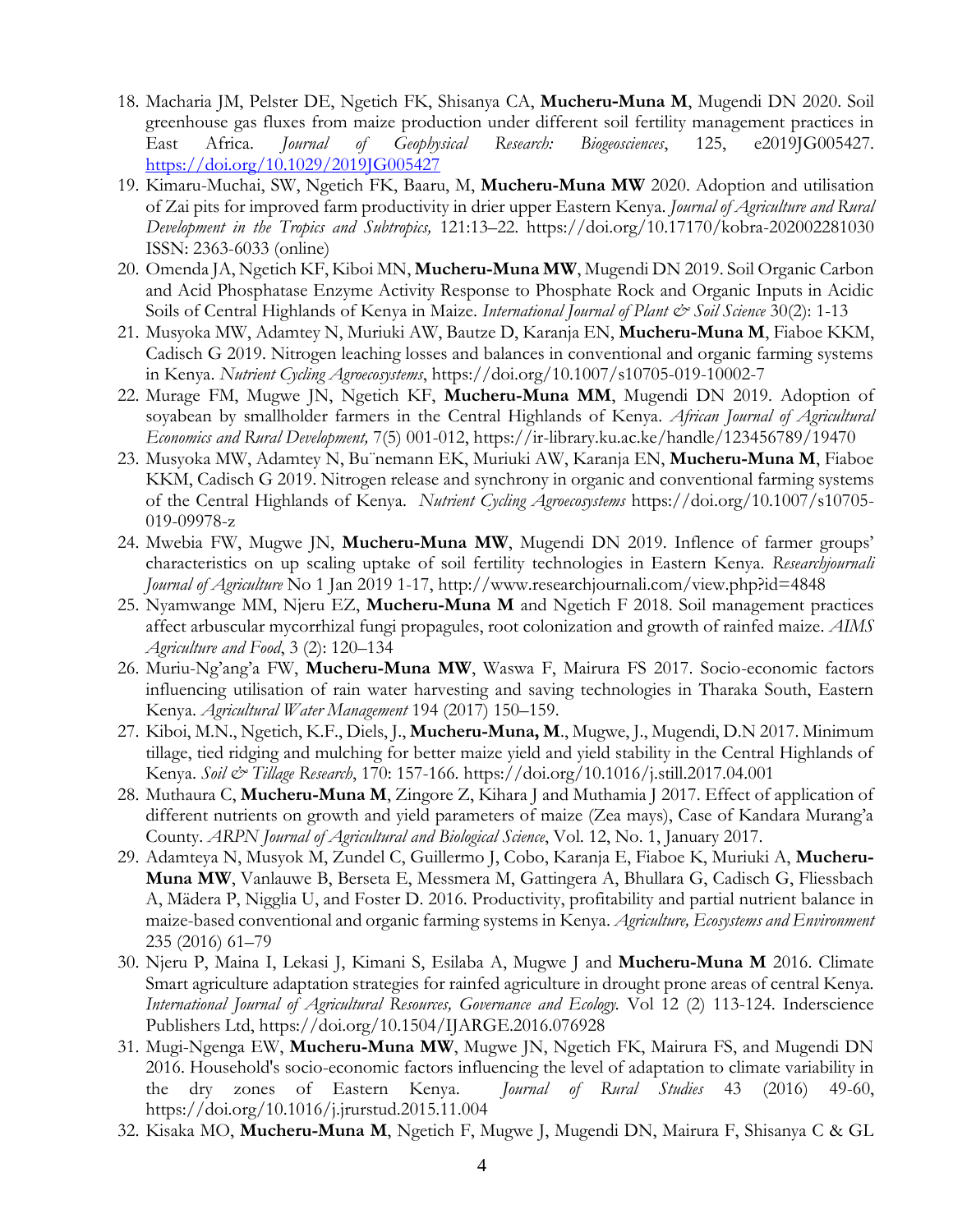Makokha 2015. Potential of deterministic and geostatistical rainfall interpolation under high rainfall variability and dry spells: case of Kenya's Central Highlands. *Theoretical and Applied Climatology* DOI 10.1007/s00704-015-1413-2, https://hdl.handle.net/10568/73658

- 33. Kisaka MO, **Mucheru-Muna M**, Ngetich F, Mugwe J, Mugendi DN, Mairura F and Muriuki J 2015. Using Apsim-Model as a Decision-Support-Tool for Long-Term Integrated-Nitrogen-Management and Maize Productivity under Semi-Arid Conditions in Kenya. *Experimental Agriculture*, https://doi.org/10.1017/S0014479715000095
- 34. **Mucheru-Muna MW**, Mugendi DN, Pypers P, Mugwe JN, Kung'u JB, Vanlauwe B and Merckx R 2014. Enhancing maize productivity and profitability using organic inputs and mineral fertilizer in central Kenya small-hold farms. *Experimental Agriculture* 50: 250-269, https://doi.org/10.1017/S0014479713000525
- 35. Matusso JMM, Mugwe JN and **Mucheru-Muna MW** 2014. Effects of different maize (*Zea mays* L.) soybean (*Glycine max* (L.) Merrill) intercropping patterns on soil mineral-N, N-uptake and soil properties. *African Journal of Agricultural Research* Vol. 9(1), pp. 42-55, 2 January, 2014,
- 36. Matusso JMM, Mugwe JN and **Mucheru-Muna MW** (2014). Effect of different maize (Zea mays L.) – soybean (Glycine max (L.) Merrill intercropping patterns on yields and land equivalent ratio. *Journal of Cereals and Oilseeds*: 4 (4)48-57. http://ir-library.ku.ac.ke/handle/123456789/8781
- 37. Matusso JMM, Mugwe JN and **Mucheru-Muna MW** 2014. Effects of different maize (*Zea mays* L.) soybean (*Glycine max* (L.) Merrill) intercropping patterns on yields and economics. *Advanced Journal of Agricultural Research* Vol. 2(003), pp. 38-48, March, 2014, http://www.advancedjournals.org/AJAR
- 38. Ngetich KF, **Mucheru-Muna M**, Mugwe JN, Shisanya CA, Diels J, Mugendi DN 2014. Length of growing season, rainfall temporal distribution, onset and cessation dates in the Kenyan highlands. *Agricultural and Forest Meteorology* 188 (2014) 24– 32, https://doi.org/10.1016/j.agrformet.2013.12.011
- 39. [Okeyo](http://www.sciencedirect.com/science/article/pii/S0378377414000390) AI, **Mucheru-Muna M**, Mugwe J, Mugendi DN, Diels J and Shisanya CA 2014. Effects of selected soil and water conservation technologies on nutrient losses and maize yields in the central highlands of Kenya. *Agricultural Water Management* 137: 52-58, http://www.sciencedirect.com/science/article/pii/S0378377414000390
- 40. Njenga NW, **Mucheru-Muna MW** and Muriuki J 2014. Assessing perceived impacts of climate change and how small scale farmers adapt in N in North Kinangop Location, Kenya. *The International Journal of Innovative Research and Studies* 3: 68-85
- 41. Matusso JMM, Mugwe JN and **Mucheru-Muna MW** 2014. Potential role of cereal-legume intercropping systems in integrated soil fertility management in smallholder farming systems of Sub-Saharan Africa. *Research Journal of Agriculture and Environmental Management*. Vol. 3(3), pp. 162-174, March, 2014
- 42. Matusso JMM, Mugwe JN and **Mucheru-Muna MW** 2014. Effect of different maize (Zea mays L.) – soybean (Glycine max (L.) Merrill) intercropping patterns on yields, light interception and leaf area index in Embu West and Tigania East sub counties. *Academic Research Journal of Agricultural Science and Research* Vol. 2(2), pp. 6-21, April 2014
- 43. Matusso JMM, Mugwe JN and **Mucheru-Muna MW** 2014. Changes of Soil Inorganic N, Soil Organic C and N Uptake by Maize and Soybean under Different Intercropping Patterns in Embu West and Tigania East Counties of Central Kenya. *Academic Research Journal of Agricultural Science and Research* Vol. 2(2), pp. 22-33, April 2014
- 44. [Nyi](https://www.researchgate.net/researcher/2048255428_Thandar_Nyi) T, **Mucheru-Muna MW**, Shisanya C, [Lama](https://www.researchgate.net/researcher/2048244745_Jean-Paul_Lodi_Lama) JP, [Mutuo](https://www.researchgate.net/researcher/2048179301_Patrick_K_Mutuo) PK, [Pypers](https://www.researchgate.net/researcher/48816976_Pieter_Pypers) P, [Vanlauwe](https://www.researchgate.net/researcher/2044454897_Bernard_Vanlauwe) B 2014. Effect of Delayed Cassava Planting on Yields and Economic Returns of a Cassava-Groundnut Intercrop in the Democratic Republic of Congo. *World Journal of Agricultural Research* 2(3):101-108.
- 45. Ngetich KF, Diels J**,** Shisanya CA, Mugwe JN, **Mucheru-Muna M**, Mugendi DN. 2014. Effects of selected soil and water conservation techniques on runoff, sediment yield and maize productivity under sub-humid and semi-arid conditions in Kenya. *Catena* 121 (2014) 288–296, https://doi.org/10.1016/j.catena.2014.05.026
- 46. Kimaru SM, **Mucheru-Muna MW**, Mugwe J, Mairura FS and Mugendi DN 2014. Client Focused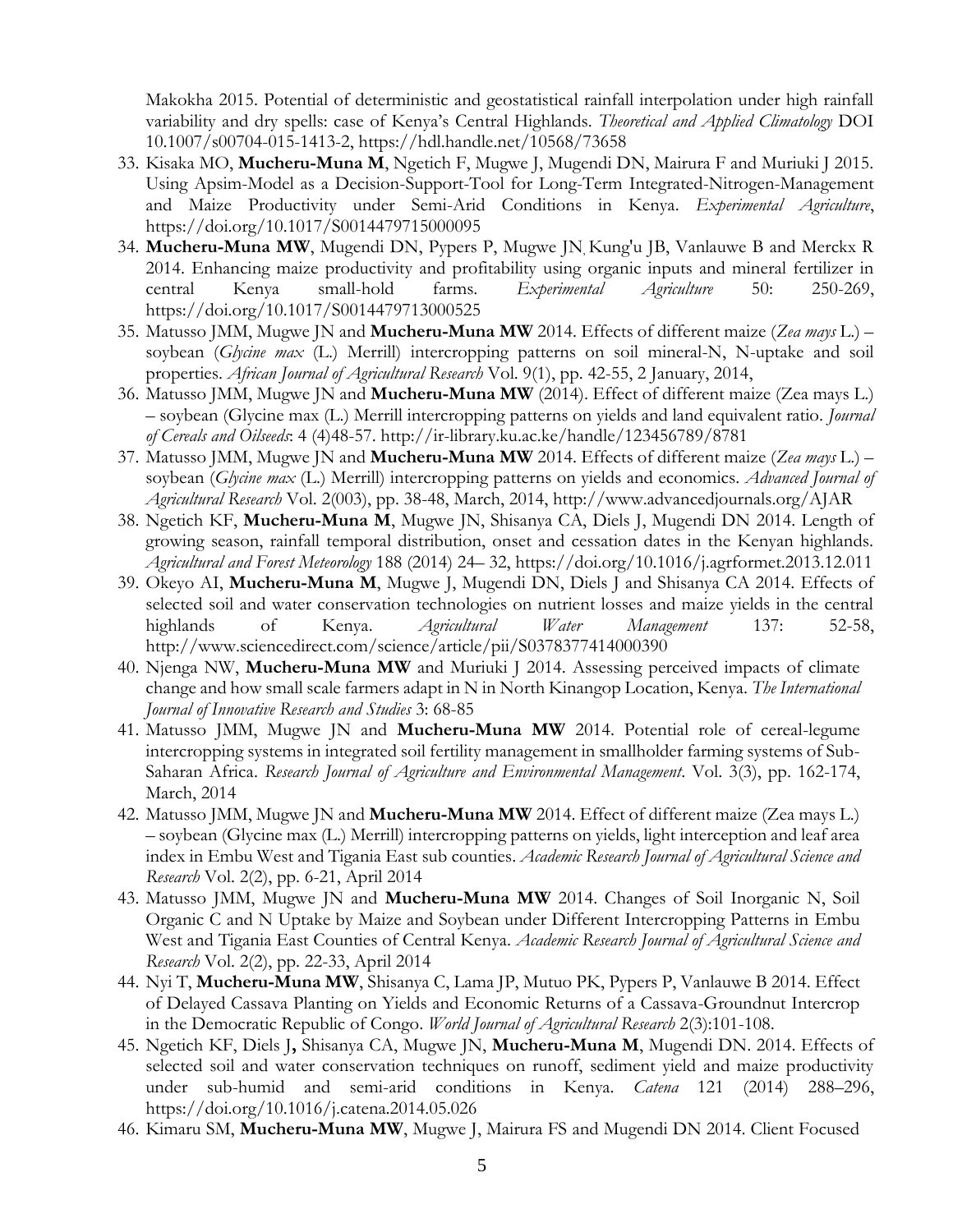Extension Approach for Disseminating Soil Fertility Management in Central Kenya *International Journal of Agricultural Extension*. Vol 2, No 2 (2014) 129-136: *Int. J. Agric. Ext.* ISSN: 2311-6110 (Online), 2311-8547 (Print) [http://www.escijournals.net/IJAE,](http://www.escijournals.net/IJAE) http://escijournals.net/index.php/IJAE/article/view/801 http://irlibrary.ku.ac.ke/handle/123456789/11707

- 47. Kisaka [MO,](http://link.springer.com/search?facet-author=%22M.+Oscar+Kisaka%22) **Mucheru-Muna M**, [Ngetich](http://link.springer.com/search?facet-author=%22F.+Ngetich%22) F, [Mugwe](http://link.springer.com/search?facet-author=%22J.+Mugwe%22) J, Mugendi DN, [Mairura](http://link.springer.com/search?facet-author=%22F.+Mairura%22) F 2014. Rainfall Variability, Drought Characterization, and Efficacy of Rainfall Data Reconstruction: Case of Eastern Kenya. *Advances in Meteorology*, Volume 2014, Article ID 380404, 16 pages
- 48. Macharia J, [Mugwe](http://link.springer.com/search?facet-author=%22J.+Mugwe%22) J, **Mucheru-Muna M**, Mugendi DN 2014. Socioeconomic Factors Influencing Levels of Knowledge in Soil Fertility Management in the Central Highlands of Kenya. *Journal of Agricultural Science and Technology* 4, 701-711, ISSN 1939-1250, doi: 10.17265/2161-6264/2014.09.003, https://ir-library.ku.ac.ke/handle/123456789/10372
- 49. Njenga NW, **Mucheru-Muna MW** and Muriuki J 2013. Climate Change Impacts on Small Scale Farmers in North Kinangop Location, Kenya. *The International Journal of Climate Change: Impacts and Responses.* Volume 5, 2013
- 50. Njeru PNM, Mugwe J, Maina I, **Mucheru-Muna M**, Mugendi D, Lekasi JK, Kimani SK, Miriti J, Esilaba AO and Muriithi F 2013. Integrating scientific and farmers' perception towards evaluation of rain-fed agricultural technologies for sorghum and cowpea productivity in Central Kenya. *Journal of Soil Science and Environmental Management* Vol. 4(7), pp. 123-131, November, 2013, http://irlibrary.ku.ac.ke/handle/123456789/8751
- 51. Njeru PNM, Mugwe J, **Mucheru-Muna M**, Maina I, Mwangi DM, Amboga S, Miruka M, Lekasi JK, Kimani SK, Miriti J, Gitari J, Mahasi M, Mutea K and Muriithi F 2013. Integrating Scientific and Farmers' Evaluation of Water Harvesting and Soil Fertility Technologies on Sorghum Productivity in Eastern Kenya. *E. Afr. agric. For. J*. (2013) 78(3), 143-150
- 52. Kimaru SM, **Mucheru-Muna MW**, Mugwe J, Mairura FS and Mugendi DN 2013. Gender disparities in uptake of information on soil fertility management in the Central highlands of Kenya. *International Journal of Agricultural Science and Research (*IJASR) Vol. 3, Issue 1, Mar 2013, 197-206, https://www.researchgate.net/publication/262680353
- 53. Mutegi EM, Kung'u JB, **Mucheru-Muna MW**, Mugendi DN 2012. Consequences of organic-mineral N soil fertility amendments on nitrogen uptake and maize grain yield in the smallholder farms of Meru South district, Kenya. *Sky Journal of Soil Science and Environmental Management* Vol. 1(1), pp. 9–14
- 54. Kimaru SM, Mugwe J, **Mucheru-Muna MW**, Mugendi DN 2012. Influence of Education Levels on Dissemination of Soil Fertility Management Information in the Central Highlands of Kenya. *Journal of Agriculture and Rural Development in the Tropics and Subtropics* (JARTS). 113: 89–99, http://nbnresolving.de/urn:nbn:de:hebis:34-urn:nbn:de:hebis:34-2012092441785
- 55. Mutegi1 EM, Kung'u JB, **Mucheru-Muna MW**, Pypers P, Mugendi DN 2012. Complementary effects of organic and mineral fertilizers on maize production in the smallholder farms of Meru South District, Kenya. *Agricultural Sciences* 3: 221-229
- 56. **Mucheru-Muna MW**, Pypers P, Mugendi D, Kung'u J, Mugwe J, Merckx R and Vanlauwe B 2010. A staggered maize-legume intercrop arrangement robustly increases crop yields and economic returns in the highlands of central Kenya. *Field Crops Research* 115: 132-139, https://doi.org/10.1016/j.fcr.2009.10.013
- 57. Mugwe J, Mugendi D, **Mucheru-Muna MW**, Odee D and Mairura F 2009. Effect of selected organic materials and inorganic fertilizer on the soil fertility of a Humic Nitisol in the central highlands of Kenya. *Soil Use and Management* 25: 434–440
- 58. **Mucheru-Muna MW**, Mugendi D, Mugwe J, and Kung'u J 2009. Soil mineral N dynamics in a maize crop following different soil fertility amendments in different soil fertility status in sub-humid and semi-arid regions in Central Kenya. *Research Journal of Agriculture and Biological Sciences* 5 (6): 978-993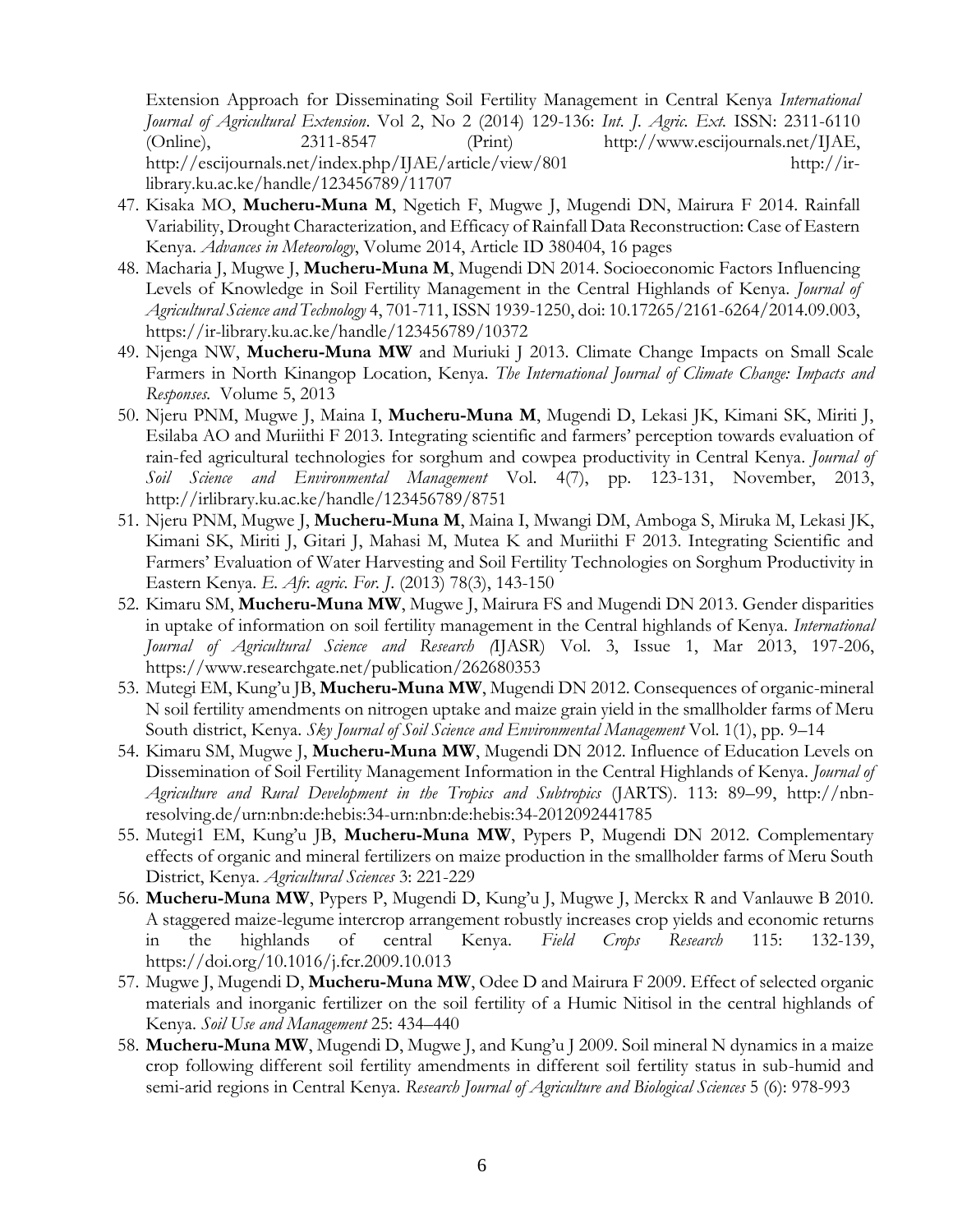- 59. Mugwe J, **Mucheru-Muna MW**, Mugendi DN, Kung'u J, Bationo A, Mairura F 2009. Adoption potential of selected organic resources for improving soil fertility in the central highlands of Kenya. *Agroforestry Systems* DOI 10.1007/s10457-009-9217-y
- 60. Shisanya CA, **Mucheru MW**, Mugendi DN and Kung'u JB. 2009. Effect of organic and inorganic nutrient sources on soil mineral nitrogen and maize yields in central highlands of Kenya. *Soil and Tillage Research,* 103(2), 239-246
- 61. Mugendi D, **Mucheru-Muna MW**, Mugwe J, Kung'u J, Bationo A, 2008. Best bet soil fertility technologies for improved food production in the Central highlands of Kenya. *African Journal of Environmental Studies and Development* 1: 8-15
- 62. **Mucheru-Muna MW**, Mugendi D, Mugwe J, Kung'u J, 2008. Maize yields and mineral-N movement as affected by organic and inorganic inputs in a humic nitisol in Meru South District, Kenya. *African Journal of Environmental Studies and Development* 1: 99-108
- 63. Mugwe J, Mugendi D, **Mucheru-Muna MW**, Merckx R, Chianu J and Bernard V 2008. Determinants of the decision to adopt integrated soil fertility management practices by small holder farmers in the central highlands of Kenya. *Experimental Agriculture* 45: 61-75.
- 64. Mugwe J, Mugendi D, Kung'u J and **Mucheru-Muna MW** 2008. Maize yields response to application of organic and inorganic inputs under on-station and on-farm experiments in central Kenya. *Experimental Agriculture* 45: 47-59
- 65. **Mucheru-Muna MW,** Mugendi D, Kung'u J, Mugwe J, Bationo A, 2007. Effects of organic and mineral fertilizer inputs on maize yield and soil chemical properties in a maize cropping system in Meru South District, Kenya. *Agroforestry Systems* 69: 189-197

## **2.2 PEER-REVIEWED BOOK CHAPTERS WITH ISBN NUMBERS**

- 1. Njeru PNM, Mugwe J, **Mucheru-Muna M**, Maina I, Kimani SK, and Lelgut DK 2018. Drought-Tolerant Crops in Kirinyaga County, Kenya: Climate-Smart Agriculture Adaptation Strategies W. In Leal Filho (ed.), Handbook of Climate Change Resilience, Springer Nature Switzerland AG 2018. (*[https://doi.org/10.1007/978-3-319-71025-9\\_80-1\)](https://doi.org/10.1007/978-3-319-71025-9_80-1)*
- 2. Kisaka [MO,](http://link.springer.com/search?facet-author=%22M.+Oscar+Kisaka%22) **Mucheru-Muna M**, [Ngetich](http://link.springer.com/search?facet-author=%22F.+Ngetich%22) F, [Mugwe](http://link.springer.com/search?facet-author=%22J.+Mugwe%22) J, Mugendi DN, [Mairura](http://link.springer.com/search?facet-author=%22F.+Mairura%22) F 2015. Seasonal Rainfall Variability and Drought Characterization: Case of Eastern Arid Region, Kenya. In: [WL Filho,](http://link.springer.com/search?facet-author=%22Walter+Leal+Filho%22) [AO Esilaba,](http://link.springer.com/search?facet-author=%22Anthony+O.+Esilaba%22) [KPC Rao,](http://link.springer.com/search?facet-author=%22Karuturi+P.C.+Rao%22) [G Sridhar](http://link.springer.com/search?facet-author=%22Gummadi+Sridhar%22) (Eds). [Adapting African Agriculture to Climate Change](http://link.springer.com/book/10.1007/978-3-319-13000-2) [Climate](http://link.springer.com/bookseries/8740)  [Change Management](http://link.springer.com/bookseries/8740) 2015, pp 53-71 (Springer NL **ISBN 978-3-319-13000-2; DOI 10.1007/978-3- 319-13000-2\_5**).
- 3. Njeru PNM, Mugwe JN, Maina I, **Mucheru-Muna M**, Mugendi DN, Lekasi JK 2015. Integrating Farmers and Scientific Methods for Evaluating Climate Change Adaptation Options in Embu County. In: Eds, Walter Leal Filho, Anthony O. Esilaba, K. P. C. Rao and G. Sridhar. Adapting African Agriculture to Climate Change. Climate Change Management 2015, pp 185-197. ((Springer NL **ISBN 978-3-319-13000-2; DOI 10.1007/978-3-319-13000-2\_5**).
- 4. Njeru PNM, Mugwe JN, Maina I, **Mucheru-Muna M**, Mugendi DN, Lekasi JK, Kimani SK, Wamuongo J, Oeba VO and Muriithi F 2014. Adapting Rain-fed Agriculture to Climate Change: An Overview of Sorghum (Sorghum bicolor (L.) Moench) and Cowpea Production in agro-Pastoral Areas of Eastern Kenya. In: Eds, Khalif Z, Gachene CKK, Gicheru P, Mburu DW, Gakahu CG. Sustainable Land Management in Dry Lands of Kenya Improving Land Productivity through Participatory Research and Technology Transfer. United Nations Development Programme - Kenya 2014, pp 137- 145 (*ISBN 978 9966 1805 5 1*)
- 5. Kimaru-Muchai S.W., **Mucheru-Muna M**., Mugwe J.M., Mairura F.S and Mugendi D.N. 2013 Communication channels used in dissemination of soil fertility management practices in the Central Highlands of Kenya. In: [Bernard Vanlauwe,](http://www.routledge.com/books/search/author/bernard_vanlauwe/) [Piet van Asten,](http://www.routledge.com/books/search/author/piet_van_asten/) [Guy Blomme](http://www.routledge.com/books/search/author/guy_blomme/) (Eds) Agro-Ecological Intensification of Agricultural Systems in the African Highlands. (Routledge, **3 Dec 2013**; **ISBN-10: <sup>0415532736</sup>**, **ISBN-13: 978-0415532730)**, pp 281-290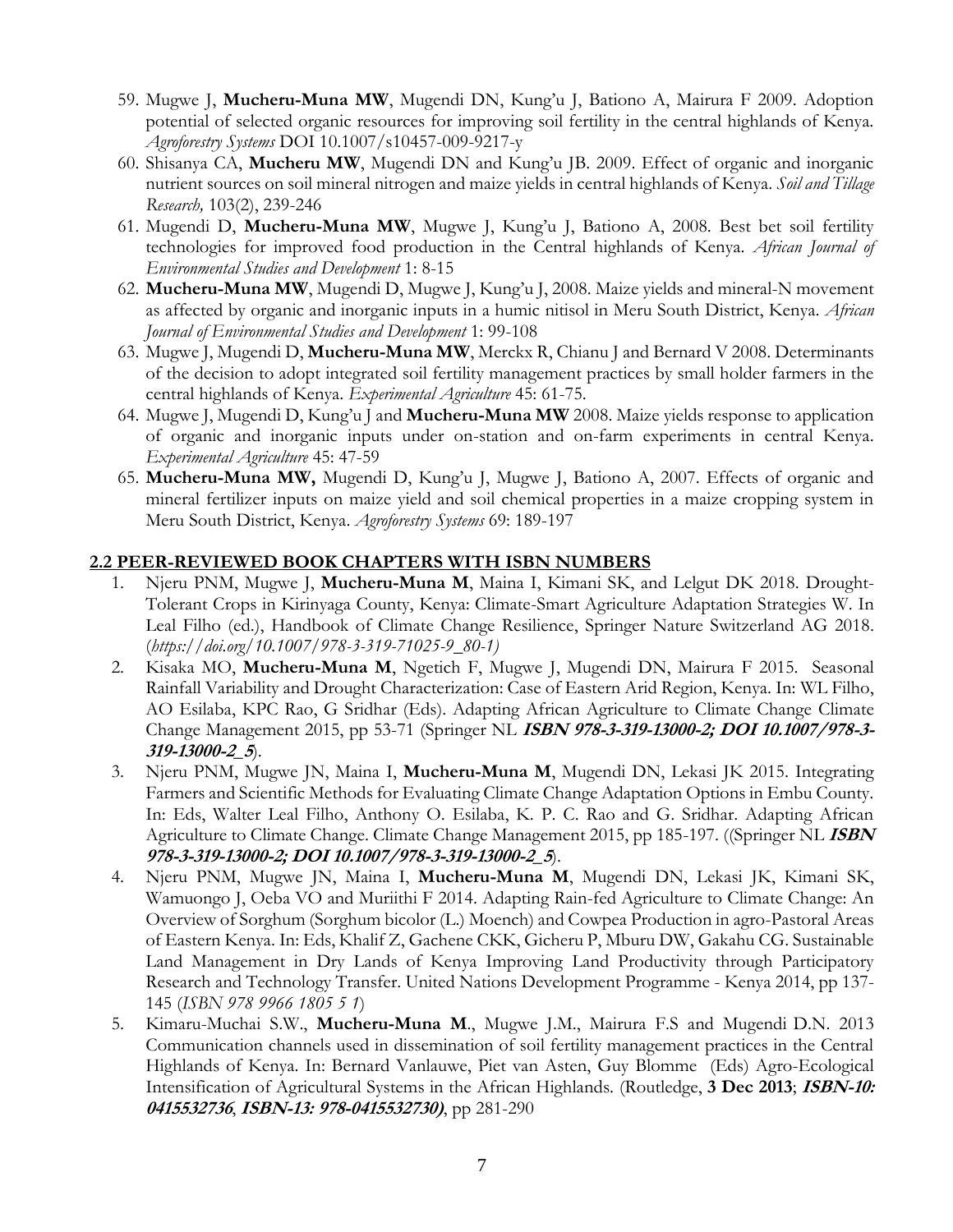- 6. Ngetich KF, Shisanya CA, Mugwe JN, **Mucheru-Muna MW** and Mugendi DN 2012. The potential of organic and inorganic nutrient sources in sub-Saharan African crop farming systems. In [Soil Fertility](http://www.intechopen.com/books/show/title/soil-fertility-improvement-and-integrated-nutrient-management-a-global-perspective)  [Improvement and Integrated Nutrient Management -](http://www.intechopen.com/books/show/title/soil-fertility-improvement-and-integrated-nutrient-management-a-global-perspective) A Global Perspective. Edited by: Joann K. Whalen. [InTech,](http://www.intechweb.org/) **ISBN 978-953-307-945-5**
- 7. Mugwe JN, **Mucheru-Muna M**, Mugendi D.N and Mwebia F 2012. Organic materials. Methodologies and approaches for uptake and scaling up soil fertility management In: Mugendi DN, Mucheru-Muna MW and Mugwe JN (Eds.) 2<sup>nd</sup> Revised Edition 2012. Soil Fertility: Enhancing Community Extension. Manilla Publishers, Nairobi, Kenya. **(ISBN 9966-9821-1-6) pgs 116 – 128.**
- 8. Kimaru-Muchai S, Mugwe JN, Mugendi DN and **Mucheru-Muna MW** (2012). In: Mugendi DN, Mucheru-Muna MW and Mugwe JN (Eds.) 2<sup>nd</sup> Revised Edition 2012. Soil Fertility: Enhancing Community Extension. Manilla Publishers, Nairobi, Kenya. **(ISBN 9966-9821-1-6) pgs 129-138.**
- 9. Mugwe JN, Mugendi DN, **Mucheru-Muna M** and Muthamia JM 2012. Methodologies and approaches for uptake and scaling up soil fertility management In: Mugendi DN, Mucheru-Muna MW and Mugwe JN (Eds.) 2<sup>nd</sup> Revised Edition (2012). Soil Fertility: Enhancing Community Extension. Manilla Publishers, Nairobi, Kenya. **(ISBN 9966-9821-1-6) pgs 116 – 128.**
- 10. Ngetich KF, Mugwe JN, **Mucheru-Muna MW**, Shisanya CA, Diels J and Mugendi DN 2011. Assessment of strategies that optimize water productivity in maize: Simulation and testing of crop field practices using AquaCrop and field experimentation in central highlands of Kenya. In; Ardakanian, R. & Walter, T. (eds) 2011.Capacity Development for Farm Management Strategies to Improve Crop-Water Productivity using AquaCrop: Lessons Learned. **Knowledge Series No. 7**, UNW-DPC, Bonn, Germany Pp 88.
- 11. Mugendi DN, Waswa BS, **Mucheru-Muna MW**, and Kimetu JM 2011. Strategies to adapt, disseminate and scale out legume-based technologies. In A Bationo, Waswa B, Okeyo J, Maina F, Kihara J and Mokwunya U (eds). Fighting poverty in sub-saharan Africa: The multiple Roles of legumes in integrated soil fertility management, pp 85-116, Springer NL. **ISBN 978-94-007-1535-6**
- **12.** Mugendi DN, Waswa BS, **Mucheru-Muna MW**, Kimetu JM and Palm C 2011. Comparative analysis of the current and potential role of legumes in integrated soil fertility management in East Africa. In A Bationo, Waswa B, Okeyo J, Maina F, Kihara J and Mokwunya U (eds). Fighting poverty in subsaharan Africa: The multiple Roles of legumes in integrated soil fertility management, pp 151-173, Springer NL. **ISBN 978-94-007-1535-6**
- 13. **Mucheru-Muna M**, Mugendi D, Pypers P, Mugwe J, Vanlauwe B, Merckx R and Kung'u JB 2011. Increasing productivity through maize-legume intercropping in central Kenya. In A Bationo, Waswa B, Okeyo J, Maina F, and Kihara J (eds). Innovations as key to the Green Revolution in Africa – Vol 1, Exploring the Scientific Facts. Pp 843-858, Springer NL **ISBN 978-90-481-2541-8**
- **14.** Mugwe J, Mugendi D, **Mucheru-Muna M** and Kung'u JB 2011. Soil inorganic N and N uptake by maize following application of legume biomass, tithonia, manure and mineral fertilizer in central Kenya. In A Bationo, Waswa B, Okeyo J, Maina F, and Kihara J (eds). Innovations as key to the Green Revolution in Africa – Vol 1, Exploring the Scientific Facts. Pp605-616, Springer NL **ISBN 978-90- 481-2541-8**
- **15. Mucheru-Muna M**, Mugendi D, Pypers P, Mugwe J, Vanlauwe B, Merckx R and Kung'u JB 2011. Effect of organic inputs and mineral fertilizer on maize yield in a ferralsol and nitisol soil in central Kenya. In A Bationo, Waswa B, Okeyo J, Maina F, and Kihara J (eds). Innovations as key to the Green Revolution in Africa – Vol 1, Exploring the Scientific Facts. Pp 191-203, Springer NL **ISBN 978-90- 481-2541-8**
- **16.** Mugendi DN, Mugwe J, **Mucheru-Muna M**, Karega R, Muriuki J, Vanlauwe B and Merckx R 2011. Dissemination of integrated soil fertility management technologies using participatory approaches in the central highlands of Kenya. In A Bationo, Waswa B, Okeyo J, Maina F, and Kihara J (eds). Innovations as key to the Green Revolution in Africa – Vol 1, Exploring the Scientific Facts. Pp 1279- 1296605-616, Springer NL **ISBN 978-90-481-2541-8**
- 17. Mugendi DN, **Mucheru-Muna MW**, Waswa B and Mugwe J 2007. Agroforestry for land and water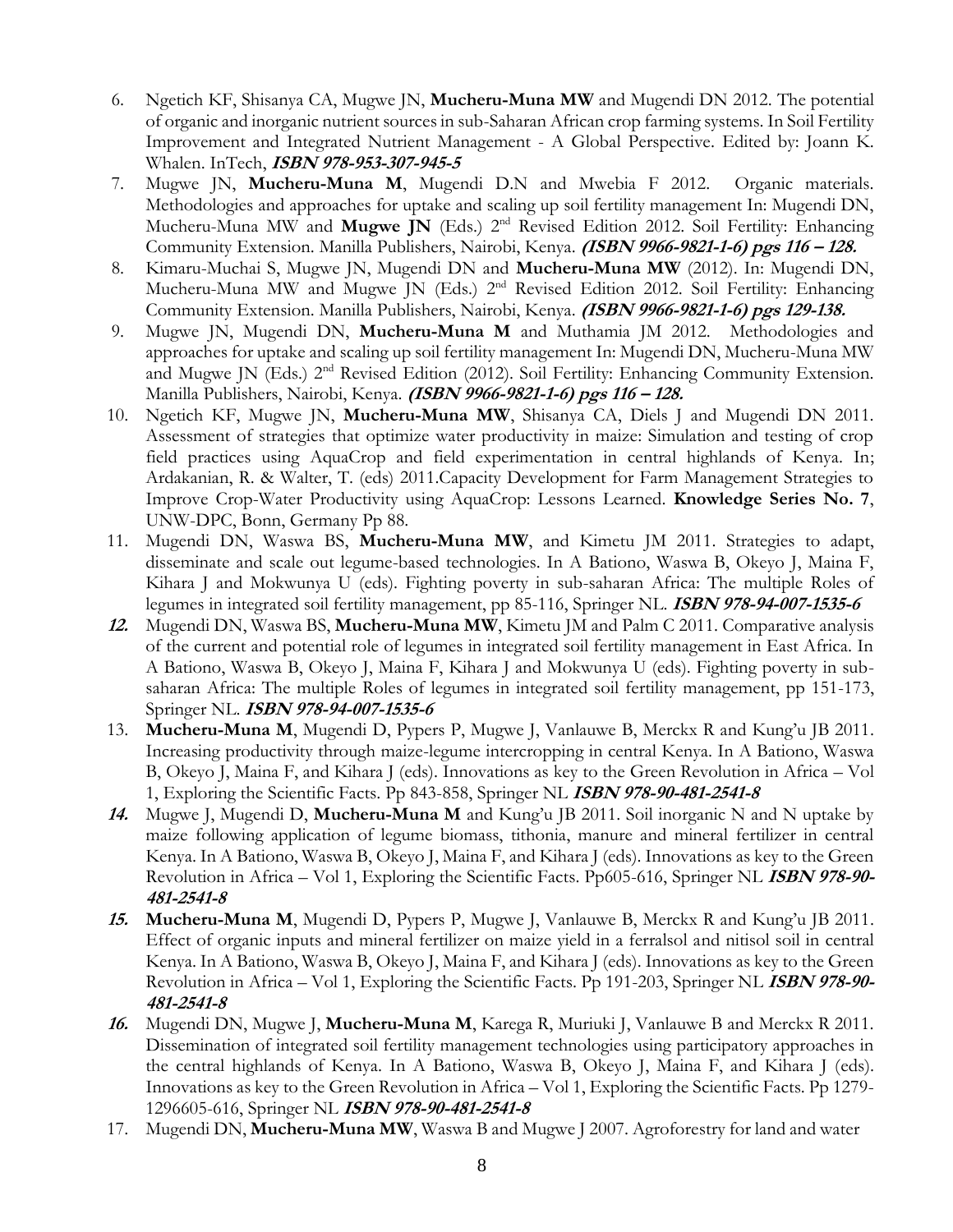management in Kenya. In: Waswa F, Otor S, Olukoye G and Mugendi D (Eds) 2007. Environment and Sustainable Development: A Guide for Higher Education in Kenya, Vol 2. School of Environmental Studies and Human Sciences, Kenyatta University. **ISBN: 9966-776-34-6**

- 18. Mugendi DN, **Mucheru-Muna MW**, Mugwe J, Kung'u J and Bationo A, 2007. Improving food production using 'best bet' soil fertility technologies in the Central highlands of Kenya. In: A. Bationo (eds.) Advances in Integrated Soil Fertility Management in Sub-Saharan Africa: Challenges and Opportunities, pp 345–351, Springer NL. **ISBN 978-1-4020-5759-5**
- 19. **Mucheru-Muna MW**, Mugendi DN, Mugwe J, and Kung'u J 2007. Economic evaluation of local inputs in Meru South District, Kenya. In A. Bationo (eds.) Advances in Integrated Soil Fertility Management in Sub-Saharan Africa: Challenges and Opportunities, pp 443–448, Springer NL. **ISBN 978-1-4020-5759-5**
- 20. Kaburu D, **Mucheru-Muna MW** and Mugendi DN 2006. Mineral Fertilizers. In: Mugendi DN, Mucheru-Muna MW and Mugwe JN (Eds) 2006. Soil Fertility: Enhancing Community Extension. Manilla Publishers, Nairobi, Kenya. **ISBN 9966-9821-1-6**
- 21. Mugwe J, **Mucheru-Muna MW**, Mugendi DN and Mwebia F 2006. Organic Materials. In: Mugendi DN, Mucheru-Muna MW and Mugwe JN (Eds) 2006. Soil Fertility: Enhancing Community Extension. Manilla Publishers, Nairobi, Kenya. **ISBN 9966-9821-1-6**
- 22. Mugendi DN, **Mucheru-Muna MW**, Mugwe JN, Kung'u J, and Bationo A 2005. Improvement of food production using different sources of nitrogen in Central Kenya. Science Press USA Inc, Monmouth Junction, New Jersey, USA. **ISBN 1-933100-10-9**
- 23. **Mucheru-Muna M,** Mugendi DN, Kangai R, Kung'u J, Mugwe J and Otor S 2004. Farmer participation in enhancing food productivity through agroforestry in the central highlands of Kenya. In Temu AB, Chakeredza S, Mogotsi K, Muthali D and Mulinge R (eds.). Rebuilding Africa's capacity for agricultural development: the role of tertiary education. Reviewed papers presented at ANAFE Symposium on Tertiary Agricultural Education, April 2003. ICRAF, Nairobi, Kenya. **ISBN:92-9059- 1609**
- 24. **Mucheru MW**, Mugendi DN, Micheni A, Mugwe J, Kung'u J, Otor S and Gitari J 2003. Improved food production by use of soil fertility amendment strategies in the Central Highlands of Kenya. In: Bationo A (ed.) Managing Nutrient Cycles to Sustain Soil Fertility in Sub-Saharan Africa. pp 585-594. Academy Science Publishers, Nairobi, Kenya.
- 25. **Mucheru MW**, Mugendi DN, Mugwe J, Adiel K, Kung'u J, and Micheni A 2003. Organic Resources in Soil Fertility Management in Eastern Kenya. In: Savala CEN, Omare MN and Woomer PL (ed.) Organic Resource Management in Kenya: Perspectives and Guidelines. pp 26-33. Forum for Organic Resource Management and Agricultural Resource Management (FORMAT)

## **2.3 REVIEWED CONFERENCE PAPERS (PROCEEDINGS)**

- **1.** Njue, A.M, **Mucheru,** M.and Maina, *M. (2016).* Pesticide use knowledge, attitude and perception influence residue occurrence in french bean (*Phaseolus vulgaris*) pods in murang"a county, Kenya. In: Isutsa, D.K. Proceedings of the First International Research Conference held in Chuka University,  $28<sup>th</sup>$  to  $30<sup>TH</sup>$  October, 2015 Chuka, Kenya, pp 179-185
- **2.** Ada, M.A, **Mucheru-Muna, M.W**, Mugwe, J.M, Zingore, S, Mugi-Ngenga, E, Mairura, F, Ayieko, D. (2016). Determinants of use of integrated soil fertility management strategies and phosphorus management for maize production intensification in Runyenjes sub-County, Kenya. In: Wanjohi W, Kyalo DW, Nguhiu P and Gichaga C (Eds). Proceedings of the 2<sup>nd</sup> Biennial International Conference on Enhancing Sustainable Agricultural Production and Marketing Systems, held in Kenyatta University on  $29<sup>th</sup>$  November to  $2<sup>nd</sup>$  December 2016, pp 198-213
- **3.** Vincent Rabach, **Monicah Mucheru-Muna**, Jonathan Muriuki and James Koske (2016). Combining agroforestry with conservation agriculture for soil fertility enhancement in the dryland context: case of Machakos County, Kenya. In: Wanjohi W, Kyalo DW, Nguhiu P and Gichaga C (Eds). Proceedings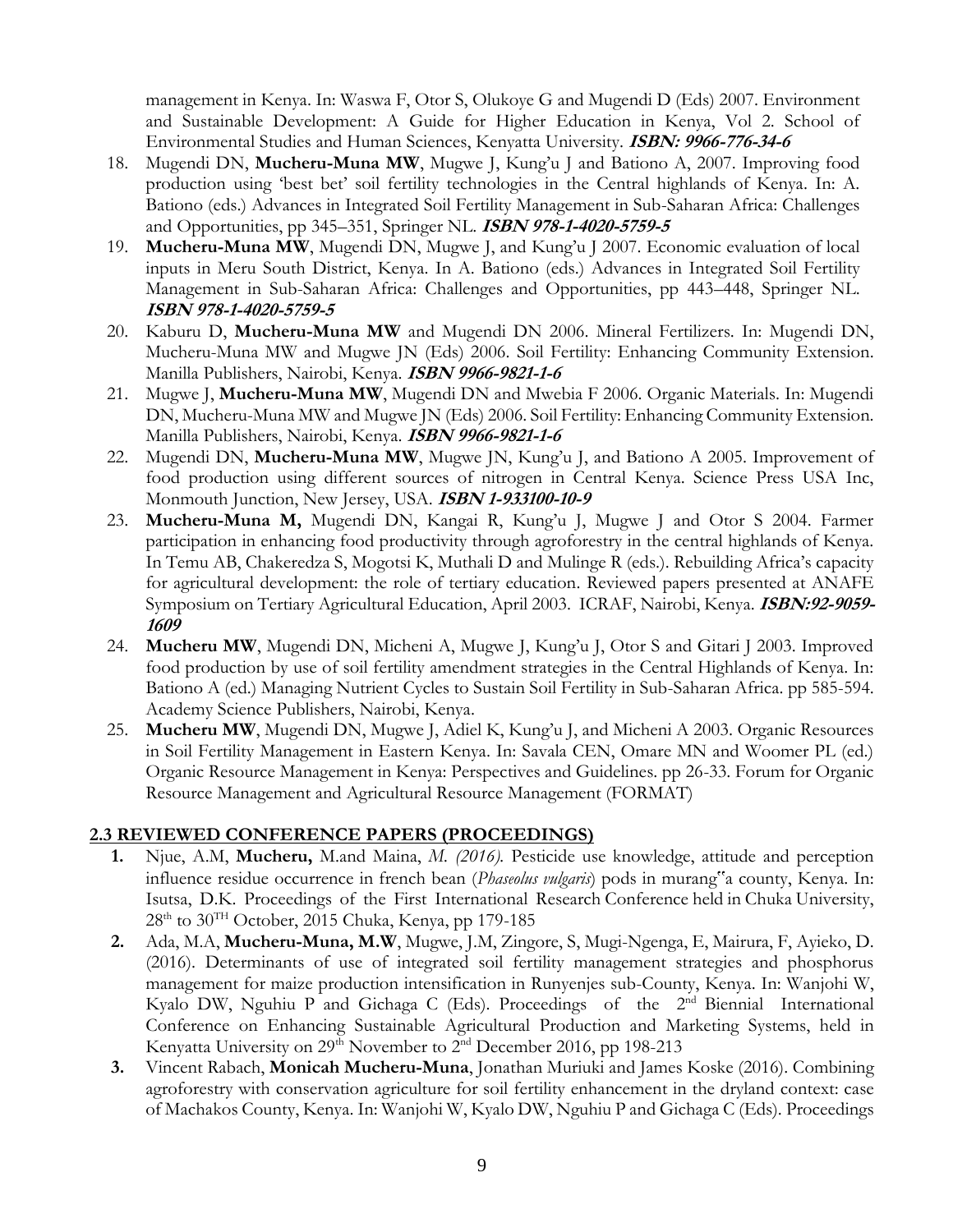of the 2nd Biennial International Conference on Enhancing Sustainable Agricultural Production and Marketing Systems, held in Kenyatta University on  $29<sup>th</sup>$  November to  $2<sup>nd</sup>$  December 2016, pp 214-229

- **4.** F.W. Ng'ang'a, **M. Mucheru-Muna**, F. Waswa, F.S Mairura (2016). Farmer knowledge and utilization of rainwater harvesting and conservation technologies in a semi-arid agro-ecozone of Kenya. In: Wanjohi W, Kyalo DW, Nguhiu P and Gichaga C (Eds). Proceedings of the 2<sup>nd</sup> Biennial International Conference on Enhancing Sustainable Agricultural Production and Marketing Systems, held in Kenyatta University on  $29<sup>th</sup>$  November to  $2<sup>nd</sup>$  December 2016, pp 239-254
- **5.** Murage, F.M, Mugwe, J.N, Ngetich, K.F, **Mucheru-Muna, M.M**. and Mugendi, DN (2016). Effect of phosphorous on yield and growth of soybean (Glycine max L) varieties in central highlands of Kenya. In: Wanjohi W, Kyalo DW, Nguhiu P and Gichaga C (Eds). Proceedings of the 2<sup>nd</sup> Biennial International Conference on Enhancing Sustainable Agricultural Production and Marketing Systems, held in Kenyatta University on  $29<sup>th</sup>$  November to  $2<sup>nd</sup>$  December 2016, pp 356-367
- 6. Mwebia F.W., **Mucheru-Muna M.W**., Mugwe J.N. and Mugendi D.N. (2015). Farmer Groups' Characteristics Influencing Application of Soil fertility Technologies in the Central Highlands of Kenya. In: Isutsa, D.K. Proceedings of the First Internation Research Conference held in Chuka University,  $29<sup>th</sup>$  to  $31<sup>st</sup>$  October, 2014 Chuka, Kenya, pp 81-90
- 7. Mwebia F.W., **Mucheru-Muna M.W**., Mugwe J.N. and Mugendi D.N. (2015). Farmer Groups' Members' Household Factors Influencing Selection of Soil fertility Technologies in the Central Highlands of Kenya. In: Isutsa, D.K. Proceedings of the First Internation Research Conference held in Chuka University, 29<sup>th</sup> to 31<sup>st</sup> October, 2014 Chuka, Kenya, pp 90-100
- 8. Muchai, S.W.K. Baaru, M., Ngetich, K. F. and **Mucheru-Muna, M.W.M**. (2015). Adoption and Utilization of Zai Pits for Improved Farm Productivity in Tharaka-Nithi County, Kenya. In: Isutsa, D.K. Proceedings of the First Internation Research Conference held in Chuka University, 29<sup>th</sup> to 31st October, 2014 Chuka, Kenya, pp 126-130
- 9. M.O. Kisaka, **M. Mucheru-Muna**, F.K., Ngetich, J. Mugwe, D. Mugendi and F. Mairura (2013). Characterization of seasonal rainfall variability and drought probability of the semi arid areas of Mbeere region in Embu County, Kenya. In: Githunguri C, Kimani S, Esilaba A, Njeru P, Lekasi J, Gachene C, Baaru M, Muriuki A, Nyamwaro S, Maina F, Muniafu M, Kibunja C, Mangale N. Transforming rural livelihoods in Africa: How can land and water management contribute to enhanced food security and address climate change adaptation and mitigation? Joint proceedings of the 27th Soil Science Society of East Africa and the 6th African Soil Science Society. pp 64-75
- 10. P.N.M. Njeru, I. Maina, J. Mugwe, **M. Mucheru-Muna**, D. Mugendi, J.K. Lekasi, S.K. Kimani, J. Miriti B.J. Mugo, H. Mwangi, V.O. Oeba, A.O. Esilaba and F. Muriithi (2013). Drought mitigating technologies: lessons learnt from sorghum and cowpea production in semi-arid areas of Embu County, eastern Kenya. In: Githunguri C, Kimani S, Esilaba A, Njeru P, Lekasi J, Gachene C, Baaru M, Muriuki A, Nyamwaro S, Maina F, Muniafu M, Kibunja C, Mangale N. Transforming rural livelihoods in Africa: How can land and water management contribute to enhanced food security and address climate change adaptation and mitigation? Joint proceedings of the 27th Soil Science Society of East Africa and the 6th African Soil Science Society.pp 203-211
- 11. **Mucheru-Muna MW**, Ngetich F, Mugendi DN, Mugwe JN, Vanlauwe B,Diels J and Merckx R (2013) Soil chemical properties as influenced by organic inputs and mineral fertilizer in Mbeere District, Kenya. In: Githunguri C, Kimani S, Esilaba A, Njeru P, Lekasi J, Gachene C, Baaru M, Muriuki A, Nyamwaro S, Maina F, Muniafu M, Kibunja C, Mangale N. Transforming rural livelihoods in Africa: How can land and water management contribute to enhanced food security and address climate change adaptation and mitigation? Joint proceedings of the 27th Soil Science Society of East Africa and the 6th African Soil Science Society. Pp 328-340
- 12. J.S. Abuli, J. N. Mugwe, **M. Mucheru-Muna**, D. N. Mugendi (2013) Economic suitability of selected phosphorus sources on soybean yield in central highlands of Kenya. In: Githunguri C, Kimani S, Esilaba A, Njeru P, Lekasi J, Gachene C, Baaru M, Muriuki A, Nyamwaro S, Maina F, Muniafu M, Kibunja C, Mangale N. Transforming rural livelihoods in Africa: How can land and water management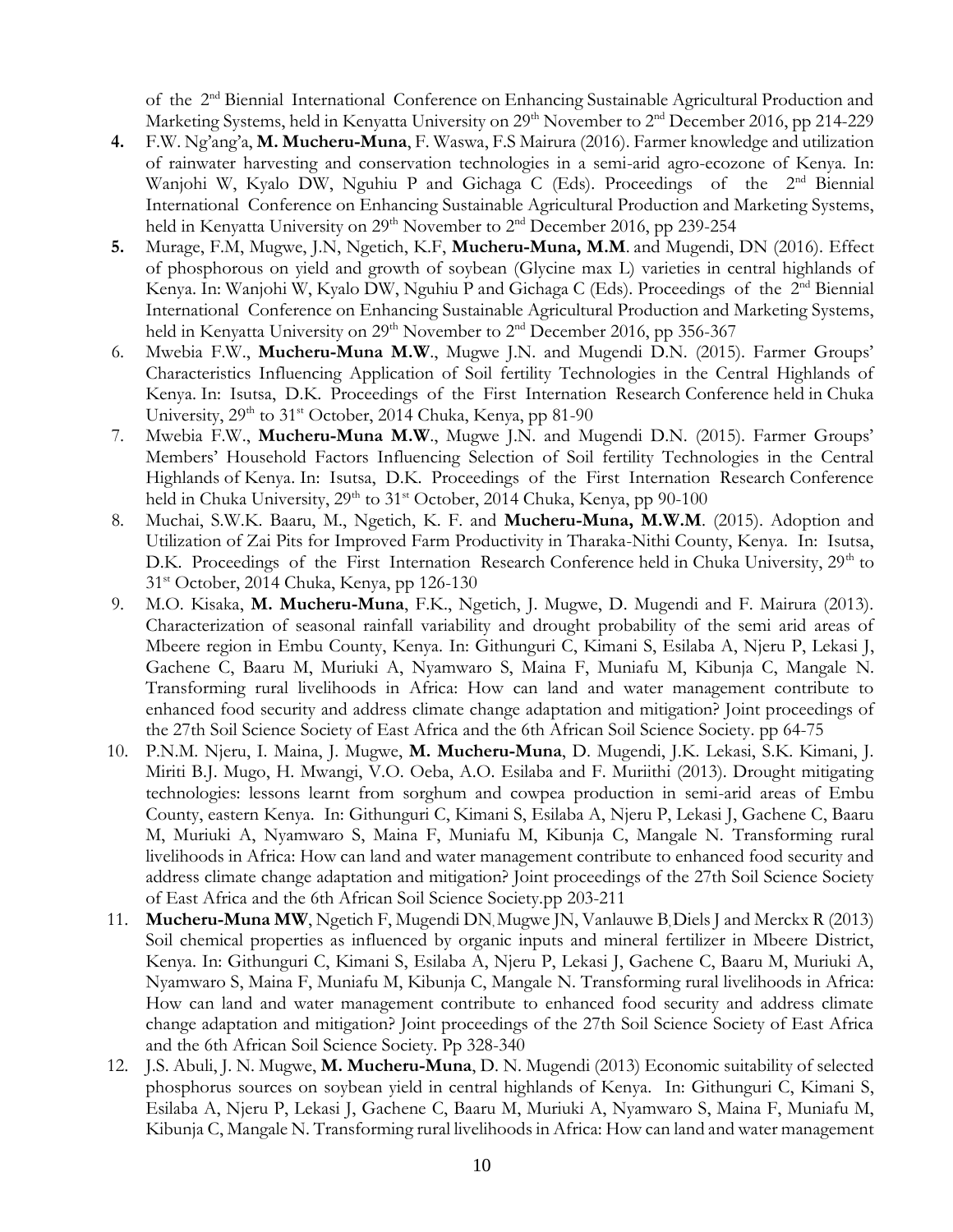contribute to enhanced food security and address climate change adaptation and mitigation? Joint proceedings of the 27th Soil Science Society of East Africa and the 6th African Soil Science Society.pp 456-463

- 13. A.M. Ndung'u, J.N. Mugwe, **M. Mucheru-Muna** Effect of Rhizobia inoculation, and three Phosphorus fertiliserlevels on nodulation and yield of soybean in central highlands of Kenya (2013). In: Githunguri C, Kimani S, Esilaba A, Njeru P, Lekasi J, Gachene C, Baaru M, Muriuki A, Nyamwaro S, Maina F, Muniafu M, Kibunja C, Mangale N. Transforming rural livelihoods in Africa: How can land and water management contribute to enhanced food security and address climate change adaptation and mitigation? Joint proceedings of the 27th Soil Science Society of East Africa and the 6th African Soil Science Society. pp 768-778
- 14. J.M.M. Matusso, J.N. Mugwe, M. Mucheru-Muna (2013). Effects of different Maize (Zea mays L.) Soybean (Glycine max (L.) Merrill) Intercropping Patterns on Soil Mineral-N, N-uptake and Soil Properties. In: Githunguri C, Kimani S, Esilaba A, Njeru P, Lekasi J, Gachene C, Baaru M, Muriuki A, Nyamwaro S, Maina F, Muniafu M, Kibunja C, Mangale N. Transforming rural livelihoods in Africa: How can land and water management contribute to enhanced food security and address climate change adaptation and mitigation? Joint proceedings of the 27th Soil Science Society of East Africa and the 6th African Soil Science Society. pp 1046 -1061
- 15. J.M.M. Matusso, J.N. Mugwe, M. Mucheru-Muna (2013). Effects of different maize, soybean intercropping patterns on yields and its economics. In: Githunguri C, Kimani S, Esilaba A, Njeru P, Lekasi J, Gachene C, Baaru M, Muriuki A, Nyamwaro S, Maina F, Muniafu M, Kibunja C, Mangale N. Transforming rural livelihoods in Africa: How can land and water management contribute to enhanced food security and address climate change adaptation and mitigation? Joint proceedings of the 27th Soil Science Society of East Africa and the 6th African Soil Science Society. pp 1062-1075
- 16. Zundel C, Schneider M, Musyoka M, Muriuki A, Vanlauwe B, **Mucheru-Muna M**, Chabi-Olaye A and Niggli U (2009) Long term performance of organic crop rotations in the tropics: First results from a high and medium potential site in sub-humid Central Kenya. African Organic Conference, Kampala, Uganda, 19-22 May 2009. In: Ssekyewa C and Neuhoff D (EDS). Fast tracking sustainable development in Africa through harnessing organic agriculture and bio-technology, Uganda Martys University, Faculty of Agriculture, Kampala, Uganda pp 30-31
- 17. Kangai A, Mugendi DN, **Mucheru MW**, Otor SCJ, Waswa BS, Kung'u J, Mugwe J, 2005. Cost-benefit analysis of farmer-tested soil fertility replenishment technologies in Kirege Location, Chuka Division, Eastern Kenya. In: Mugendi DN, Kironchi G, Gicheru PT, Gachene CKK, Macharia PN, Mburu M, Mureithi JG and Maina F (eds.) 2005. Proceedings of the 21<sup>st</sup> Soil Science Society of East Africa (SSSEA) Conference held in Eldoret on  $1<sup>st</sup> - 5<sup>th</sup>$  December 2003. Eldoret, Kenya.
- 18. Mugwe JN, Mugendi DN, **Mucheru M**, Micheni A and Kung'u JB. 2004. Agroforestry trees for soil productivity improvement in small scale farms of central Kenya. In: Muchiri MN, Kamondo B, Tuwei P and Wanjiku J. Recent advances in forestry research and technology development for sustainable forest management. Proceedings of the 2nd KEFRI Scientific Conference pg 55-62
- 19. **Mucheru M,** Mugendi DN, Micheni A, Mugwe J, Kung'u JB, Gitari J, 2004. Enhancement of food productivity using locally available nutrient replacements in the central highlands of Kenya. In: Msaky JJ, Msumali GP and Rwehumbiza FBR (Eds), Soil Science Research and Technologies: Foundations for Sustainable Food Security: Proceedings of the 19<sup>th</sup> SSSEA Conference, 2-7 December 2001, Moshi, Tanzania
- 20. Micheni A, Mugendi DN, **Mucheru M,** Mugwe J, Kung'u J, Otor S, Muriithi F and Gitari J 2003. Low cost soil fertility amendment strategies for improved food production in maize cropping systems in central Highlands of Kenya. In: Mureithi JG, Macharia PN, Gichuru M, Mburu MWK, Mugendi DN and Gachene CKK (eds.) Proceedings of the 18<sup>th</sup> Soil Science Society of East Africa (SSSEA) Conference held in Mombasa on 4<sup>th</sup>-8<sup>th</sup> December 2000. pp 111-118.
- 21. Mugendi DN, **Mucheru-Muna M**, Mugwe J, & Bationo A 2003. Enhancement of food productivity using leguminous shrubs in the Eastern highlands of Kenya. African Crop Science Conference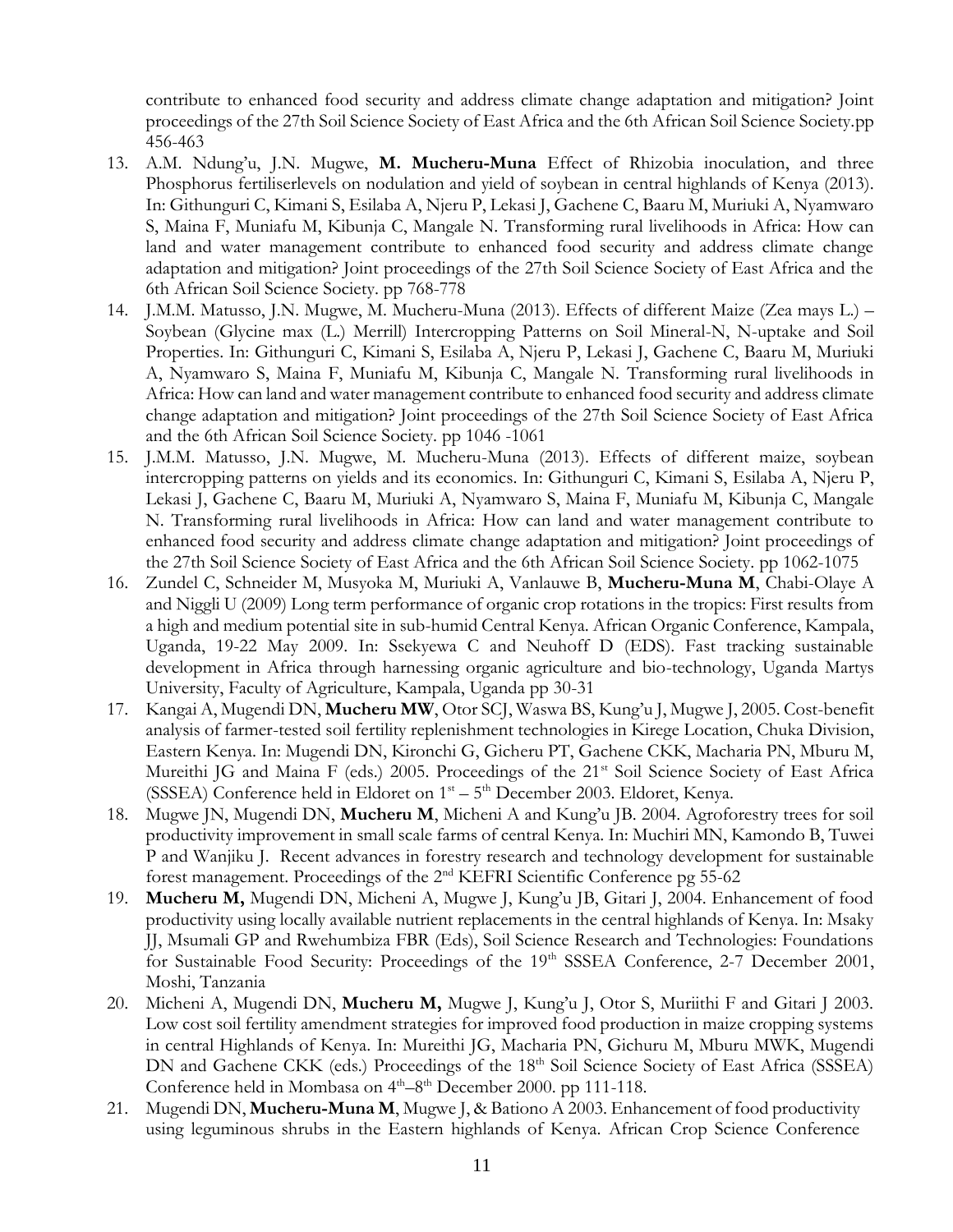Proceedings, Vol. 6. 581-586

**22.** Mugendi DN, **Mucheru MW**, Micheni A, Mugwe JN, Kung'u JB and Otor S 2001. Soil fertility strategies for improved food production in the central highlands of Kenya. Proceedings of the  $5<sup>th</sup>$ Africa Crop Science Conference, Lagos, Nigeria. 5:897-904. **ISSN 1023-070X**

#### **2.4 NON REVIEWED CONFERENCE PAPERS**

- 1. Ngetich KF, Mugwe JN, **Mucheru-Muna MW**, Shisanya CA, Diels J and Mugendi DN (2010) Evaluation of strategies that optimizes water productivity in maize; simulation and testing of crop field practices using AquaCrop model in the Central Highlands of Kenya. Conference paper presented during the First East African Regional Scientific Conference of Pure and Applied Science. 10-13<sup>th</sup> August 2010, Kenyatta University, Kenya.
- 2. Musyoka M, Zundel C, Chabi-Olaye A, Muriuki A, **Mucheru-Muna MW** and Vanlauwe B (2010) Site-specific organic and conventional crop yields in a long-term farming systems comparison in subhumid central Kenya. Paper presented during the Tropentag, Zurich, Switzerland, 14-16 September 2010
- 3. Pieter P, Munyahali W, Mutegi E, Musyoki M, Mburu M, Okalebo R, **Mucheru-Muna M** and Lessueur D (2010) An evaluation of alternative methods of P application for increased maize production under smallholder farmers' conditions in Kenya. Paper presented during the 4th International symposium on phosphorus dynamics in the soil – plant continuum (ISPDSPC), Beijing, China, 19th to 23rd September 2010.
- 4. Ngetich KF, Mugwe JN, **Mucheru-Muna MW**, Shisanya CA, Diels J and Mugendi DN (2010) Assessment of strategies that optimize water productivity in maize: Simulation and testing of crop field practices using AquaCrop and field experimentation in central highlands of Kenya. Paper presented during the 6th Asian Regional Conference (ICID) Yogyakarta, Indonesia. 8-16th Oct 2010
- 5. Macharia JM, **Mucheru-Muna MW**, Mugwe JN, Mairura SF and Mugendi DN (2011) Knowledge levels and training needs of smallholder farmers in Meru south and Mbeere south districts, Kenya. Paper presented at Safaripark Kenya in Association for Strengthening Agricultural Research in East and Central Africa (ASARECA) regional workshop. 24<sup>th</sup> to 26<sup>th</sup> January, 2011. (with student)
- 6. Kimaru-Muchai SW, **Mucheru-Muna MW**, Mugwe JN, Mairura F, Kimemia J and Mugendi DN (2011) Gender disparities in uptake of information on soil fertility management in the Central Highlands of Kenya. Paper presented at Safaripark Kenya in Association for Strengthening Agricultural Research in East and Central Africa (ASARECA) regional workshop. 24<sup>th</sup> to 26<sup>th</sup> January, 2011. **(with student)**
- 7. Kimaru-Muchai SW, **Mucheru-Muna MW,** Mugwe JN, Mairura F, Kimemia J and Mugendi DN (2011) Extension system analysis in dissemination of soil fertility technologies in the Central Highlands of Kenya. Paper presented at Safaripark Kenya in Association for Strengthening Agricultural Research in East and Central Africa (ASARECA) regional workshop. 24<sup>th</sup> to 26<sup>th</sup> January, 2011. *(with student)*
- 8. Kimaru Muchai SW, **Mucheru-Muna MW,** Mugwe JN, Mairura F, Kimemia J and Mugendi DN (2011) Enhancing communication for effective up-scaling of soil fertility technologies in central Kenya. Paper presented at Safaripark Kenya in Association for Strengthening Agricultural Research in East and Central Africa (ASARECA) regional workshop. 24<sup>th</sup> to 26<sup>th</sup> January, 2011. (with student)
- 9. Ngetich KF, Shisanya CA, Mugwe J, **Mucheru-Muna MW**, Mugendi DN and Diels J (2011) Tillage and surface management effects on soil water content and maize productivity in the Central Highlands of Kenya. Conference paper presented during Lake and Catchment Research Symposium (LARS) 2011. 14-18 March 2011, Kenyatta University, Kenya.
- 10. Mugendi DN, **Mucheru-Muna MW,** Ngetich KF, Mugwe J, Vanlauwe B, Merckx R and Diels J (2011) Organic inputs and mineral fertilizer effects on soil water content and maize productivity in Mbeere District, Kenya. Paper presented during the International Symposium on Soil Organic Matter 11-14 July 2011, Leuven, Belgium.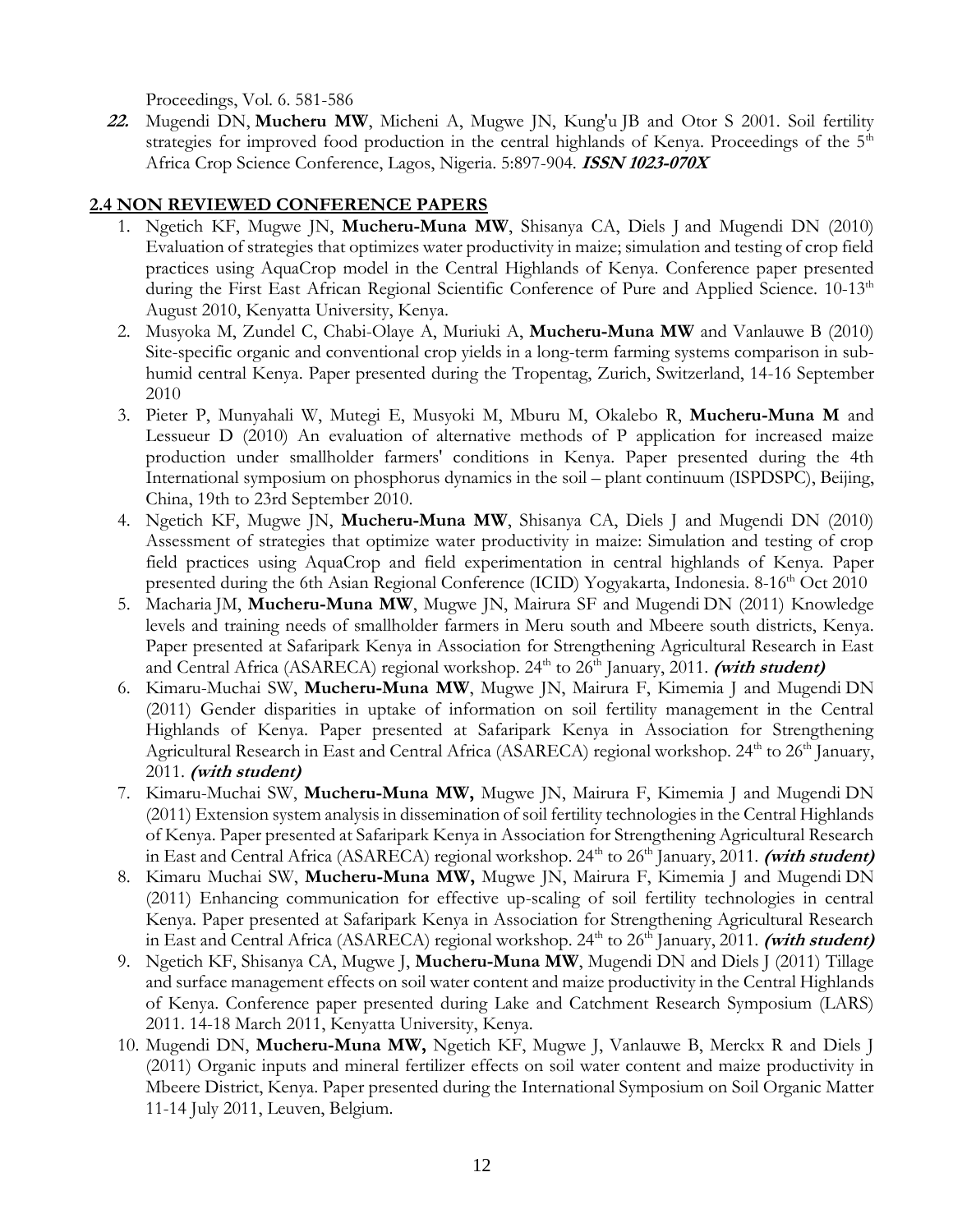- 11. Kimaru-Muchai SW, **Mucheru-Muna MW**, Mugwe JN, Kimemia J, Mugendi DN and Macharia JM (2011) The effect of education levels in dissemination of soil fertility management practices in the central highlands of Kenya. Paper presented during the Kenyatta University International Conference 20-22nd July **(with student)**
- 12. Mugendi DN, Ngetich KF, Mugwe J, **Mucheru-Muna M**, Shisanya CA and Diels J (2011). Effects of sub-soiling and soil surface management on maize productivity in the central highlands of Kenya. Conference paper presented during the ASA CSSA SSSA International Annual Meetings on 16-19<sup>th</sup> Oct 2011, San Antonio, TX USA.
- 13. Jefwa JM, Asrat A, Hermann L, Jemo M, Kavoo A, Lesueur D, Majengo C, **Mucheru M**, Mukhongo R, Mulet F, Munyahal W, Mutegi E, Mwangi E, Ncho C, Nwoke OC, Okalebo R, Pypers P, Were B and Yusuf A (2011) Do commercial biological and chemical products increase crop yields and economic returns under smallholder farmer conditions? CIALCA Conference on Agricultural Intensification of the African Humid Highlands held on 24<sup>th</sup> -27<sup>th</sup> October 2011 in Kigali, Rwanda.
- 14. Ngetich F, Mugwe JN, Mucheru-Muna M, Shisanya CA, Diels J and Mugendi DN (2011) Planting dates effect on maize yield performance under rainfed conditions in the Central Highlands of Kenya. CIALCA Conference on Agricultural Intensification of the African Humid Highlands held on 24<sup>th</sup> -27<sup>th</sup> October 2011 in Kigali, Rwanda.
- 15. Kimaru-Muchai S.W., **Mucheru-Muna M**., Mugwe J.M., Mairura F.S and Mugendi D.N. (2011) Factors that influence reliability of information sources on soil fertility management practices in the Central Highlands of Kenya. The sixth JKUAT scientific, technological and industrialization conference held on 16<sup>th</sup> -18<sup>th</sup> November 2011 in JKUAT Main Campus Juja Nairobi, Kenya. (with **student)**
- 16. Munyahali W, Mutegi E, **Mucheru-Muna M,** Didier L and Pieter P (2011) Evaluation of commercial chemical products for increased maize production through the use efficiency of applied P under smallholder farmers' conditions in different agro-ecological zones of Kenya. CIALCA Conference on Agricultural Intensification of the African Humid Highlands held on 24<sup>th</sup> -27<sup>th</sup> October 2011 in Kigali, Rwanda. **(with student)**
- 17. Mugwe J, Mugendi D, Mwebia FW, Kimaru S and **Mucheru-Muna M** (2011) Maize yield response to intercropping and application of manure, tithonia and fertilizer in the central highlands of Kenya. CIALCA Conference on Agricultural Intensification of the African Humid Highlands held on 24<sup>th</sup> -27<sup>th</sup> October 2011 in Kigali, Rwanda.
- 18. Macharia JM, Mugwe JN, **Mucheru-Muna MW**, Mairura S, Kimani SK and Mugendi DN (2012) Training needs in soil fertility management for farmers and extension workers in central highlands of Kenya. KARI Conference, KARI Hqs, Nairobi, Kenya, 22 to 28th October 2012. **(with student)**
- 19. **Mucheru-Muna MW**, Ngetich F, Mugendi DN, Mugwe JN, Pypers P, Vanlauwe B, Diels J and Merkx R (2012) Effect of inputs application on yields of soybean and climbing a maize-legume rotation in central Kenya. Presented in the Integrated Soil Fertility Management: From microbes to Markets. Safari Park hotel, Nairobi, Safari park hotel, Nairobi, Kenya, 22 to 26<sup>th</sup> October 2012. (with **student)**
- 20. Mugwe JN, **Mucheru-Muna MW**, Muthamia J and Mugendi DN (2012) Effect of inputs application on yields of soybean and climbing a maize-legume rotation in central Kenya. Presented in the Integrated Soil Fertility Management: From microbes to Markets. Safari Park hotel, Nairobi, Safari park hotel, Nairobi, Kenya, 22 to 26<sup>th</sup> October 2012.
- 21. Mugwe JN, Mugendi DN and **Mucheru-Muna MW** (2012) Farm and socio-economic factors influencing farmers' decision to cultivate soybeans in the central highlands of Kenya (2012) Safari park hotel, Nairobi, Kenya. Presented in the Integrated Soil Fertility Management: From microbes to Markets. Safari Park hotel, Nairobi, Safari park hotel, Nairobi, Kenya, 22 to 26<sup>th</sup> October 2012.
- 22. Okeyo I, **Mucheru-Muna MW**, Mugwe JN, Ngetich F, Mugendi DN, Diels J (2012) Effect of selected soil and water conservation techniques on rainfall use efficiency and maize productivity in central highlands of Kenya. Presented in the Integrated Soil Fertility Management: From microbes to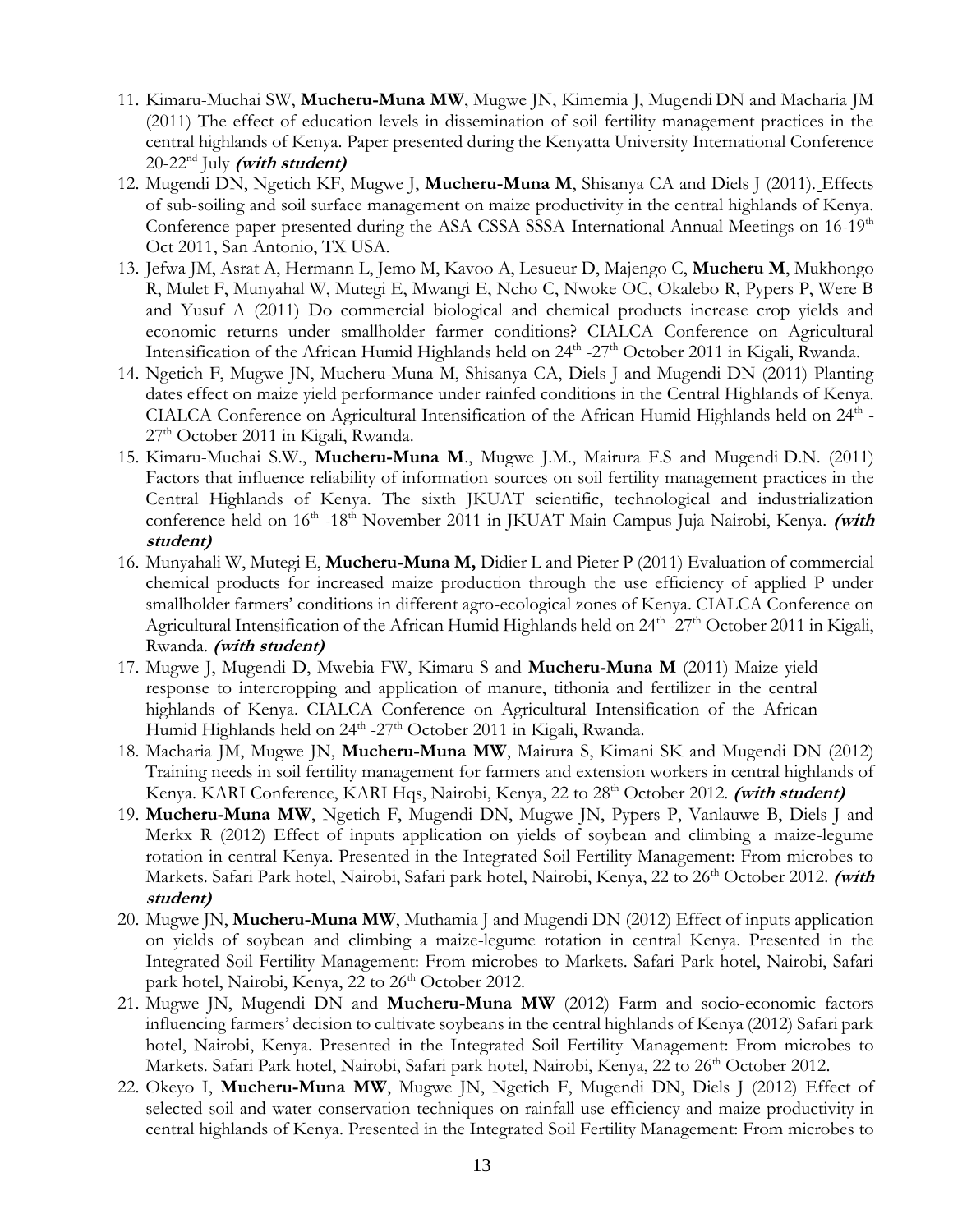Markets. Safari Park hotel, Nairobi, Safari park hotel, Nairobi, Kenya, 22 to 26<sup>th</sup> October 2012. (with **student)**

- 23. Ngetich F, Diel J, Shisanya C, Mugwe JN, **Mucheru-Muna MW** and Mugendi DN (2012) Effects of soil and water conservation techniques on runoff, sediment yield and maize productivity. Presented in the Integrated Soil Fertility Management: From microbes to Markets. Safari Park hotel, Nairobi, Safari park hotel, Nairobi, Kenya, 22 to 26<sup>th</sup> October 2012
- 24. Mugendi DN**,** Ngetich KF, Mugwe JN, **Mucheru-Muna M, S**hisanya CA and Diels J (2013) Subsoiling and soil surface management effects on maize productivity in the central highlands of Kenya. Presented in the  $27<sup>th</sup>$  Soil Science Society of East Africa (SSSEA) & 6<sup>th</sup> African Soil Science Society Conference in Nakuru on 21<sup>st</sup> to 25<sup>th</sup> October 2013
- 25. Mugwe JN, **Mucheru-Muna M**, Muthamia J and Mugendi D (2013) Effect of inputs application on yields of soybean and climbing bean in a maize - legume rotation system in central Kenya. Presented in the 27<sup>th</sup> Soil Science Society of East Africa (SSSEA) & 6<sup>th</sup> African Soil Science Society Conference in Nakuru on 21<sup>st</sup> to 25<sup>th</sup> October 2013
- 26. Mugi EW, Ngetich FK, **Mucheru-Muna MW**, Mugwe JN, Mugendi DN and Mairura F (2013) Integrating indigenous and conventional knowledge-based seasonal climate forecasts for farmers enhanced adaptation to climate variability in Tharaka-Nithi and Kitui counties. Presented in the  $27<sup>th</sup>$ Soil Science Society of East Africa (SSSEA) & 6<sup>th</sup> African Soil Science Society Conference in Nakuru on  $21^{st}$  to  $25^{th}$  October 2013 (with student)
- 27. Kiboi MN, **Mucheru-Muna MW**, Ng'etich FK, Mugwe JN, Mugendi DN and Wambugu S (2013) Effects of selected soil water conservation strategies on maize yield through farmer managed trials in the central highlands of Kenya. Presented in the 27<sup>th</sup> Soil Science Society of East Africa (SSSEA) & 6<sup>th</sup> African Soil Science Society Conference in Nakuru on 21<sup>st</sup> to 25<sup>th</sup> October 2013 (with student)
- 28. Adamtey, N., Cobo, J.G., Musyoka, M., Karanja, E., Fiaboe, K.M., Muriuki, A., **Mucheru-Muna, M**., Berset, E., Fliessbach, A., Forster, D., (2014). Productivity of maize and baby corn in organic and conventional farming systems. Tropentag. "Bridging the gap between increasing knowledge and decreasing resources". 17-19 September, Prague, Czech Republic.
- 29. Mugendi DN, Ngetich FK, Mugwe JN, **Mucheru-Muna MW**, Shisanya AC and Diels J. (2014). Sowing Date and Timing of Nitrogen Fertilizer Application Effects on Soil Water Content and Maize Yield in the Central Highlands of Kenya. Paper presented during International Annual Meetings of the American Society of Agronomy, Crop Science Society of America, and Soil Science Society of America held on November 2 to 5, 2014.
- 30. Kiboi MN, Ngetich FK, **Mucheru Muna M**, Diels M, Mugwe J and Mugendi DN (2014) Effects of soil water conservation strategies on maize yield stability in farmer managed trials at Embu and Tharaka-Nithi Counties, Embu International Conference on Building a new generation of Agricultural Scientists (Pg 141-book of abstracts) 1<sup>st</sup> to 5<sup>th</sup> December 2014 (with student)
- 31. Sibomana JD, Mugwe JN**,** Ngetich FK, **Mucheru-Muna** and Mugendi DN (2014) Effect of integrated soil fertility management and tied-ridging on selected soil properties and crop yields in Meru County, Kenya International Conference on Building a new generation of Agricultural Scientists **(Pg 142-book of abstracts)** 1<sup>st</sup> to 5<sup>th</sup> December 2014 *(with student)*
- 32. Njeru PNM, Mugwe JN, **Mucheru Muna M**, Maina I, Mugendi D, Esilbaba AO (2014) Rainfed agriculture adaptation to climate change variability for sorghum productivity in semi arid areas of Embu County International Conference on Building a new generation of Agricultural Scientists (**Pg 153-book of abstracts)** 1<sup>st</sup> to 5<sup>th</sup> December 2014 *(with student)*
- 33. Matusso J M, Mugwe JN and M **Mucheru-Muna** (2014) Effects of Different maize (Zeamays L) Soybean (Glycine Max (L) Merrill) intercropping patterns and Yields and Its profitability International Conference on Building a new generation of Agricultural Scientists (pg 88- book of abstracts)  $1<sup>st</sup>$  to 5<sup>th</sup> December 2014 (with student)
- 34. Mugi EW, **Mucheru\_Muna MW**, Mugwe JN, Ngetich FK, Mugendi DN and Mairura FS (2014) Households Socio-economic factors influencing the level of adaptation to climate variability in the dry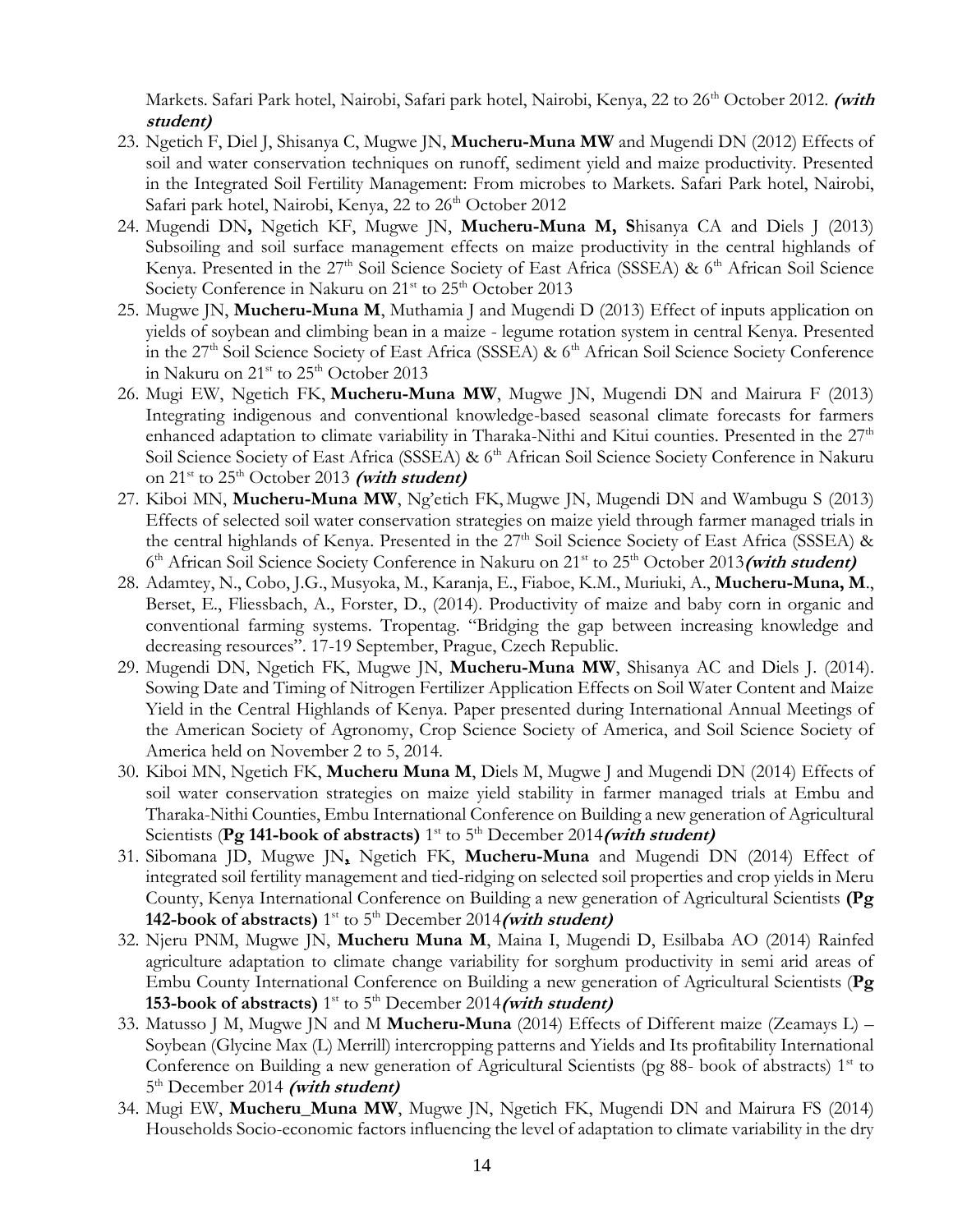zones of Eastern Kenya International Conference on Building a new generation of Agricultural Scientists **(with student)**

- 35. Masika OK, Mucheru**-Muna**, Ngetich FK, Mugwe JN, Mugendi DN and Mairura F (2016). Spatialtemporal maize productivity and stability response to soil-water-use efficiency strategies under high rainfall variability agroecologies. Third International Conference, Chuka University  $26<sup>th</sup>$  to  $28<sup>th</sup>$ October 2016**(with student)**
- 36. Masika O.K, Mugwe JN, Ngetich FK, **Mucheru-Muna M**, and Mugendi D (2016). Performance evaluation of the Apsim-model on maize productivity in integrated soil fertility management in Kenya's dryer agroecosystems. Third International Conference, Chuka University 26<sup>th</sup> to 28<sup>th</sup> October 2016**(with student)**
- 37. Mugwe JN, Sibomana D., Ngetich FK, **Mucheru-Muna MM** and Mugendi DN (2017). Response of Maize and Soybean to Tied Ridging and Combined Application of Manure, Tithonia and Fertilizer in the Central Highlands of Kenya. 11<sup>th</sup> Egerton University International Conference and Innovation week (29<sup>th</sup> to 31<sup>st</sup> March 2017)
- 38. Njagi EW., **Mucheru-Muna, M**., Mugwe, J., Ngetich, K F., and Mugendi, D N. (2017). Collective action in seed distribution; Case of soybean (Glycine max) in Mbeere South, Meru South and Imenti South sub counties of Eastern Kenya. 11<sup>th</sup> Egerton University International Conference and Innovation week  $(29<sup>th</sup>$  to  $31<sup>st</sup>$  March 2017) (with student)
- 39. Murage, F.M., Mugwe, J.N., Ngetich, K.F., **Mucheru-Muna, M.M**. and Mugendi, D.N (2017). Effect of phosphorus ongrowth and yields of soybean (*Glycine max L*) varieties in the central highlands of Kenya.  $11<sup>th</sup>$  Egerton University International Conference and Innovation week ( $29<sup>th</sup>$  to  $31<sup>st</sup>$  March 2017)
- 40. Kibet P, NK Korir, Mugwe J N, **Mucheru-Muna M**and Mugendi D.N(2017). Effects of agricultural lime types on soil properties and maize *(Zea mays L*) performance in acidic soils of Tharaka Nithi county, Kenya.  $11<sup>th</sup>$  Egerton University International Conference and Innovation week (29<sup>th</sup> to 31<sup>st</sup>) March 2017)
- 41. Njoroge GM, Mugwe.J, Ngetich K.F, **Mucheru-Muna. M**, Bett. E, and Mugendi.D (2017). Agroecological suitability screening of soybean (*Glycine max*) varieties in Meruu and Tharaka Nithi counties.  $11<sup>th</sup>$  Egerton University International Conference and Innovation week ( $29<sup>th</sup>$  to  $31<sup>st</sup>$  March 2017)
- 42. Kimiti W, **Mucheru-Muna MW**, Mugwe JN, Ngetich F and Mugendi D (2018) Effect of lime, manure and fertilizer on soil acidity and maize performance at Tharaka Nithi County, Kenya. 12<sup>th</sup> Egerton University International Conference and Innovation week (27<sup>th</sup> to 29<sup>th</sup> March 2018) pp 24
- 43. Ngetich KF, Diels J, Mugwe JN, **Mucheru-Muna MW**, Shisanya CA and Mugendi DN (2018). Rainfall distribution, sowing date and timing of nitrogen fertilizer application effects on soil water content and maize productivity in Tharaka Nithi County, Kenya. 12<sup>th</sup> Egerton University International Conference and Innovation week (27<sup>th</sup> to 29<sup>th</sup> March 2018) Pp 13
- 44. Kibet, P, Korir NK, Mugwe JN, **Mucheru-Muna MW**, Ngetich FK and Mugendi DN (2018). Granular and powdered limes effects on soil properties and maize performance in soils of Tharaka Nithi County, Kenya. 12<sup>th</sup> Egerton University International Conference and Innovation week (27<sup>th</sup> to 29<sup>th</sup> March 2018) Pp 23
- 45. Mugwe JN, Mutesa F, Ngetich KF, **Mucheru-Muna MW** and Mugendi DN (2018). Mulch application increase maize and soyabean yields in central highlands of Kenya. 12<sup>th</sup> Egerton University International Conference and Innovation week (27<sup>th</sup> to 29<sup>th</sup> March 2018) Pp 16
- 46. Ndungu M, **Mucheru-Muna MW**, Mugwe JN, Ngetich FK and Mugendi DN (2018). Effects of tiedridging, manure and tithonia combined with mineral fertilizer on maize-soyabean yields and their profitability in Cental Highlands of Kenya (2018). 12<sup>th</sup> Egerton University International Conference and Innovation week (27<sup>th</sup> to 29<sup>th</sup> March 2018) Pp25
- 47. Omenda JA, Ngeich KF, **Mucheru-Muna MW**, Kiboi MN, Mugendi DN (2019). Response of soil organic carbon and acid phosphatase enzyme activity to phosphate rock and organic inputs on acidic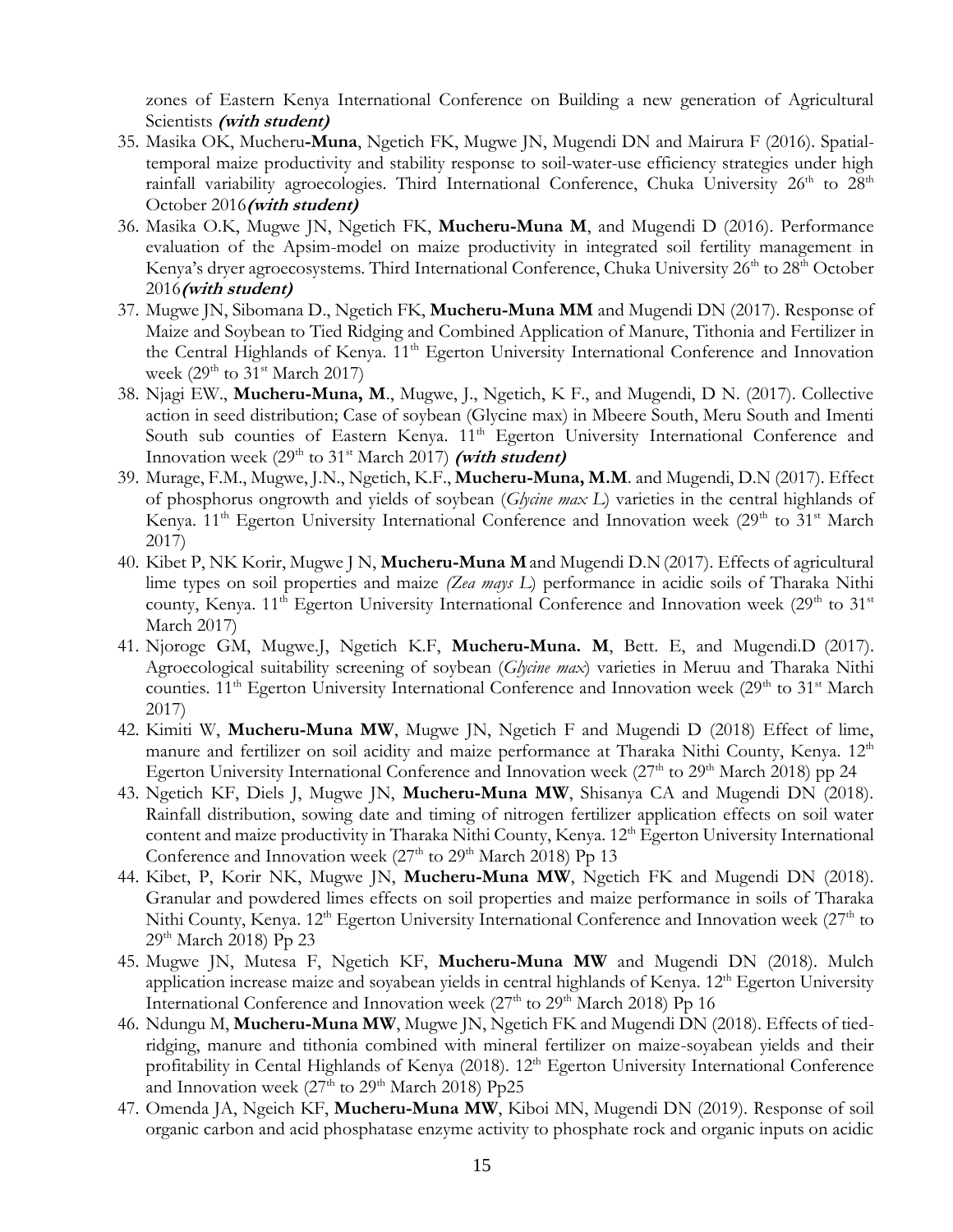soils of central highlands of Kenya. Kenyatta University Biennial Research and Innovation Conference  $(23<sup>rd</sup>$  to  $25<sup>th</sup>$  October 2019). Pp 107 (with student)

48. Ndeleko-Barasa EM, **Mucheru-Muna MW**, Ngetich KF (2019). Response of phosphate rock fertilizer on maize yields in acidic soils of Tharaka-Nithi County. Kenyatta University Biennial Research and Innovation Conference (23<sup>rd</sup> to 25<sup>th</sup> October 2019). Pp 85-86 (with student)

#### **2.5 BOOKS PUBLISHED/EDITED**

- 1. Mugendi DN, **Mucheru-Muna MW** and Mugwe JN (Eds.) (2006). Soil Fertility: Enhancing Community Extension. Manilla Publishers, Nairobi, Kenya. **(ISBN 9966-9821-1-6)**
- 2. Mugendi DN, Mucheru-Muna MW and Mugwe JN (Eds.) 2<sup>nd</sup> Revised Edition (2012). Soil Fertility: Enhancing Community Extension. Manilla Publishers, Nairobi, Kenya. **(ISBN 9966-9821-1-6)**

#### **2.6 TECHNICAL PUBLICATIONS**

- 1. **Mucheru MW**, Mugendi DN, Micheni A, Mugwe JN, Kung'u JB, and Gitari JN (2001). Improved food production using herbaceous legumes in the central highlands of Kenya. *Legume Research Network Project Newsletter* 5:15-17
- 2. Mugwe JN, Mugendi DN, **Mucheru-Muna MW** and Kung'u JB (2006). *Calliandra calothyrsus* for increased crop yields (Pamphlet)
- 3. Mugwe JN, Mugendi DN and **Mucheru-Muna MW** (2006). Cattle manure for increased crop yields (Pamphlet)
- 4. Mugendi DN, Mugwe JN, **Mucheru-Muna MW** and Kung'u JB (2006). *Tithonia diversifolia* green manure for increased yields (Pamphlet).
- 5. **Mucheru-Muna MW,** Mugwe JN and Mugendi DN (2006). *Mucuna pruriens* for soil fertility improvement (Pamphlet)
- 6. **Mucheru-Muna MW**, Kimaru S, Mugwe JN and Mugendi DN (2012). Mother baby Extension Approach. A poster for use by extension personnel. KU-ASARECA. Poster no. 1
- 7. **Mucheru-Muna MW**, Kimaru S, Mugwe JN and Mugendi DN (2012) Kamuingi Koyaga Ndiri. A poster for use by extension personnel. KU-ASARECA. Poster no. 2
- 8. **Mucheru-Muna MW**, Kimaru S, Mugwe JN and Mugendi DN (2012). Soil is Wealth, Lets protect it. A poster for use by extension personnel. KU-ASARECA. Poster no. 3
- 9. Mugwe JN, Mugendi DN, **Mucheru-Muna MW** and Kimaru S (2012). Good management of cattle manure for increased yields. A Pamphlet for use by Extension Personnel and Farmers in Kenya. KU-ASARECA. Brochure No 1
- 10. Mugwe JN, Mugendi DN, **Mucheru-Muna MW** and Kimaru S (2012). Improve soil productivity by integrating leguminous trees into farmlands. A Pamphlet for use by Extension Personnel and Farmers in Kenya. KU-ASARECA. Brochure No 3
- 11. Mugwe JN, Mugendi DN, **Mucheru-Muna MW** and Kimaru S (2012). Tithonia for increased yields. A Pamphlet for use by Extension Personnel and Farmers in Kenya. KU-ASARECA. Brochure No 4
- 12. Mugi, E., **Mucheru-Muna M. W**., Mugwe J. N., Ngetich K. F., Mugendi D. N. and Mairura, F. (2014). Improve weather forecasting by integrating local indicators into conventional knowledge. A pamphlet for use by extension personell and farmers in Tharaka and Kitui Central Sub-Counties. Funded by RUFORUM.
- 13. Kisaka, O. **Mucheru-Muna M. W.,** Mugwe J. N., Ngetich K. F., Mugendi D. N. and Mairura, F. (2014). High rainfall variability and the role of water use efficient technologies in maize productivity. A pamphlet for use by extension personell and farmers in Mbeere Sub-County, Embu County. Funded by RUFORUM.
- 14. Kisaka, O. **Mucheru-Muna M. W**., Mugwe J. N., Ngetich K. F., Mugendi D. N., Mairura, F. and Kiboi, M. (2014). Seasonal rainfall variability and drouhgt dynamics in Eastern Kenya. A pamphlet for use by extension personnel and farmers in Mbeere Sub-County, Embu County. Funded by RUFORUM.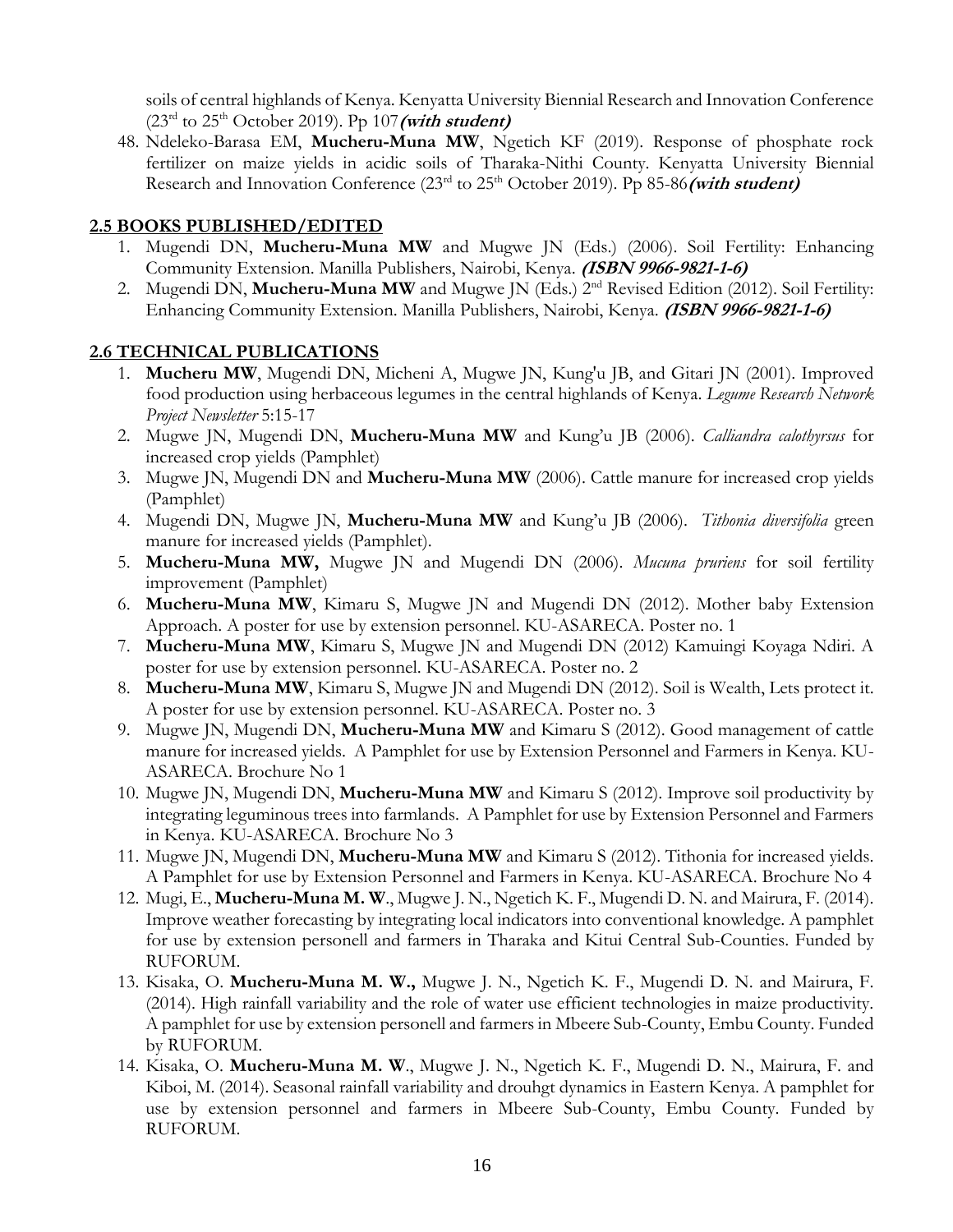15. Mugi, E., **Mucheru-Muna M. W**., Mugwe J. N., Ngetich K. F., Mugendi D. N., Mairura, F. and Kiboi, M. (2014). Adaptaion mechanisms to curb the impacts of climate (rainfall and temperature) variability. A pamphlet for use by extension personell and farmers in Tharaka and Kitui Central Sub-Counties. Funded by RUFORUM.

#### **2.7 EXTERNAL/INTERNAL RESEARCH GRANTS**

- 1. 2004-2006, FARM Africa MATF Grant (UK<sub>f</sub>, 60,000) to conduct research on "participatory scalingup of soil nutrient management technologies for increased crop yields in smallholder farms of central highlands of Kenya".
- 2. 2005-2006, International Foundation of Sciences (IFS) Grant (\$ 10,700) to conduct research on "Nitrogen dynamics as affected by soil fertility status and nutrient replenishment inputs in Mbeere District, Kenya"
- 3. 2006-2007, Commission for Higher Education (CHE) funded proposal on "Food Security enhancement using soil nutrient replenishing technologies in the small holder farms of the central highlands of Kenya (Ksh. 3 million)".
- 4. 2008-2013, The Flemish Interuniversity Council Own Initiative (VLIR UOS) Belgian Government funded grant (Euro 309,998.58) to conduct research on "Enhancing farmers' benefits from integrated soil fertility management through improved water use efficiency and better marketing strategies in the highlands of central Kenya"
- 5. 2009-2012; Association for Strengthening Agricultural Research in Eastern and Central Africa (ASARECA) funded proposal (Euro 412,000.00) on "Accelerated Uptake and Utilization of Soil Fertility Management Best-Bets Practices in ECA Region"
- 6. 2009-2012; Alliance for a Green Revolution in Africa (AGRA) funded project (USD 806,629) on "Enhancing Productivity and Market Development of Soybeans and Climbing Beans in Central Highlands Kenya"
- 7. 2011-2013; Regional Universities Forum for Capacity Building in Agriculture (RUFORUM) (USD 60,000) on "Enhancing crop productivity through soil-water conservation and integrated drought prediction and preparedness techniques in the drier zones of Central Highlands of Kenya"
- 8. 2012-2013; The Association for Strengthening Agricultural Research in Eastern and Central Africa (ASARECA) (USD 525,003) on "Scaling up integrated soil fertility management for improved livelihoods"
- 9. 2012-2016; International Atomic Energy Agency (IAEA) (Euro 24,000) on "Unraveling beneficial impact of Nitrogen, carbon and water dynamics in mulch-based systems on crop productivity in heterogeneous biophysical environment of the Central Kenyan highlands"
- 10. 2012-2014; The Flemish Interuniversity Council Own Initiative (VLIR UOS) Belgian Government funded grant (Euro 54,212) on "Strengthening Integrated Natural Resources Management Training Programs at Masters and Undergraduate level at Kenyatta University, Kenya"
- 11. 2014-2017; Alliance for a Green Revolution in Africa (AGRA) funded project (US\$ 549,645) on "Scaling up soybean and climbing beans using a value chain approach in maize-based systems of central Highlands of Kenya"
- 12. 2015 to 2017; MoHEST and ERAfrica funded project (EUR 70,720.51) "Connecting knowledge, scales and actors; An integrated framework for local adaptation of organic resource management towards rehabilitation of degraded soils and enhanced agroecosystems resilience in SSA (CONNESSA)"
- 13. 2017-2019; National Research Fund funded project (Kshs. 19,999,000.00) on "Climate Smart Rainwater Harvesting and Conservation Technologies for improved Food Security in selected Parts of Kitui County**".**
- 14. September 2017 to August 2019; 2016 Vice-Chancellors Research Grant (Kshs. 550,000.00) on "Agronomic and Economic effects of Phosphate Rock on acidic soils in TharakaNithi County"
- 15. January 2019 to December 2022; The Flemish Interuniversity Council Own Initiative (VLIR UOS)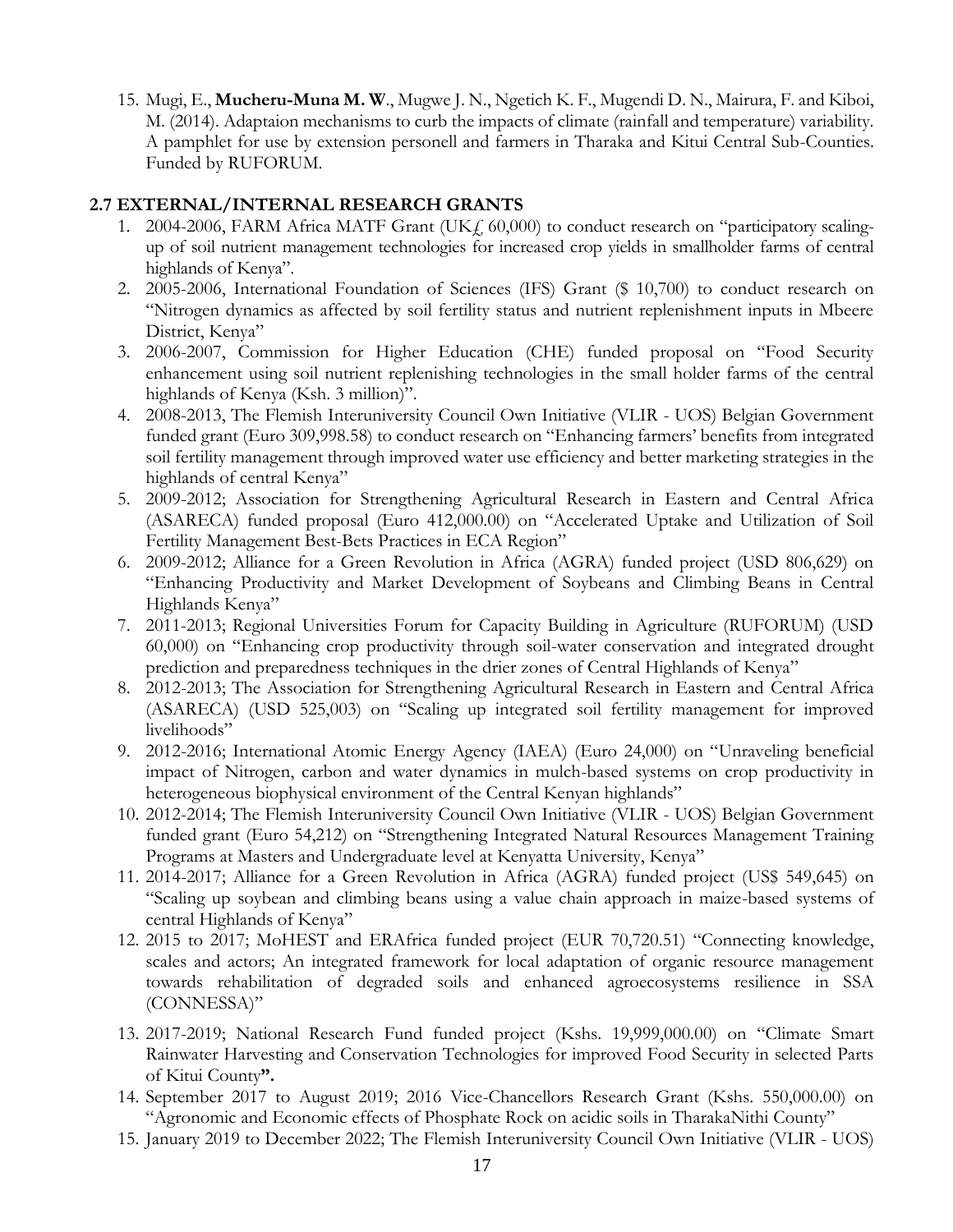Belgian Government funded grant (Euro 279,113) on "Climate smart options allowing agricultural intensification for smallholders in the dry zones of the Central Highlands of Kenya"

- 16. October 2020 2021; KCSAP Collaborative Research Grants. Balanced Nutrition for management of soil acidity and nutrients deficiency for sustained agricultural productivity (KSh. 9,524,858.127)
- 17. October 2020 2021; KCSAP Collaborative Research Grants. Integrated Weed and Soil Fertility Management Climate Resilient Technologies and Innovations for improving cereal production in Kenya (KSh 7,029,876)

#### **2.8 CONFERENCES/SEMINARS/WORKSHOPS**

#### **2.8.1 PARTICIPATION IN CONFERENCES/WORKSHOPS**

- 1. May 2001: one-week 8<sup>th</sup> African Network (AfNet) workshop sponsored by TSBF at Arusha, Tanzania
- 2. May 21<sup>st</sup>-22<sup>nd</sup>, 2001: FORUM (Rockefeller Foundation, Forum for Agricultural Resource Husbandry) In-country meeting, Nairobi
- 3. October 2001: One- week 5<sup>th</sup> African Crop Science Society (ACSS) conference in Lagos, Nigeria
- 4. November 7<sup>th</sup>-9<sup>th</sup>, 2001: FORMAT (Forum for Organic Resource Management and Agricultural Technologies) workshop at Village market, Nairobi. Theme: Strengthening Kenyan Partnership in Organic Resource Management
- 5. December 2001: one-week 19<sup>th</sup> Soil Science Society of East Africa (SSSEA) conference at Moshi, Tanzania
- 6. May 6-7 2002: Two-day stakeholders workshop on integrated soil fertility management strategies at Izaak Walton hotel, Embu, Kenya
- 7. August 2002: One-week 5<sup>th</sup> Regional Rockefeller Foundation Forum Meeting at Uganda.
- 8. September 18<sup>th</sup>-20<sup>th</sup>, 2002: FORMAT (Forum for Organic Resource Management and Agricultural Resource Management) workshop at Village market, Nairobi. Theme: Surely nothing is useless
- 9. Nov 2002: one-week ASA, CSSA, SSSA annual conference at Indianapolis, Indiana, USA
- 10. December 2002: one-week 20<sup>th</sup> Soil Science Society of East Africa (SSSEA) conference at Mbare, Uganda
- 11. October 2003: one-week Africa Crop Science Conference, Nairobi, Kenya
- 12. December 2003: One-week 21<sup>st</sup> Soil Science Society of East Africa (SSSEA) conference at Eldoret, Kenya
- 13. November 2006: Two-week Global Youth Exchange Program on "Environment and Economic Development: Searching key ideas to create harmony in the  $21<sup>st</sup>$  century" in Japan
- 14. May 2004: 1-week AfNet TSBF-CIAT Symposium at Yaounde, Cameroon
- 15. 2007: 1-week RUFORUM Biennial Meeting in Malawi
- 16. 2007: 1-week TSBF-AfNet International Symposium at Arusha, Tanzania on Innovations as Key to the Green Revolution in Africa: Exploring the Scientific Facts
- 17. 2007: 1 week 24<sup>th</sup> Soil Science Society of East Africa Conference, Embu
- 18. 2008: 1-week Participatory Research Networking roundtable meeting in Uganda organized by IDRC
- 19. 2008: 1 week second International Workshop for the Teaching of Biometry in Africa in Cape Town, South Africa
- 20. 2008: 1 week 4<sup>th</sup> Kenya Forestry Research Institute (KEFRI) Scientific Conference
- 21. 2009: 1-week training on Monitoring and Evaluation by Association for Strengthening Agricultural Research in Eastern and Central Africa (ASARECA), Nairobi
- 22. 2011: 3 days Regional Workshop by Association for Strengthening Agricultural Research in East and Central Africa (ASARECA) regional workshop, Nairobi.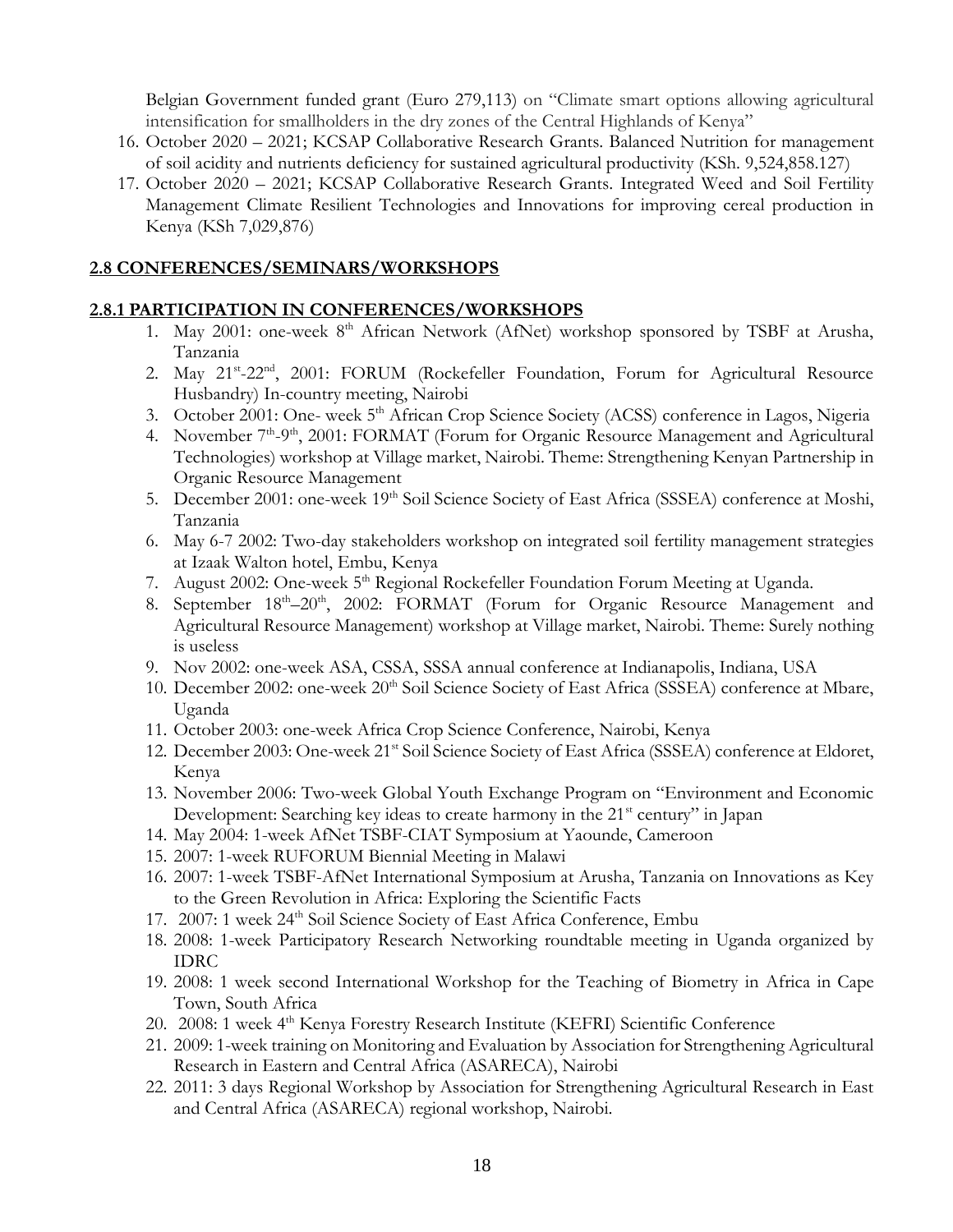- 23. 2011: 4 days Association for Green Revolution in Africa (AGRA) Soil Health Programme (SHP 022) Project Team Building and Planning Workshop, Nyeri, Kenya
- 24. 2011: 1 Week training on Proposal Writing Training at ARC Conference Centre South Africa
- 25. 2012: 1-week conference on Integrated Soil Fertility Management: From microbes to Markets. Safari Park hotel, Nairobi
- 26. 2013: 1 Week 2nd Research Coordination workshop on "Soil quality and nutrient management for sustainable food production in mulch-based cropping systems in sub Saharan Africa" of the Food and Agriculture Organization of the United Nations (FAO) and FAO/IAEA Programme of Nuclear Techniques in Food and Agriculture in Antananarivo, Madagascar on 14<sup>th</sup> to 18<sup>th</sup> October 2013.
- 27. 2013: 1 week 27<sup>th</sup> Soil Science Society of East Africa (SSSEA) & 6<sup>th</sup> African Soil Science Society Conference in Nakuru on  $21<sup>st</sup>$  to  $25<sup>th</sup>$  October 2013.
- 28. 2014: Learning Event on Organic Agriculture in the Tropics in Swirtzerland from 23<sup>rd</sup> to 29<sup>th</sup> August 2014.
- 29. 2014: 1<sup>st</sup> International Research Conference of Chuka University (Kenya) held on  $29<sup>th</sup> 31<sup>st</sup>$ October 2014
- 30. 2014: International Conference on building a new generation of Agricultural Scientists at Kenyatta University,  $1<sup>st</sup>$  to  $5<sup>th</sup>$  December 2014
- 31. 2015: 3rd Research Coordination meeting on "Soil quality and nutrient management for sustainable food production in mulch-based cropping systems in sub Saharan Africa" of the Food and Agriculture Organization of the United Nations (FAO) and FAO/IAEA Programme of Nuclear Techniques in Food and Agriculture in Harare, Zimbabwe on  $4<sup>th</sup>$  to  $8<sup>th</sup>$  May 2015
- 32. 2016: Farming systems comparison stakeholder's meeting held on 28<sup>th</sup> June 2016 at KARLO Kandara, Kenya
- 33. 2016: One-week workshop by Kenya Plant Health Inspectorate Services (KEPHIS) to develop organic standards in Kenya from **29th June to 1st July 2016,** in Nakuru
- 34. 2016: One week sixth African Green Revolution Forum (AGRF) FROM **September 5-9 2016**, UN Complex, Nairobi
- 35. 2017: One day workshop on Agrarian Transformation, Nairobi on 26<sup>th</sup> January 2017 organised by African Centre for Technology Studies (ACTS) and STEPS Centre (Sussex, UK)
- 36. 2017: Egerton University 11th Annual International Conference and Exhibition on "*Knowledge and*  Innovation for Social and Economic Development" held on 29<sup>th</sup> -30<sup>th</sup> March, 2017.
- 37. 2017: Three days SysCom Kenya Workshop from  $6<sup>th</sup>$  to  $8<sup>th</sup>$  June 2017at Hotel La Mada
- 38. 2018: Water security and climate change conference in Kenya School of Monetory Studies, Nairobi on 3<sup>rd</sup> to 5<sup>th</sup> December 2018

#### **2.8.2 PRESENTATION OF PAPERS AT ACADEMIC AND PROFESSIONAL CONFERENCES**

- 1. **Mucheru MW**, Mugendi DN, Kung'u JB, Mugwe J and Micheni A (2001) Improved food production by use of soil fertility amendment strategies in the central highlands of Kenya. Paper presented at the  $8<sup>th</sup>$  African Network (AfNet) workshop in Arusha (May 2001)
- 2. Mugendi DN, **Mucheru MW**, Micheni A, Mugwe JN, Kung'u JB and Otor S (2001) Soil fertility strategies for improved food production in the central highlands of Kenya. Paper presented at the Africa Crop Science Conference, Lagos, Nigeria. (November 2001)
- 3. **Mucheru MW**, Mugendi DN, Kung'u JB, Mugwe J and Micheni A (2001) Enhancement of food productivity using locally available soil replenishment inputs in the central highlands of Kenya. Paper presented in the 19<sup>th</sup> Soil Science Society of East Africa (SSSEA) conference at Moshi, Tanzania (December 2001)
- 4. **Mucheru MW**, Mugendi DN, Kung'u JB, Mugwe J and Micheni A (2002) Enhancement of soil productivity using local technologies in the smallholder farms of central highlands of Kenya. Paper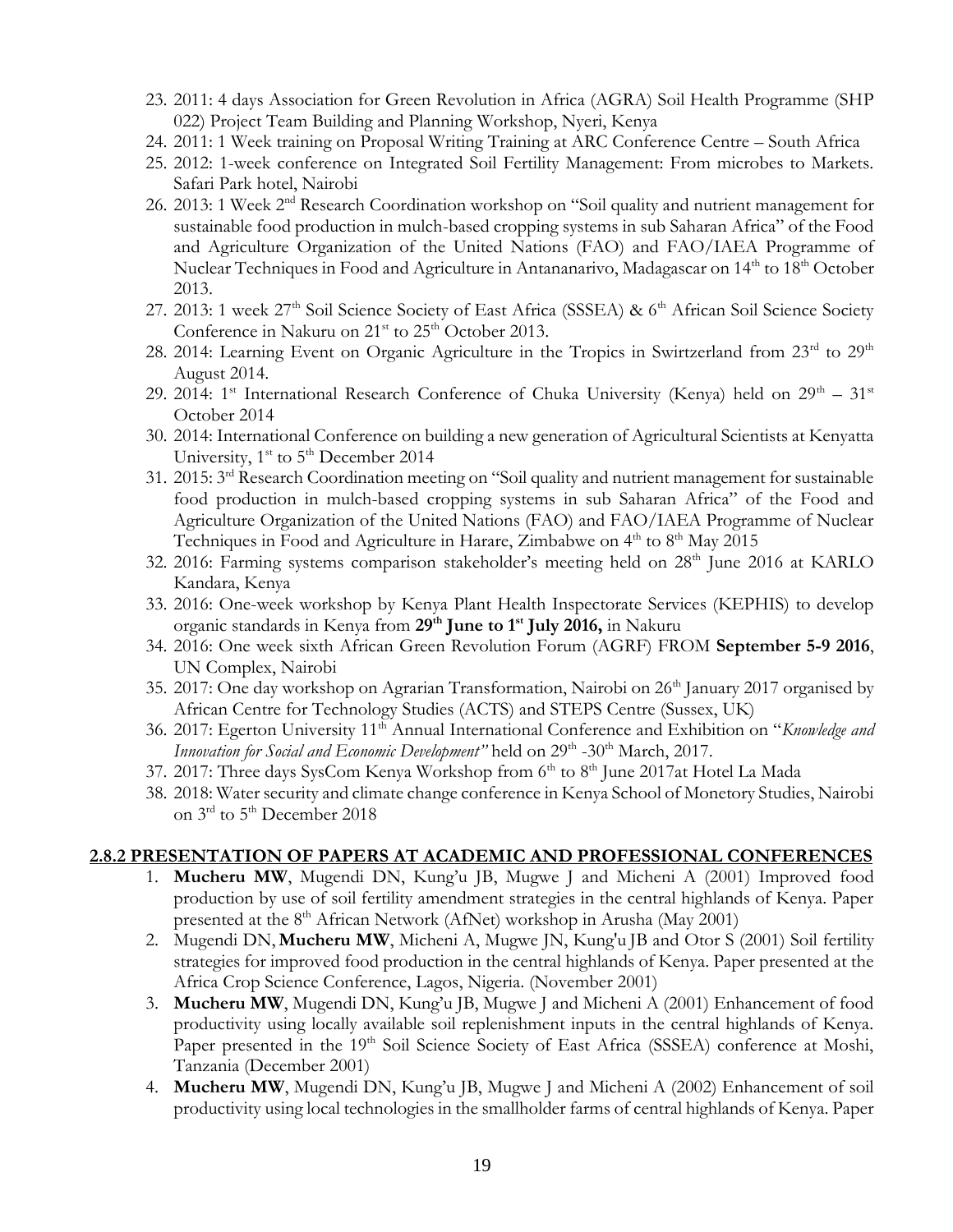presented in 5<sup>th</sup> Regional Rockefeller Foundation Forum Meeting in Entebbe, Uganda. (August 2002)

- 5. **Mucheru MW**, Mugendi DN, Kung'u JB, Kangai AR, Mugwe J and Micheni A (2002) Enhancement of food productivity using local technologies in Chuka, Kenya. Paper presented in the FORMAT (Forum for Organic Resource Management and Agricultural Resource Management) workshop at Village market, Nairobi. Theme: Surely nothing is useless (September 2002)
- 6. Mugwe J, Mugendi DN, Micheni A, **Mucheru MW**, Kung'u J, and Gitari J (2002) Promotion of leguminous plants and organic inputs for improving soil productivity in smallholder farms of Central Highlands of Kenya. Paper presented during the 8<sup>th</sup> biennial Scientific Conference held at KARI, Nairobi, Kenya. (November, 2002)
- 7. **Mucheru MW**, Mugendi DN, Kung'u JB, Kangai AR, Mugwe J and Micheni A (2002) Improved food production using local technologies in Meru South District, Kenya. Paper presented in the 20<sup>th</sup> Soil Science Society of East Africa (SSSEA) conference at Mbare, Uganda (December 2002)
- 8. Kangai RA, **Mucheru MW**, Mugendi DN, Otor SCJ, Waswa BS (2002) Pre-survey of the Adoption Potential of Soil Fertility Improvement Strategies in Chuka, Eastern Kenya. Paper presented in the 20<sup>th</sup> Soil Science Society of East Africa (SSSEA) conference at Mbare, Uganda (December 2002)
- 9. **Mucheru MW**, Mugendi DN, Kangai AR, Kung'u JB, Mugwe J and Otor S (2003) Farmer Participation In Enhancing Food Productivity Through Agroforestry In The Central Highlands, Kenya. Paper Presented in the ANAFE Symposium on Building Agricultural and natural resources education in Africa: quality and relevance of tertiary education, held in Kenyatta University, Nairobi, Kenya. (April 14-16<sup>th</sup>, 2003)
- 10. **Mucheru-Muna M**, Mugendi DN, Kangai AR, Kung'u JB, and Mugwe J (2003) Soil Productivity improvement technologies for increased food production in Meru South District, Kenya. Paper presented at the Africa Crop Science Conference, Nairobi, Kenya. (October 2003)
- 11. Mugendi DN, **Mucheru-Muna M**, Kangai AR, Kung'u JB, and Mugwe J (2003) Enhancement of food productivity using leguminous shrubs in the Eastern highlands of Kenya Paper presented at the Africa Crop Science Conference, Nairobi, Kenya. (October 2003)
- 12. **Mucheru-Muna M**, Mugendi DN, Kangai AR, Kung'u JB, and Mugwe J (2003) Farmer Participation In Improving Food Productivity using locally available inputs in Meru South District, Kenya. Paper presented in the 21<sup>st</sup> Soil Science Society of East Africa (SSSEA) conference at Eldoret, Kenya (December 2003)
- 13. Mugendi DN, **Mucheru-Muna M**, Kung'u JB, Mugwe J, and Bationo A (2004) Improving food production using leguminous shrubs in the central highlands of Kenya. Paper presented at the AfNet TSBF-CIAT Symposium, Yaounde, Cameroon (May 2004)
- 14. **Mucheru-Muna M**, Mugendi DN, Kung'u JB, and Mugwe J. (2004) Economic evaluation of local inputs in Meru South District, Kenya. Paper presented at the AfNet TSBF-CIAT Symposium, Yaounde, Cameroon (May 2004)
- 15. Mugwe J, Mugendi DN, **Mucheru-Muna M** and Kung'u J (2004) Adoption of leguminous trees and other organic resources for soil fertility improvement in Meru South District, Kenya. Poster presented at the 1<sup>st</sup> World Agroforestry Congress, Orlando, FL, USA (June-July 2004)
- 16. Mugendi DN, **Mucheru-Muna M**, Kung'u JB, Mugwe J, and Bationo A (2004) Improved food security through agroforestry technologies in the central highlands of Kenya. Paper presented at the 1st World Agroforestry Congress, Orlando, FL, USA (June-July 2004**)**
- 17. Mugendi DN, **Mucheru-Muna M**, Kangai R, Kung'u JB, Mugwe J, and S Otor (2004) Enhanced soil productivity by use of low input technologies in the smallholder farms of the Kenyan central highlands. Paper presented at the Rockefeller Foundation Grantees Workshop held at Safari Park Hotel, Nairobi, Kenya (20-23 Sept 2004)
- 18. Mugendi DN, **Mucheru-Muna M**, Kung'u JB, Mugwe J, and Bationo A (2004). Improvement of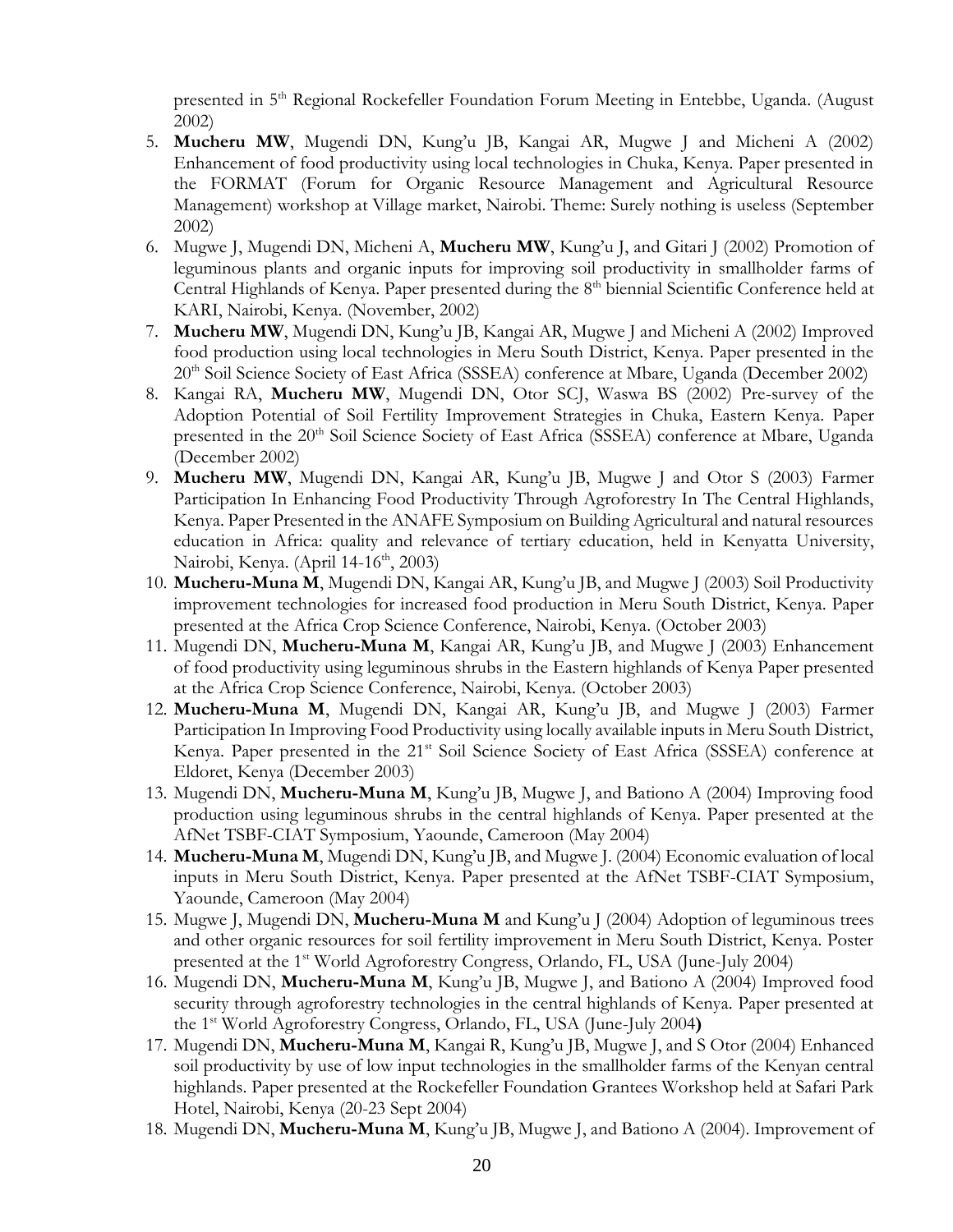food production using different sources of nitrogen in the central Kenyan highlands. Paper presented at the 3rd International Nitrogen Conference at Nanjing, China (12-16 Oct 2004)

- 19. Mugendi DN, Mugwe J, **Mucheru-Muna M**, and Kung'u J (2005) Adoption of Organic Resources for Soil Fertility Improvement in Meru South District, Kenya. Paper presented at the Africa Crop Science Conference, Kamplala, Kenya. (October 2005).
- 20. Mutegi E, Mugendi DN, Kung'u JB and **Mucheru-Muna M** (2007) Integration of organic and inorganic soil fertility replenishment technologies in response to food insecurity in Meru South District. Paper presented during the RUFORUM Biennial Meeting in Malawi.
- 21. Mugendi DN and **Mucheru-Muna M** (2007) Scaling out soil nutrient management technologies for improved crop production in the smallholder farms of Meru South District, Kenya. Paper presented during the RUFORUM Biennial Meeting in Malawi.
- 22. **Mucheru-Muna M**, Mugendi DN, Pypers P, Mugwe J, Vanlauwe B, Merckx R, and Kung'u J (2007) Effect of organic inputs and mineral fertilizer on maize yield in a Ferrasol and a Nitisol soil in central Kenya. Paper presented in the TSBF-AfNet International Symposium at Arusha, Tanzania.
- 23. **Mucheru-Muna M**, Mugendi DN, Pypers P, Mugwe J, Vanlauwe B, Merckx R, and Kung'u J (2007) Enhancing productivity through the integration of grain legumes in maize cropping systems in Central Kenya. Paper presented in the TSBF-AfNet International Symposium at Arusha, Tanzania.
- 24. **Mucheru-Muna M**, Mugendi DN, Pypers P, Mugwe J, Vanlauwe B, Merckx R, and Kung'u J (2007) Organic inputs and mineral fertilizer for improving maize yield in a Ferrasol and a Nitisol soil in central Kenya. Paper presented in the 24<sup>th</sup> Soil Science Society of East Africa Conference, Embu.
- 25. Mutegi E, Mugendi DN, Kung'u JB and **Mucheru-Muna M** (2007) Integration of organic and inorganic soil fertility replenishment technologies in response to food insecurity in Meru South District. Paper presented during the RUFORUM Biennial Meeting in Malawi.
- 26. Mugendi DN and **Mucheru-Muna M** (2007) Scaling out soil nutrient management technologies for improved crop production in the smallholder farms of Meru South District, Kenya. Paper presented during the RUFORUM Biennial Meeting in Malawi.
- 27. **Mucheru-Muna M**, Mugendi DN, Pypers P, Mugwe J, Vanlauwe B, Merckx R, and Kung'u J (2008) Enhancing crop productivity using tree biomass in the central highlands of Kenya. Paper presented in the 4<sup>th</sup> Kenya Forestry Research Institute (KEFRI) Scientific Conference
- 28. Zundel C, Schneider M, Musyoka M, Muriuki A, Vanlauwe B, **Mucheru-Muna M**, Chabi-Olaye A and Niggli U (2009) Long term performance of organic crop rotations in the tropics: First results from a high and medium potential site in sub-humid Central Kenya. African Organic Conference, Kampala, Uganda, 19-22 May 2009.
- 29. Ngetich KF, Mugwe JN, **Mucheru-Muna MW**, Shisanya CA, Diels J and Mugendi DN (2010) Evaluation of strategies that optimizes water productivity in maize; simulation and testing of crop field practices using AquaCrop model in the Central Highlands of Kenya. Conference paper presented during the First East African Regional Scientific Conference of Pure and Applied Science. 10-13<sup>th</sup> August 2010, Kenyatta University, Kenya.
- 30. Musyoka M, Zundel C, Chabi-Olaye A, Muriuki A, **Mucheru-Muna MW** and Vanlauwe B (2010) Site-specific organic and conventional crop yields in a long-term farming systems comparison in sub-humid central Kenya. Paper presented during the Tropentag, Zurich, Switzerland, 14-16 September 2010
- 31. Pieter P, Munyahali W, Mutegi E, Musyoki M, Mburu M, Okalebo R, **Mucheru-Muna M** and Lessueur D (2010) An evaluation of alternative methods of P application for increased maize production under smallholder farmers' conditions in Kenya. Paper presented during the 4th International symposium on phosphorus dynamics in the soil – plant continuum (ISPDSPC), Beijing, China, 19th to 23rd September 2010.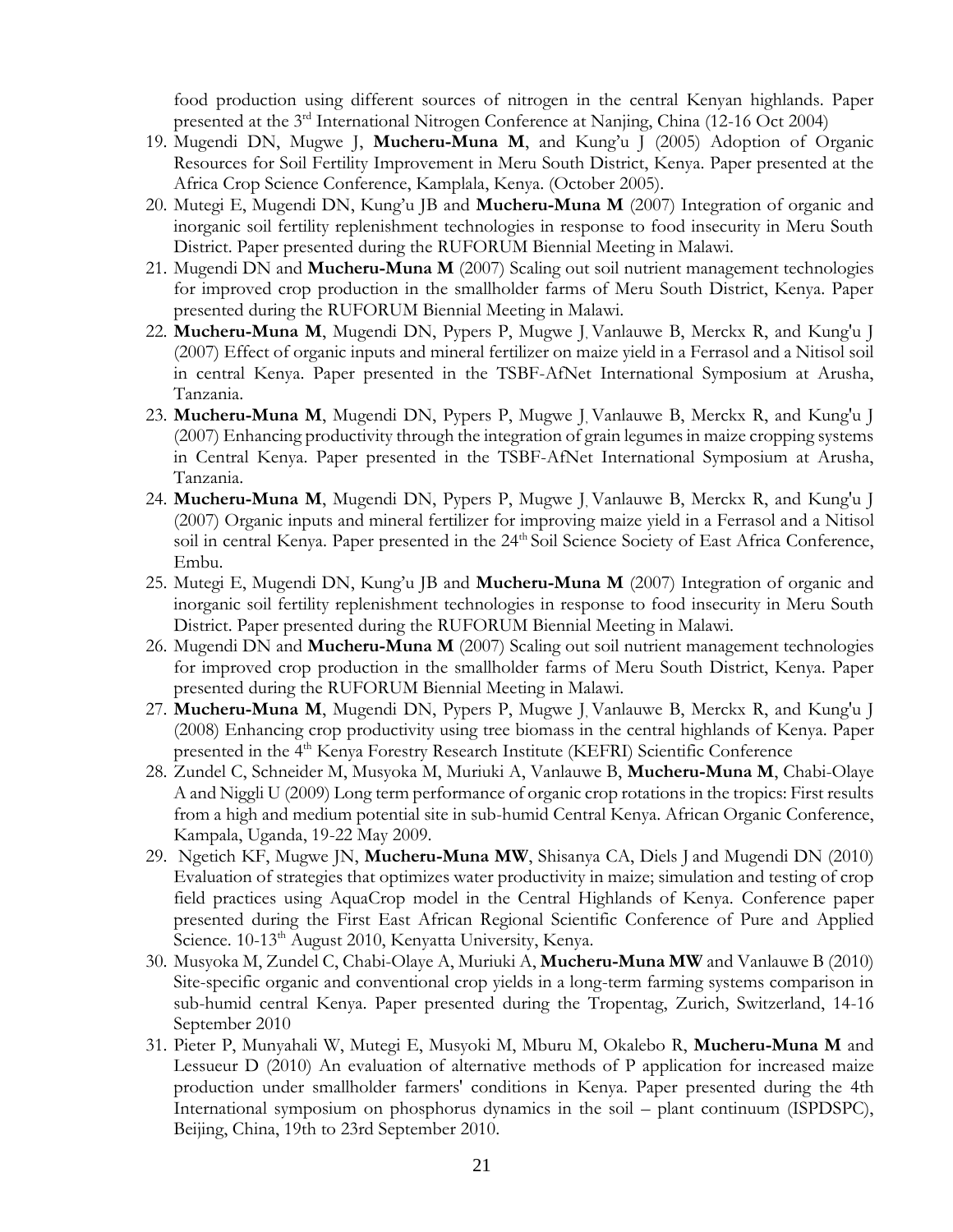- 32. Ngetich KF, Mugwe JN, **Mucheru-Muna MW**, Shisanya CA, Diels J and Mugendi DN (2010) Assessment of strategies that optimize water productivity in maize: Simulation and testing of crop field practices using AquaCrop and field experimentation in central highlands of Kenya. Paper presented during the 6th Asian Regional Conference (ICID) Yogyakarta, Indonesia. 8-16th Oct 2010
- 33. Macharia JM, **Mucheru-Muna MW**, Mugwe JN, Mairura SF and MugendiDN (2011) Knowledge levels and training needs of smallholder farmers in Meru south and Mbeere south districts, Kenya. Paper presented at Safaripark Kenya in Association for Strengthening Agricultural Research in East and Central Africa (ASARECA) regional workshop. 24<sup>th</sup> to 26<sup>th</sup> January, 2011. (with **student)**
- 34. Kimaru-Muchai SW, **Mucheru-Muna MW**, Mugwe JN, Mairura F, Kimemia J and MugendiDN (2011) Gender disparities in uptake of information on soil fertility management in the Central Highlands of Kenya. Paper presented at Safaripark Kenya in Association for Strengthening Agricultural Research in East and Central Africa (ASARECA) regional workshop. 24<sup>th</sup> to 26<sup>th</sup> January, 2011. **(With student)**
- 35. Kimaru-Muchai SW, **Mucheru-Muna MW,** Mugwe JN, Mairura F, Kimemia J and MugendiDN (2011) Extension system analysis in dissemination of soil fertility technologies in the Central Highlands of Kenya. Paper presented at Safaripark Kenya in Association for Strengthening Agricultural Research in East and Central Africa (ASARECA) regional workshop. 24<sup>th</sup> to 26<sup>th</sup> January, 2011. **(with student)**
- 36. Kimaru Muchai SW, **Mucheru-Muna MW,** Mugwe JN, Mairura F, Kimemia J and MugendiDN (2011) Enhancing communication for effective up-scaling of soil fertility technologies in central Kenya. Paper presented at Safaripark Kenya in Association for Strengthening Agricultural Research in East and Central Africa (ASARECA) regional workshop. 24<sup>th</sup> to 26<sup>th</sup> January, 2011. **(with student)**
- 37. Ngetich KF, Shisanya CA, Mugwe J, **Mucheru-Muna MW**, Mugendi DN and Diels J (2011) Tillage and surface management effects on soil water content and maize productivity in the Central Highlands of Kenya. Conference paper presented during Lake and Catchment Research Symposium (LARS) 2011. 14-18 March 2011, Kenyatta University, Kenya.
- 38. Muriuki A W, Musyoka M W, Cobo J, Zundel C, Vanlauwe B, **Mucheru-Muna M**, Kamau J (2011) Organic versus conventional agriculture: Maize performance in a long-term farming systems comparisons trial. Paper presented at the 4th National Council for Science & Technology Conference held at Kenyatta International Conference Centre, May 3 – 6, Nairobi, Kenya.
- 39. Mugendi DN, **Mucheru-Muna MW,** Ngetich KF, Mugwe J, Vanlauwe B, Merckx R and Diels J (2011) Organic inputs and mineral fertilizer effects on soil water content and maize productivity in Mbeere District, Kenya. Paper presented during the International Symposium on Soil Organic Matter 11-14 July 2011, Leuven, Belgium.
- 40. Kimaru-Muchai SW, **Mucheru-Muna MW**, Mugwe JN, Kimemia J, MugendiDN and Macharia JM (2011) The effect of education levels in dissemination of soil fertility management practices in the central highlands of Kenya. Paper presented during the Kenyatta University International Conference 20-22nd July **(with student)**
- 41. Mugendi DN, Ngetich KF, Mugwe J, **Mucheru-Muna M**, Shisanya CA and Diels J (2011). Effects of sub-soiling and soil surface management on maize productivity in the central highlands of Kenya. Conference paper presented during the ASA CSSA SSSA International Annual Meetings on 16-19th Oct 2011, San Antonio, TX USA.
- 42. Muriuki A W, Musyoka M W, Cobo J, Zundel C, Vanlauwe B, **Mucheru-Muna M,** Balozi F, Farray R N (2011) Organic versus conventional farming: First season maize performance in consecutive rotation cycles in Central Kenya. Paper presented at the 'CIALCA International Conference titled 'Challenges and Opportunities for Agricultural Intensification of the Humid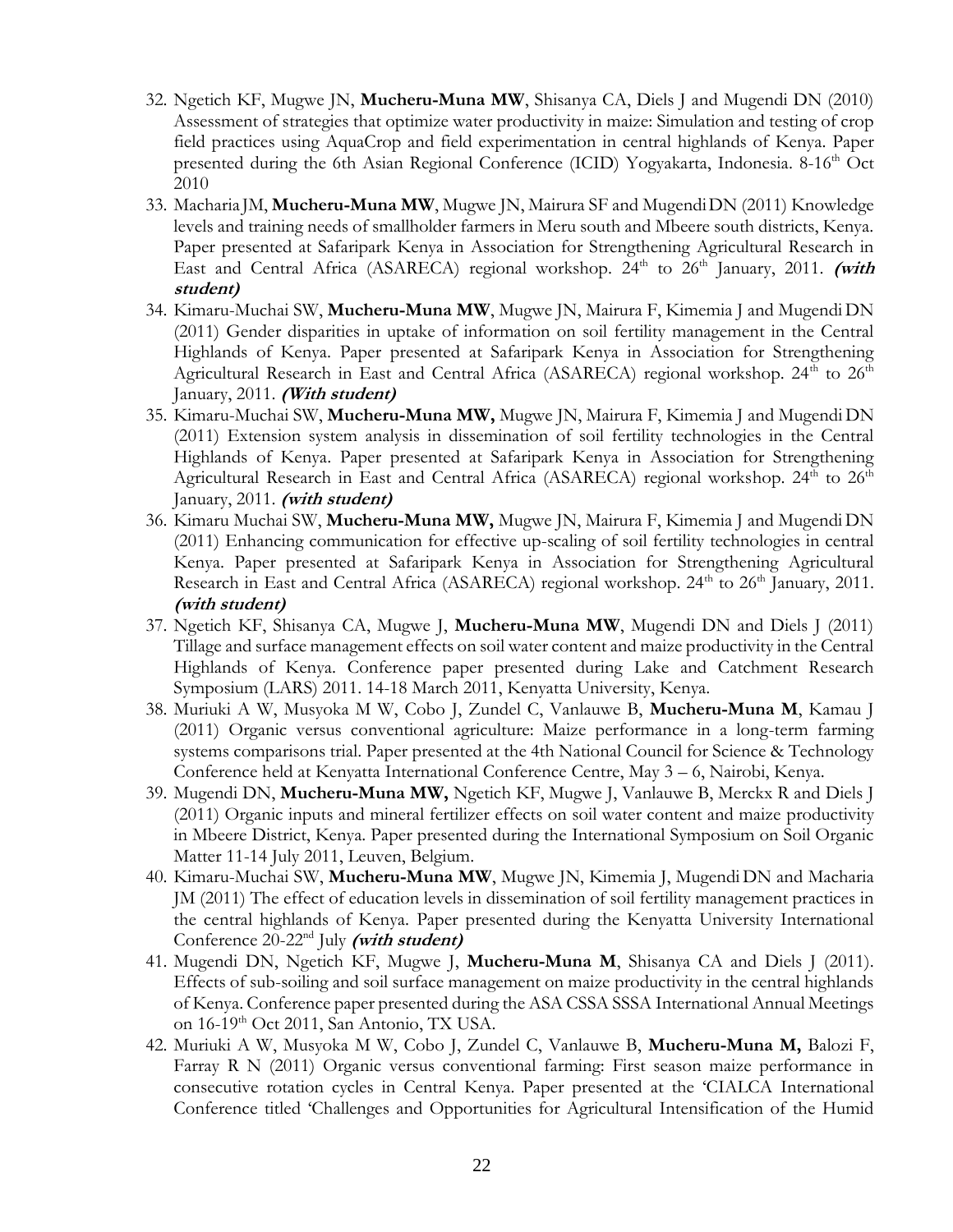Highland Systems of Sub-Saharan Africa' held at the Serena Hotel, October 24 – 27, Kigali, Rwanda.

- 43. Jefwa JM, Asrat A, Hermann L, Jemo M, Kavoo A, Lesueur D, Majengo C, **Mucheru M**, Mukhongo R, Mulet F, Munyahal W, Mutegi E, Mwangi E, Ncho C, Nwoke OC, Okalebo R, Pypers P, Were B and Yusuf A (2011) Do commercial biological and chemical products increase crop yields and economic returns under smallholder farmer conditions? CIALCA Conference on Agricultural Intensification of the African Humid Highlands held on 24<sup>th</sup> -27<sup>th</sup> October 2011 in Kigali, Rwanda.
- 44. Kimaru-Muchai SW, **Mucheru-Muna M**, Mugwe JN, Mairura FS and Mugendi DN (2011) Communication channels used in dissemination of soil fertility management practices in the Central Highlands of Kenya. CIALCA Conference on Agricultural Intensification of the African Humid Highlands held on 24<sup>th</sup> -27<sup>th</sup> October 2011 in Kigali, Rwanda. (with student)
- 45. Ngetich F, Mugwe JN, **Mucheru-Muna M**, Shisanya CA, Diels J and Mugendi DN (2011) Planting dates effect on maize yield performance under rainfed conditions in the Central Highlands of Kenya. CIALCA Conference on Agricultural Intensification of the African Humid Highlands held on 24<sup>th</sup> -27<sup>th</sup> October 2011 in Kigali, Rwanda.
- 46. Munyahali W, Mutegi E, **Mucheru-Muna M,** Didier L and Pieter P (2011) Evaluation of commercial chemical products for increased maize production through the use efficiency of applied P under smallholder farmers' conditions in different agro-ecological zones of Kenya. CIALCA Conference on Agricultural Intensification of the African Humid Highlands held on  $24<sup>th</sup>$ -27<sup>th</sup> October 2011 in Kigali, Rwanda. (with student)
- 47. Mugwe J, Mugendi D, Mwebia FW, Kimaru S and **Mucheru-Muna M** (2011) Maize yield response to intercropping and application of manure, tithonia and fertilizer in the central highlands of Kenya. CIALCA Conference on Agricultural Intensification of the African Humid Highlands held on 24<sup>th</sup> -27<sup>th</sup> October 2011 in Kigali, Rwanda. *(with student)*
- 48. Kimaru-Muchai S.W., **Mucheru-Muna M**., Mugwe J.M., Mairura F.S and Mugendi D.N. (2011) Factors that influence reliability of information sources on soil fertility management practices in the Central Highlands of Kenya. The sixth JKUAT scientific, technological and industrialization conference held on 16<sup>th</sup> -18<sup>th</sup> November 2011 in JKUAT Main Campus Juja Nairobi, Kenya. (with **student)**
- 49. Sianje A, Mugwe J, **Mucheru-Muna MW** and Mugendi DN (2012) Effects of phosphorus sources and starter nitrogen on soybean yields and soil properties in the central highlands of Kenya.  $25<sup>th</sup>$ – 28th July 2012 in Karatina University, Kenya. **(with student)**
- 50. Matusso J, Mugwe JN and **Mucheru-Muna MW** (2012) Potential Role of Cereal-legume Intercropping Systems in Integrated Soil Fertility Management in Smallholder Farming Systems of Sub-Saharan Africa. 25<sup>th</sup> – 28<sup>th</sup> July 2012 in Karatina University, Kenya. (With student)
- 51. Macharia JM, Mugwe JN, **Mucheru-Muna M**, Mang'uriu DN, and Mugendi DN (2012) Socioeconomic factors influencing levels of knowledge in soil fertility management in the central highlands of Kenya. 25<sup>th</sup> – 28<sup>th</sup> July 2012 in Karatina University, Kenya. *(with student)*
- 52. Okeyo IA, **Mucheru-Muna MW**, Mugwe J, Ngetich FK, Mugendi DN and Shisanya CA (2012) Effects of selected SWC treatments on soil nutrient loss and maize yields in the central highlands of Kenya. 25<sup>th</sup> – 28<sup>th</sup> July 2012 in Karatina University, Kenya. (with student)
- 53. Macharia JM, Mugwe JN, **Mucheru-Muna MW**, Mairura S, Kimani SK and Mugendi DN (2012) Training needs in soil fertility management for farmers and extension workers in central highlands of Kenya. KARI Conference, KARI Hqs, Nairobi, Kenya, 22 to 28<sup>th</sup> October 2012. (with **student)**
- 54. **Mucheru-Muna MW**, Ngetich F, Mugendi DN, Mugwe JN, Pypers P, Vanlauwe B, Diels J and Merkx R (2012) Effect of inputs application on yields of soybean and climbing a maize-legume rotation in central Kenya. Presented in the Integrated Soil Fertility Management: From microbes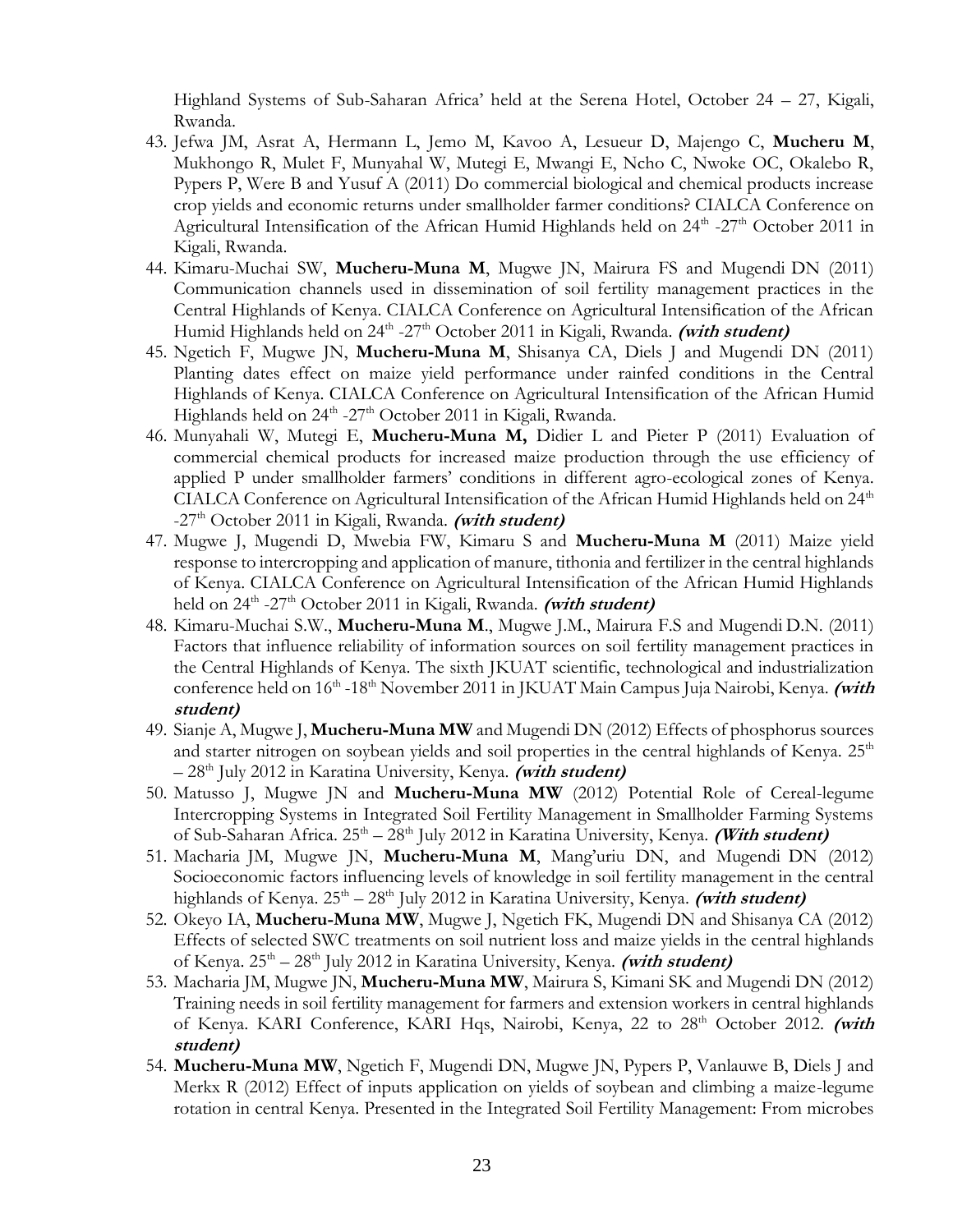to Markets. Safari Park hotel, Nairobi, Safari park hotel, Nairobi, Kenya, 22 to 26<sup>th</sup> October 2012. **(with student)**

- 55. Mugwe JN, **Mucheru-Muna MW**, Muthamia J and Mugendi DN (2012) Effect of inputs application on yields of soybean and climbing a maize-legume rotation in central Kenya. Presented in the Integrated Soil Fertility Management: From microbes to Markets. Safari Park hotel, Nairobi, Safari park hotel, Nairobi, Kenya, 22 to 26<sup>th</sup> October 2012.
- 56. Mugwe JN, Mugendi DN and **Mucheru-Muna MW** (2012) Farm and socio-economic factors influencing farmers' decision to cultivate soybeans in the central highlands of Kenya (2012) Safari park hotel, Nairobi, Kenya. Presented in the Integrated Soil Fertility Management: From microbes to Markets. Safari Park hotel, Nairobi, Safari park hotel, Nairobi, Kenya, 22 to 26<sup>th</sup> October 2012.
- 57. Okeyo I, **Mucheru-Muna MW**, Mugwe JN, Ngetich F, Mugendi DN, Diels J (2012) Effect of selected soil and water conservation techniques on rainfall use efficiency and maize productivity in central highlands of Kenya. Presented in the Integrated Soil Fertility Management: From microbes to Markets. Safari Park hotel, Nairobi, Safari park hotel, Nairobi, Kenya, 22 to 26<sup>th</sup> October 2012. **(with student)**
- 58. Ngetich F, Diel J, Shisanya C, Mugwe JN, **Mucheru-Muna MW** and Mugendi DN (2012) Effects of soil and water conservation techniques on runoff, sediment yield and maize productivity. Presented in the Integrated Soil Fertility Management: From microbes to Markets. Safari Park hotel, Nairobi, Safari park hotel, Nairobi, Kenya, 22 to 26<sup>th</sup> October 2012
- 59. **Mucheru-Muna MW**, Ngetich F, Mugendi DN, Mugwe JN, Vanlauwe B, Diels J and Merckx R (2013) Soil chemical properties as influenced by organic inputs and mineral fertilizer in Mbeere District, Kenya. Presented in the 27<sup>th</sup> Soil Science Society of East Africa (SSSEA) & 6<sup>th</sup> African Soil Science Society Conference in Nakuru on 21<sup>st</sup> to 25<sup>th</sup> October 2013
- 60. Mugendi DN**,** Ngetich KF, Mugwe JN, **Mucheru-Muna M, S**hisanya CA and Diels J (2013) Subsoiling and soil surface management effects on maize productivity in the central highlands of Kenya. Presented in the 27<sup>th</sup> Soil Science Society of East Africa (SSSEA) & 6<sup>th</sup> African Soil Science Society Conference in Nakuru on  $21<sup>st</sup>$  to  $25<sup>th</sup>$  October 2013
- 61. Mugwe JN, **Mucheru-Muna M**, Muthamia J and Mugendi D (2013) Effect of inputs application on yields of soybean and climbing bean in a maize - legume rotation system in central Kenya. Presented in the 27<sup>th</sup> Soil Science Society of East Africa (SSSEA) & 6<sup>th</sup> African Soil Science Society Conference in Nakuru on 21<sup>st</sup> to 25<sup>th</sup> October 2013
- 62. Kisaka O**, Mucheru-Muna M**, Ngetich FK, Mugwe J, Mugendi D, and Mairura F (2013) Characterization of seasonal rainfall variability and drought probability of the semi arid areas of Mbeere region in Embu County, Kenya. Presented in the 27<sup>th</sup> Soil Science Society of East Africa (SSSEA) &  $6<sup>th</sup>$  African Soil Science Society Conference in Nakuru on  $21<sup>st</sup>$  to  $25<sup>th</sup>$  October 2013**(with student)**
- 63. Mugi EW, Ngetich FK, **Mucheru-Muna MW**, Mugwe JN, Mugendi DN and Mairura F (2013) Integrating indigenous and conventional knowledge-based seasonal climate forecasts for farmers enhanced adaptation to climate variability in Tharaka-Nithi and Kitui counties. Presented in the  $27<sup>th</sup>$  Soil Science Society of East Africa (SSSEA) &  $6<sup>th</sup>$  African Soil Science Society Conference in Nakuru on 21<sup>st</sup> to 25<sup>th</sup> October 2013 (with student)
- 64. Kiboi MN, **Mucheru-Muna MW**, Ng'etich FK,Mugwe JN, Mugendi DN and Wambugu S (2013) Effects of selected soil water conservation strategies on maize yield through farmer managed trials in the central highlands of Kenya. Presented in the  $27<sup>th</sup>$  Soil Science Society of East Africa (SSSEA) & 6<sup>th</sup> African Soil Science Society Conference in Nakuru on 21<sup>st</sup> to 25<sup>th</sup> October 2013(with **student)**
- 65. Ndung'u AM, Mugwe JN and **Mucheru-Muna M** (2013) Effect of Rhizobia inoculation and phosphorus on nodulation and yield of soybean (*Glycine max* l merril) in central highlands of Kenya. Presented in the  $27<sup>th</sup>$  Soil Science Society of East Africa (SSSEA) &  $6<sup>th</sup>$  African Soil Science Society Conference in Nakuru on 21<sup>st</sup> to 25<sup>th</sup> October 2013 (with student)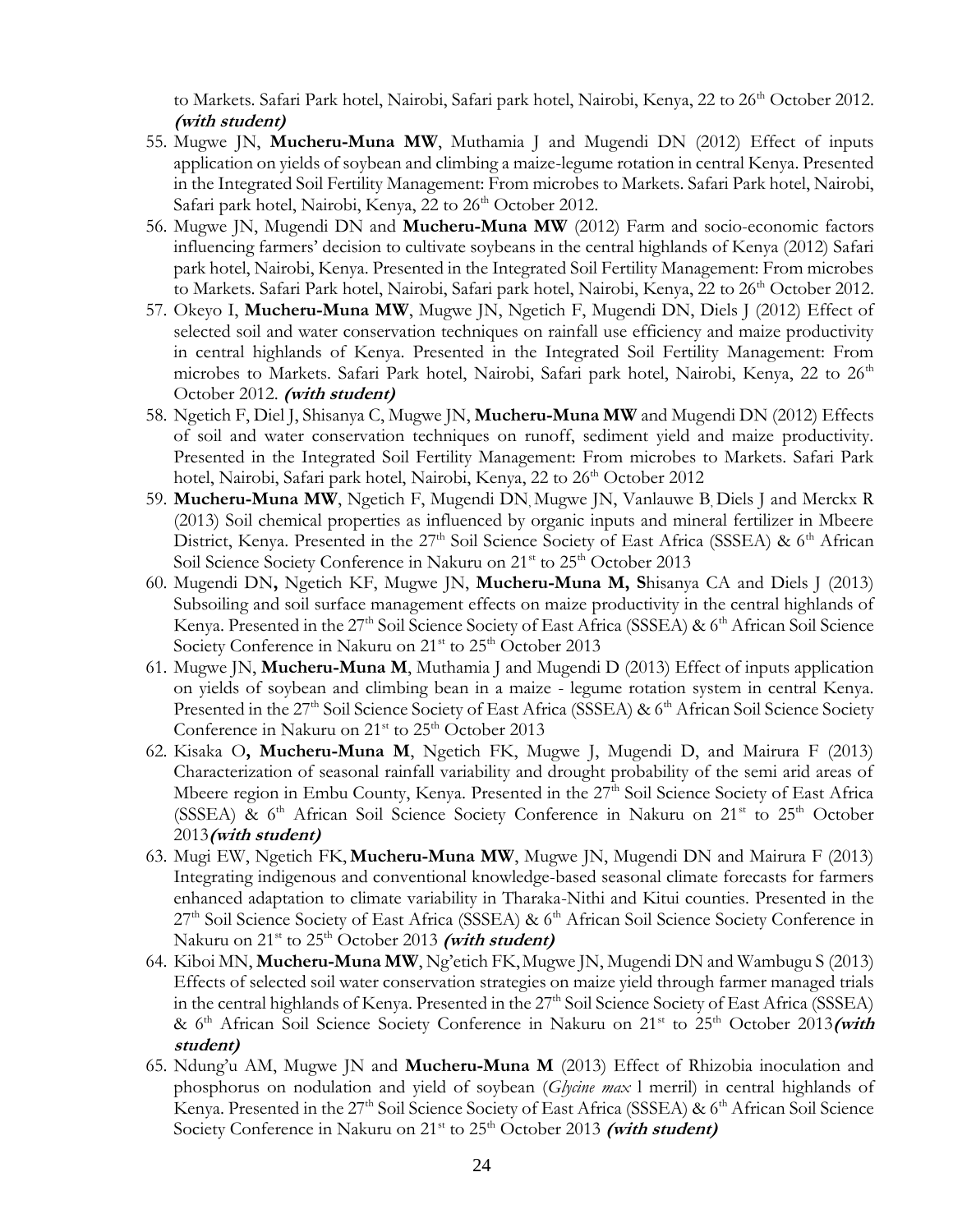- 66. Abuli JS, Mugwe JN, **Mucheru-Muna M** and Mugendi D N (2013) Economic suitability of selected phosphorus sources on soybean yield in central highlands of Kenya. Presented in the  $27<sup>th</sup>$ Soil Science Society of East Africa (SSSEA) & 6<sup>th</sup> African Soil Science Society Conference in Nakuru on 21<sup>st</sup> to 25<sup>th</sup> October 2013 (with student)
- 67. Matusso JMM, Mugwe JN and **Mucheru-Muna M** (2013) Effects of different maize (*Zea mays* l.) – soybean (*Glycine max* (l.) merrill) intercropping patterns on yields and growth parameters. Presented in the 27<sup>th</sup> Soil Science Society of East Africa (SSSEA) & 6<sup>th</sup> African Soil Science Society Conference in Nakuru on  $21^{st}$  to  $25^{th}$  October 2013 (with student)
- 68. Matusso JMM, Mugwe JN and **Mucheru-Muna M** (2013) Effects of different maize (*Zea mays* l.) – soybean (*Glycine max* (l.) merrill) intercropping patterns on yields and its economics. Presented in the  $27<sup>th</sup>$  Soil Science Society of East Africa (SSSEA) &  $6<sup>th</sup>$  African Soil Science Society Conference in Nakuru on  $21^{st}$  to  $25^{th}$  October 2013 (with student)
- 69. Njeru PNM, Mugwe J, **Mucheru-Muna M**, Maina I, Mugendi D. Mwangi DM, Amboga JS, Lekasi JK, Kimani SK, Miriti JM, Gitari J, Mwangi H and Muriithi F (2013) Integrating scientific and farmers' evaluation of water harvesting and integrated soil fertility management technologies on sorghum productivity in central Kenya. Presented in the 27<sup>th</sup> Soil Science Society of East Africa (SSSEA) & 6<sup>th</sup> African Soil Science Society Conference in Nakuru on 21<sup>st</sup> to 25<sup>th</sup> October 2013 **(with student)**
- 70. Njeru PNM, Maina I, Mugwe J, **Mucheru-Muna M**, Mugendi D, Lekasi JK, Kimani SK, Miriti J, Mugo BJ, Mwangi H, Oeba VO, Esilaba AO and Muriithi F. Drought mitigating technologies: lessons learnt from sorghum and cowpea production in semi-arid areas of Embu County, Eastern Kenya. Presented in the 27<sup>th</sup> Soil Science Society of East Africa (SSSEA) & 6<sup>th</sup> African Soil Science Society Conference in Nakuru on 21<sup>st</sup> to 25<sup>th</sup> October 2013 (with student)
- 71. Adamtey, N., Cobo, J.G., Musyoka, M., Karanja, E., Fiaboe, K.M., Muriuki, A., **Mucheru-Muna, M**., Berset, E., Fliessbach, A., Forster, D., (2014). Productivity of maize and baby corn in organic and conventional farming systems. Tropentag. "Bridging the gap between increasing knowledge and decreasing resources". 17-19 September, Prague, Czech Republic.
- 72. Muchai, S.W.K. Baaru, M., Ngetich, K. F. and **Mucheru-Muna, M.W.M**. (2014). Adoption and Utilization of Zai Pits for Improved Farm Productivity in Tharaka-Nithi County, Kenya presented during the conference entitled Enhancing Innovation for Sustainable Development in the 21st Century held on 29th – 31st October 2014 at Chuka University, Kenya
- 73. Mwebia F.W., **Mucheru-Muna M.W**., Mugwe J.N. and Mugendi D.N. (2014). Farmer Groups' Characteristics Influencing Application of Soil fertility Technologies in the Central Highlands of Kenya. 1<sup>st</sup> International Research Conference of Chuka University (Kenya) held on  $29^{th} - 31^{st}$ October 2014 **(with student)**
- 74. Mwebia F.W., **Mucheru-Muna M.W**., Mugwe J.N. and Mugendi D.N. (2014). Farmer Groups' Members' Household Factors Influencing Selection of Soil fertility Technologies in the Central Highlands of Kenya. 1<sup>st</sup> International Research Conference of Chuka University (Kenya) held on 29th – 31st October 2014 **(with student)**
- 75. Mugendi DN, Ngetich FK, Mugwe JN, **Mucheru-Muna MW**, Shisanya AC and Diels J. (2014). Sowing Date and Timing of Nitrogen Fertilizer Application Effects on Soil Water Content and Maize Yield in the Central Highlands of Kenya. Paper presented during International Annual Meetings of the American Society of Agronomy, Crop Science Society of America, and Soil Science Society of America held on November 2 to 5, 2014.
- 76. Kiboi MN, Ngetich FK, **Mucheru Muna M**, Diels M, Mugwe J and Mugendi DN (2014) Effects of soil water conservation strategies on maize yield stability in farmer managed trials at Embu and Tharaka-Nithi Counties, Embu International Conference on Building a new generation of Agricultural Scientists (Pg 141-book of abstracts) 1<sup>st</sup> to 5<sup>th</sup> December 2014 (with student)
- 77. Sibomana JD, Mugwe JN**,** Ngetich FK, **Mucheru-Muna** and Mugendi DN (2014) Effect of integrated soil fertility management and tied-ridging on selected soil properties and crop yields in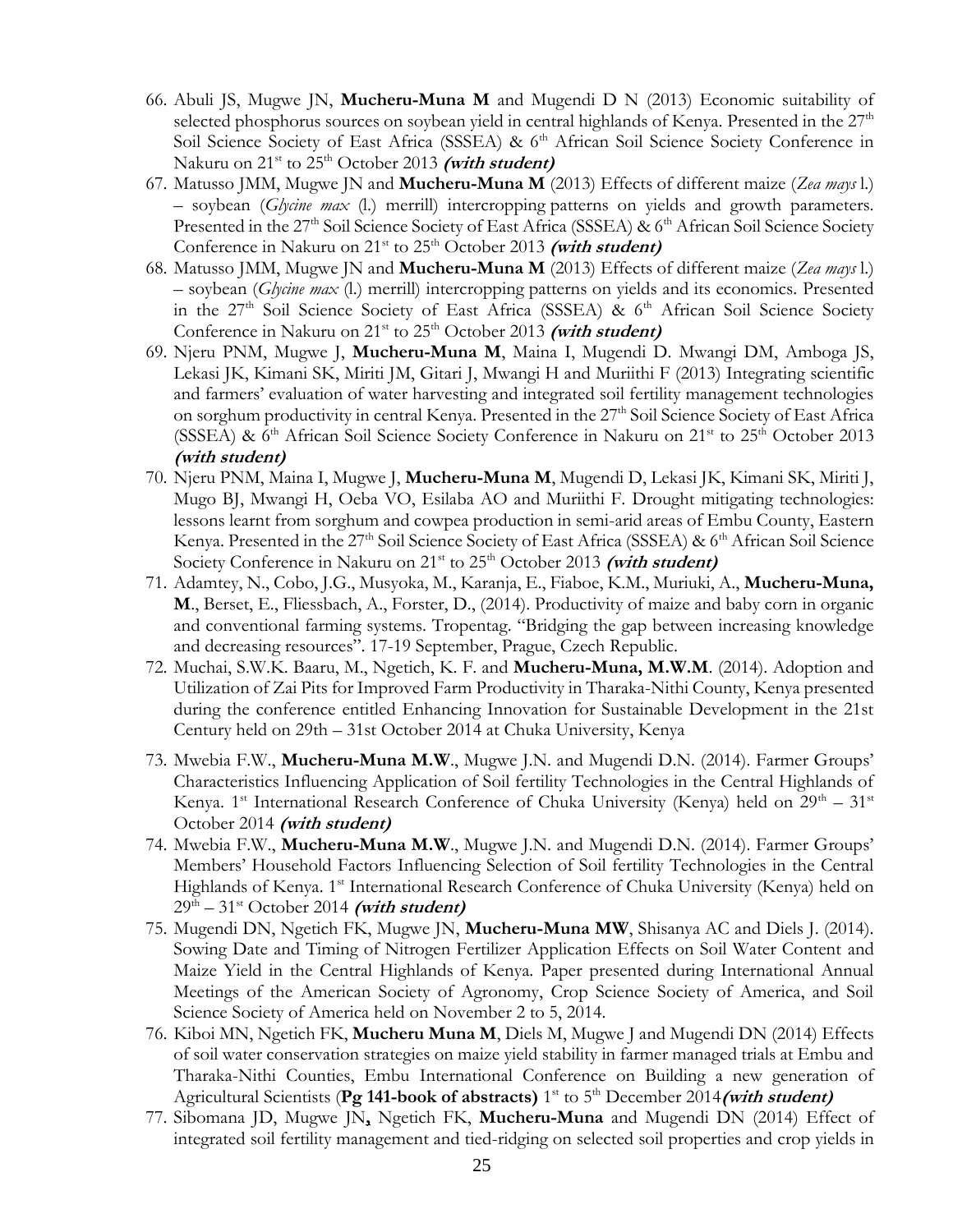Meru County, Kenya International Conference on Building a new generation of Agricultural Scientists (Pg 142-book of abstracts) 1<sup>st</sup> to 5<sup>th</sup> December 2014 (with student)

- 78. Njeru PNM, Mugwe JN, **Mucheru Muna M**, Maina I, Mugendi D, Esilbaba AO (2014) Rainfed agriculture adaptation to climate change variability for sorghum productivity in semi arid areas of Embu County International Conference on Building a new generation of Agricultural Scientists (**Pg 153-book of abstracts)** 1 st to 5th December 2014**(with student)**
- 79. Matusso J M, Mugwe JN and M **Mucheru-Muna** (2014) Effects of Different maize (Zeamays L) – Soybean (Glycine Max (L) Merrill) intercropping patterns and Yields and Its profitability International Conference on Building a new generation of Agricultural Scientists (pg 88- book of abstracts)  $1^{st}$  to  $5^{th}$  December 2014 *(with student)*
- 80. Mugi EW, **Mucheru\_Muna MW**, Mugwe JN, Ngetich FK, Mugendi DN and Mairura FS (2014) Households Socio-economic factors influencing the level of adaptation to climate variability in the dry zones of Eastern Kenya International Conference on Building a new generation of Agricultural Scientists **(with student)**
- 81. Masika OK, **Mucheru-Muna**, Ngetich FK, Mugwe JN, Mugendi DN and Mairura F (2016). Spatial-temporal maize productivity and stability response to soil-water-use efficiency strategies under high rainfall variability agroecologies. Third International Conference, Chuka University  $26<sup>th</sup>$  to  $28<sup>th</sup>$  October 2016
- 82. Masika O.K, Mugwe JN, Ngetich FK, **Mucheru-Muna M**, and Mugendi D (2016). Performance evaluation of the Apsim-model on maize productivity in integrated soil fertility management in Kenya's dryer agroecosystems. Third International Conference, Chuka University  $26<sup>th</sup>$  to  $28<sup>th</sup>$ October 2016
- 83. Mugwe JN, Sibomana D., Ngetich FK, **Mucheru-Muna MM** and Mugendi DN (2017). Response of Maize and Soybean to Tied Ridging and Combined Application of Manure, Tithonia and Fertilizer in the Central Highlands of Kenya. 11<sup>th</sup> Egerton University International Conference and Innovation week  $(29<sup>th</sup>$  to  $31<sup>st</sup>$  March 2017)
- 84. Mate H., Mugwe JN, Wambugu SK, **Mucheru-Muna M** and Mugendi DN (2017). Factors affecting the participation of smallholder farmers in collective marketing initiatives in the f Eastern Highlands of Kenya.  $11<sup>th</sup>$  Egerton University International Conference and Innovation week ( $29<sup>th</sup>$ to 31<sup>st</sup> March 2017)
- 85. Njagi EW., **Mucheru-Muna, M**., Mugwe, J., Ngetich, K F., and Mugendi, D N. (2017). Collective action in seed distribution; Case of soybean (Glycine max) in Mbeere South, Meru South and Imenti South sub counties of Eastern Kenya. 11<sup>th</sup> Egerton University International Conference and Innovation week  $(29<sup>th</sup>$  to  $31<sup>st</sup>$  March 2017)
- 86. Murage, F.M., Mugwe, J.N., Ngetich, K.F., **Mucheru-Muna, M.M**. and Mugendi, D.N (2017). Effect of phosphorus ongrowth and yields of soybean (*Glycine max L*) varieties in the central highlands of Kenya.  $11<sup>th</sup>$  Egerton University International Conference and Innovation week (29<sup>th</sup>) to  $31^{\text{st}}$  March 2017)
- 87. Kibet P, NK Korir, Mugwe J N, **Mucheru-Muna M** and Mugendi D.N (2017). Effects of agricultural lime types on soil properties and maize *(Zea mays L*) performance in acidic soils of Tharaka Nithi County, Kenya. 11<sup>th</sup> Egerton University International Conference and Innovation week (29<sup>th</sup> to 31<sup>st</sup> March 2017)
- 88. Njoroge GM, Mugwe.J, Ngetich K.F, **Mucheru-Muna. M**, Bett. E, and Mugendi.D (2017). Agroecological suitability screening of soybean (*Glycine max*) varieties in Meruu and Tharaka Nithi counties.  $11<sup>th</sup>$  Egerton University International Conference and Innovation week (29<sup>th</sup> to 31<sup>st</sup> March 2017)
- 89. Kimiti W, **Mucheru-Muna MW**, Mugwe JN, Ngetich F and Mugendi D (2018) Effect of lime, manure and fertilizer on soil acidity and maize performance at Tharaka Nithi County, Kenya. 12<sup>th</sup> Egerton University International Conference and Innovation week (27<sup>th</sup> to 29<sup>th</sup> March 2018) (with **student)**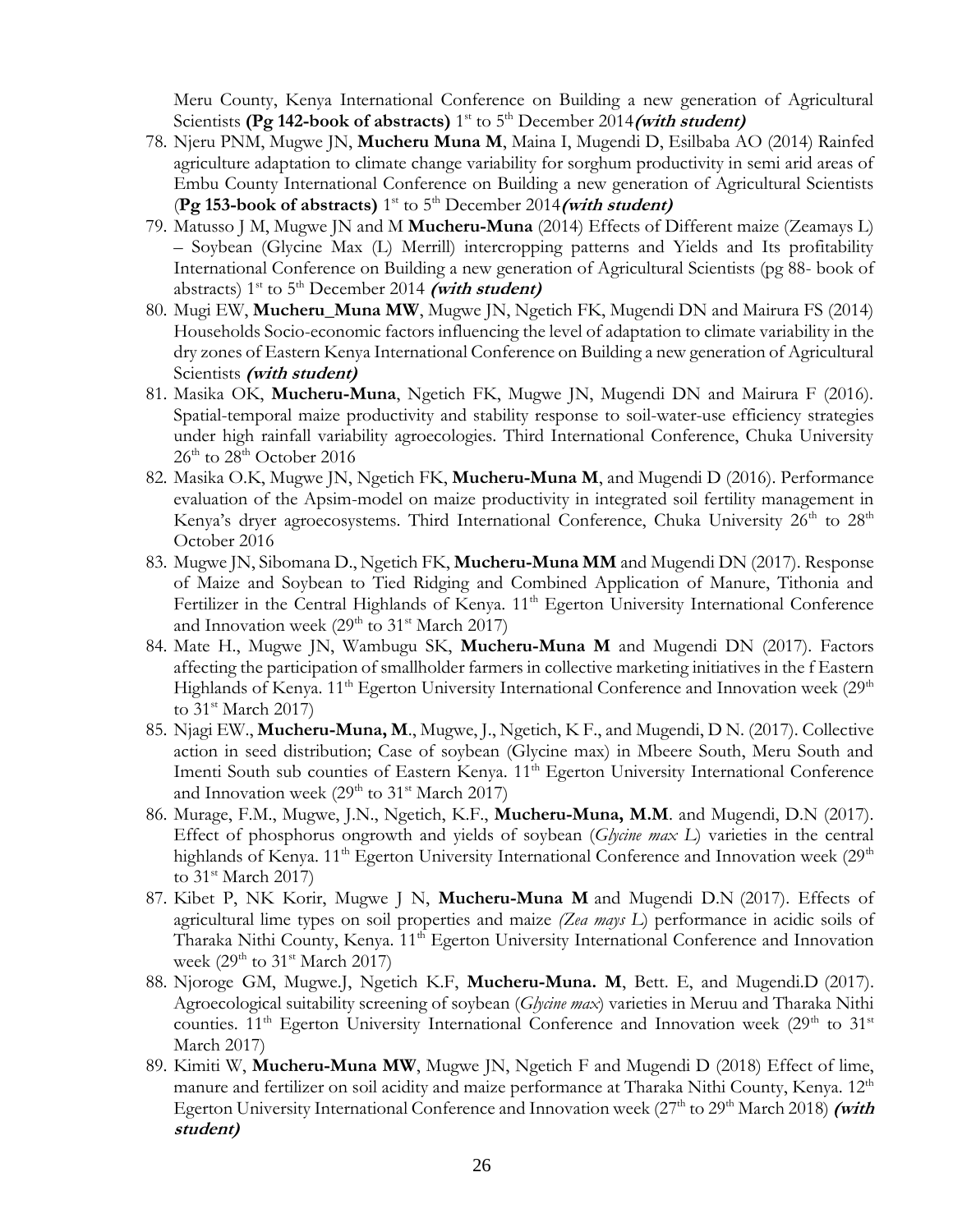- 90. Ngetich KF, Diels J, Mugwe JN, **Mucheru-Muna MW**, Shisanya CA and Mugendi DN (2018). Rainfall distribution, sowing date and timing of nitrogen fertilizer application effects on soil water content and maize productivity in Tharaka Nithi County, Kenya. 12<sup>th</sup> Egerton University International Conference and Innovation week (27<sup>th</sup> to 29<sup>th</sup> March 2018)
- 91. Kibet, P, Korir NK, Mugwe JN, **Mucheru-Muna MW**, Ngetich FK and Mugendi DN (2018). Granular and powdered limes effects on soil properties and maize performance in soils of Tharaka Nithi County, Kenya. 12<sup>th</sup> Egerton University International Conference and Innovation week (27<sup>th</sup> to 29<sup>th</sup> March 2018) *(with student)*
- 92. Mugwe JN, Mutesa F, Ngetich KF, **Mucheru-Muna MW** and Mugendi DN (2018). Mulch application increase maize and soyabean yields in central highlands of Kenya. 12<sup>th</sup> Egerton University International Conference and Innovation week (27<sup>th</sup> to 29<sup>th</sup> March 2018)
- 93. Ndungu M, **Mucheru-Muna MW**, Mugwe JN, Ngetich FK and Mugendi DN (2018). Effects of tied-ridging, manure and tithonia combined with mineral fertilizer on maize-soyabean yields and their profitability in Cental Highlands of Kenya (2018). 12<sup>th</sup> Egerton University International Conference and Innovation week (27<sup>th</sup> to 29<sup>th</sup> March 2018) (with student)
- 94. Omenda JA, Ngeich KF, **Mucheru-Muna MW**, Kiboi MN, Mugendi DN (2019). Response of soil organic carbon and acid phosphatase enzyme activity to phosphate rock and organic inputs on acidic soils of central highlands of Kenya. Kenyatta University Biennial Research and Innovation Conference  $(23<sup>rd</sup>$  to  $25<sup>th</sup>$  October 2019) (with student)
- 95. Ndeleko-Barasa EM, **Mucheru-Muna MW**, Ngetich KF (2019). Response of phosphate rock fertilizer on maize yields in acidic soils of Tharaka-Nithi County. Kenyatta University Biennial Research and Innovation Conference  $(23<sup>rd</sup>$  to  $25<sup>th</sup>$  October 2019) (with student)
- 96. Kinyua M., **Mucheru-Muna, M**., Kihara, J (2019). Variations in plant nutrient allocation, physiological development patterns and soil structural characteristics as influenced by zero tillage systems: perspectives from short-term trials in sub-humid region in the central highlands of Kenya. 29th SSSEA Conference of the Soil Science Society of East Africa (SSSEA) held at the Lake Naivasha Lodge, Naivasha, Kenya, 18th -22nd November 2019 **(with student)**
- 97. Bolo, P.O., Kihara, J. **Mucheru-Muna, M.** and Mugendi, E. (2019). Tillage, residue management and cropping systems affect soil aggregation, organic carbon and microbial biomass in tropical Ferralsols of western Kenya. 29th SSSEA Conference of the Soil Science Society of East Africa (SSSEA) held at the Lake Naivasha Lodge, Naivasha, Kenya, 18th -22nd November 2019(**with student**)

## **2.8.3 CONVENING AND COORDINATING CONFERENCES**

- 1. 3<sup>rd</sup> to 5<sup>th</sup> December 2018: Water security and climate change conference in Kenya School of Monetory Studies, Nairobi
- 2.  $17<sup>th</sup>$  to 21 October 2016: Writeshop to develop training manuals for farmer groups at AICAD, JKUAT, JUJA
- 3. 2016: Farming systems comparison stakeholder's workshop held on 28<sup>th</sup> June 2016 at KARLO Kandara, Kenya, Funded by FiBL
- 4. 17<sup>th</sup> to 19<sup>th</sup> February 2016: Editing writeshop for documentation committee at Mountain Breeze Hotel, Embu
- 5.  $16<sup>th</sup>$  to  $20<sup>th</sup>$  November 2015; Writeshop to develop knowledge sharing products for integrated soil fertility management promotion; Sagana Getaway Resort; Murang'a
- 6.  $19<sup>th</sup> 20<sup>th</sup>$  February 2015: Training workshop for Field Extension Officers on ISFM, Group Dynamics and Leadership at Kaguru FTC
- 7. December 2014: International Conference on building a new generation of Agricultural Scientists at Kenyatta University,  $1^{st}$  to  $5^{th}$  December 2014
- 8. 8<sup>th</sup> to 10<sup>th</sup> August 2014: Experimentation and Economic data collection and analysis, Embu University College: Funded by AGRA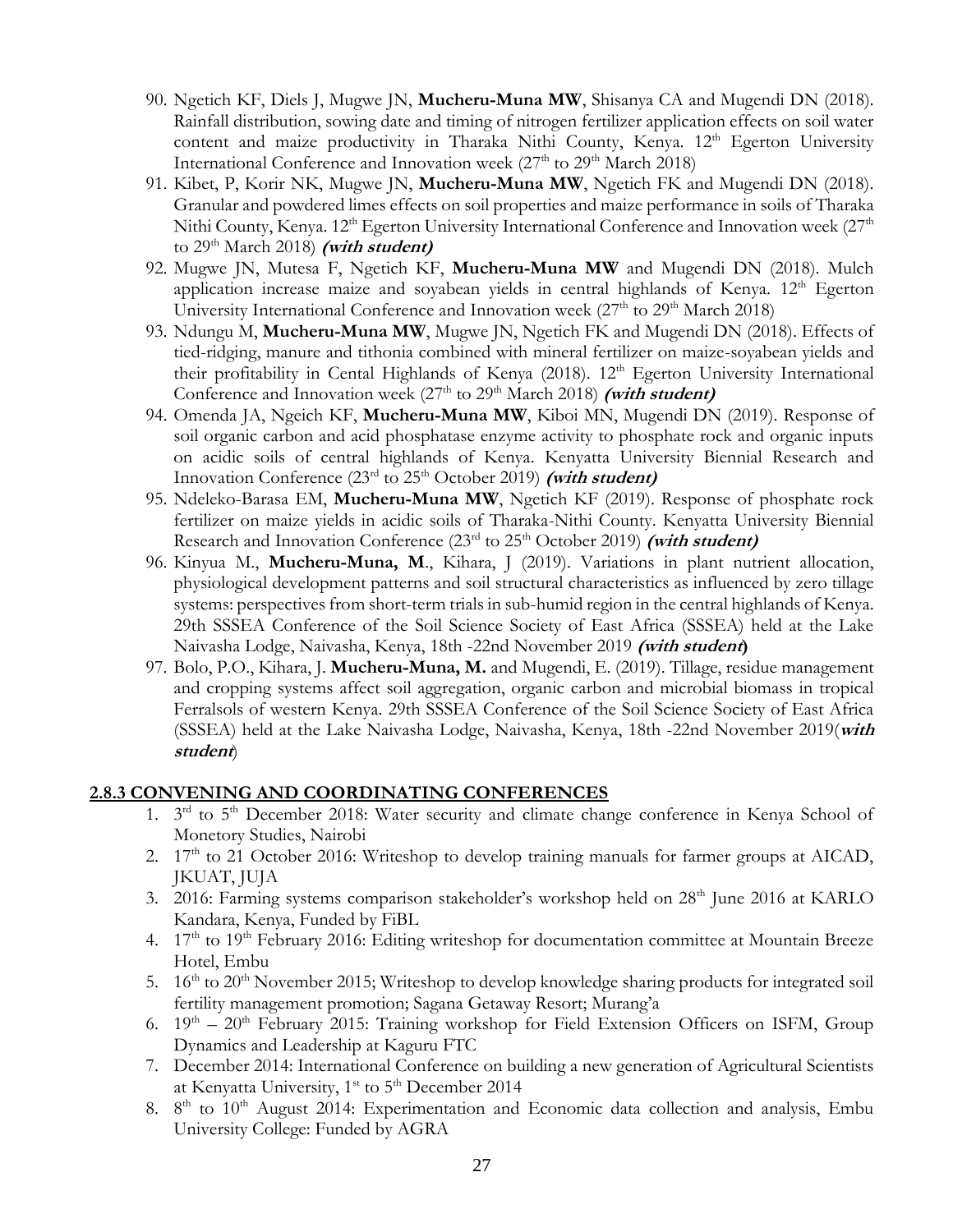- 9. 13<sup>th</sup> and 17<sup>th</sup> May 2013: Value Chain stakeholder's analysis workshop, Kaguru Farmers Training Centre, Chogoria: Funded by ASARECA
- 10. April 2013: End of AGRA SoCo project workshop, Panesic Hotel, Embu
- 11.  $30<sup>th</sup>$  April and  $1<sup>st</sup>$  May 2012: Monitoring and Evaluation workshop, Panesic Hotel Embu: Facilitator, Dr. Vincent Oeba
- 12. January 2011: Three days Association for Strengthening Agricultural Research in East and Central Africa (ASARECA) regional workshop, Safari Park Hotel, Kenya.
- 13. January 2010: Three days Association for Strengthening Agricultural Research in East and Central Africa (ASARECA) regional workshop, Safari Park Hotel, Kenya.
- 14. November 2007: One-week 24<sup>th</sup> Soil Science Society of East Africa conference, Embu, Kenya
- 15. May 5-6 2003: Two-day stakeholders workshop on integrated soil fertility management strategies at Salkon hotel, Embu, Kenya
- 16. December 2003: One-week 21<sup>st</sup> Soil Science Society of East Africa conference, Eldoret, Kenya

## **3.0 QUALITY LEARNING AND MENTORSHIP**

## **3.1 TRAINING IN HIGHER EDUCATION TEACHING**

- 1. March 2019: Two-day training on "Agroforestry **Curricula Development Workshop**" at Kenyatta University, organized by African Network for Agriculture, Agroforestry and Natural Resources Education (ANAFE) and World Agroforestry Centre (WAC)
- 2. May 2016: Two-day training on **statistical analysis software (SAS)** by AGRA funded project at Embu University College on May 5-6, 2016
- 3. August 2014: Certificate in **Experimentation and Economic data collection and analysis**; Training workshop from August 8<sup>th</sup> to 10<sup>th</sup>, 2014 at Embu University College, Embu County, Kenya
- 4. August 2013: Certificate in **Impact Assessment of Agricultural Technologies**: Training workshop from August 9<sup>th</sup> to  $10^{th}$ , 2013: Embu, Kenya
- 5. May 2013: Certificate in Analysis of Agricultural Value Chain: 3-day training workshop from May 2013  $(15<sup>th</sup>$  to  $17<sup>th</sup>)$ : at Kaguru Training Centre, Maara, Kenya
- 6. May to Nov 2013: Training on **Teaching Methodology** by Centre for Teaching Excellence and Evaluation, Kenyatta University
- 7. 2011: E-Learning course at Kenyatta University
- 8. October 2006: Two-week Training Workshop on **Participatory Approaches, Gender Analysis and Participatory Monitoring and Evaluation** of the IDRC funded Project "Up Scaling Participatory Natural Resource Management Innovations in sub Saharan Africa'' in Harare, Zimbabwe
- 9. September 29<sup>th</sup>-October 10<sup>th</sup> 2003: Two weeks African Biology and Fertility Network workshop on **Participatory Research Approaches and Scaling Up** Workshop. Arusha, Tanzania
- 10. May 2003: One-week International Foundation for Science (IFS) training course on Developing and Writing Competitive **Research Proposals** in East Africa at Kenya Forestry Research Institute (KEFRI)
- 11. April 2003: Two weeks training workshop on **Monitoring Nutrients Flows and Economic Performance in Tropical Farming Systems** (NUTMON) in ICRAF, Nairobi, Kenya.
- 12. November 2003: Two-week OSSREA training workshop on **Research Methods** in Nairobi, Kenya
- 13. December 2000: one-week Biometrics Workshop-**Data Analysis using GENSTAT** organized by the Rockefeller Foundation (FORUM) at Egerton University, Njoro, Kenya.

## **3.2 POSTGRADUATE SUPERVISION**

#### **3.2.1 PHD THESES SUPERVISION 3.2.1.1 COMPLETED**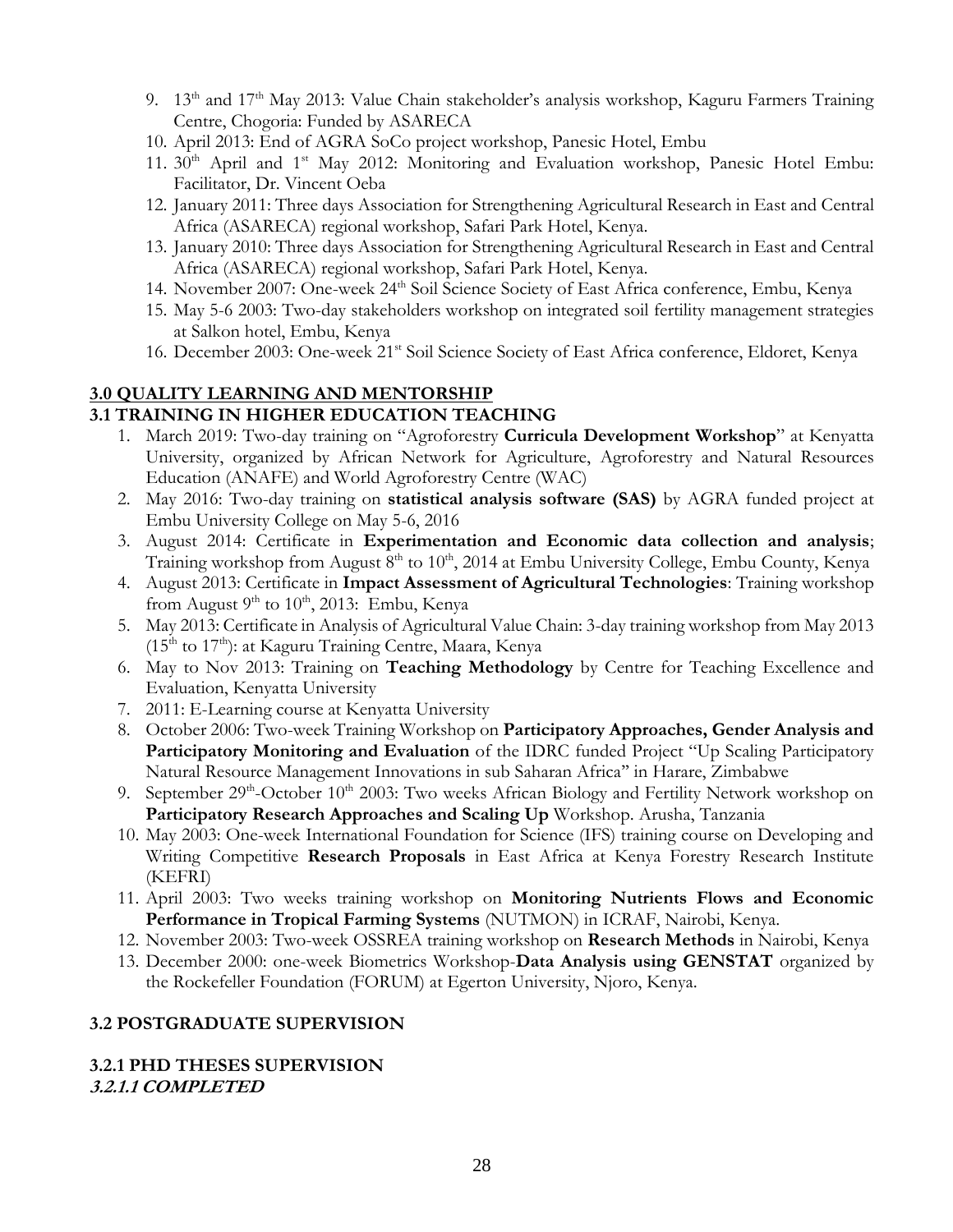- 1. Thandar Nyi (N85F/24868/2011). Understanding and improving agronomic use efficiency in cassava based farming system in Central Africa. (PhD; 2012-2014). Department of Environmental Sciences. School of Environmental Studies, Kenyatta University **(Graduated in December 2014***)*
- 2. Felista W. Muriu (N85/12014/2007). Opportunities and challenges of investing in agricultural water harvesting and saving technologies in Mbeere County, Kenya. (PhD; 2010-2016). Department of Environmental Sciences. School of Environmental Studies, Kenyatta University **(Graduated in December 2016)**
- 3. Serah Wairimu Kimaru (N85/24932/2012). Effects of Water Harvesting Techniques in Agricultural Production as a Strategy to Cope with Climate variability in Central highlands of Kenya. (PhD; 2013- 2017). Department of Environmental studies community Development, School of Environmental Studies, Kenyatta University **(Graduated in August 2017)**
- 4. Abdi Zeila Dubow (A99/27181/2011). Effect of Mulching and Nitrogen Application on Resource Use Efficiency, Yields and Soil Properties in Maize-soybean Rotations in Tharaka Nithi County, Kenya. (PhD; 2013-2018). Department of Agricultural Resource Management, School of Agriculture & Enterprise Development, Kenyatta University **(Graduated in December 2018)**

## **3.2.1.2 ON-GOING**

- 5. Peterson Newton Muchiri Njeru (A99/14218/2009). Integrated soil fertility management technologies in sorghum and cowpea production systems in semi-arid areas of Kenya (PhD; 2011 current). Department of Agricultural Resource Management, School of Agriculture & Enterprise Development, Kenyatta University.
- 6. Njue Annette Mukami (N85/21929/2012). The effect of pesticide residues on soil microbial activity and nutrient availability in French beans (*Phaseolus vulgaris*) in Murang'a County, Kenya. (PhD; 2015 current). Department of Environmental Sciences, School of Environmental Studies, Kenyatta University
- 7. Kebenei Mercy Cheruto (B502/MAI/30002/2018). Assessing effects of zai pit system and integrated soil fertility management on sorghum yields in selected parts of Kitui County. (PhD; 2019-current). Department of Environmental Science and Land Resource Management, South Eastern Kenya University
- 8. Nathan Okoth Oduor (A806/243/2018). Effects of Integrated Soil and Water Management Practices on Sorghum (*Sorghum Bicolor*) Productivity in the Drylands of Tharaka-Nithi County, Kenya. (PhD; 2019-current). Department of Land and Water Management, University of Embu
- 9. Peter Omondi Bolo (N85/28866/2019). Integrated Soil Fertility Management Practice Effects on Microbial Biomass, Enzyme Activities and Greenhouse Gas Emissions in Nyabeda, Siaya County, Kenya. (PhD; 2020-current). Department of Environmental Sciences, School of Environmental Studies, Kenyatta University
- 10. Jane Akoth Omenda (A806/257/2019). Water Use Efficiency and Economic Performance of Sorghum under Selected Soil and Water Conservation Techniques in Tharaka-Nithi County, Kenya. (PhD; 2020-current). Department of Land and Water Management, University of Embu
- 11. Michael Wanjohi Kinyua. Plant spatial patterns' effects on crop yields, physiological characteristics, economic benefits and biological nitrogen fixation in Babati, Tanzania. (PhD; 2020-current). Department of Environmental Sciences, School of Environmental Studies, Kenyatta University
- 12. Kennedy Wahome Muthee (N85/20540/2020). Building Ecosystem Services and Livelihood Resiliency Through Agroforestry in Central River Region of The Gambia. (PhD; 2021-current). Department of Environmental Planning and Management, School of Environmental Studies, Kenyatta University

#### **3.2.2 MASTERS SUPERVISION 3.2.2.1 COMPLETED**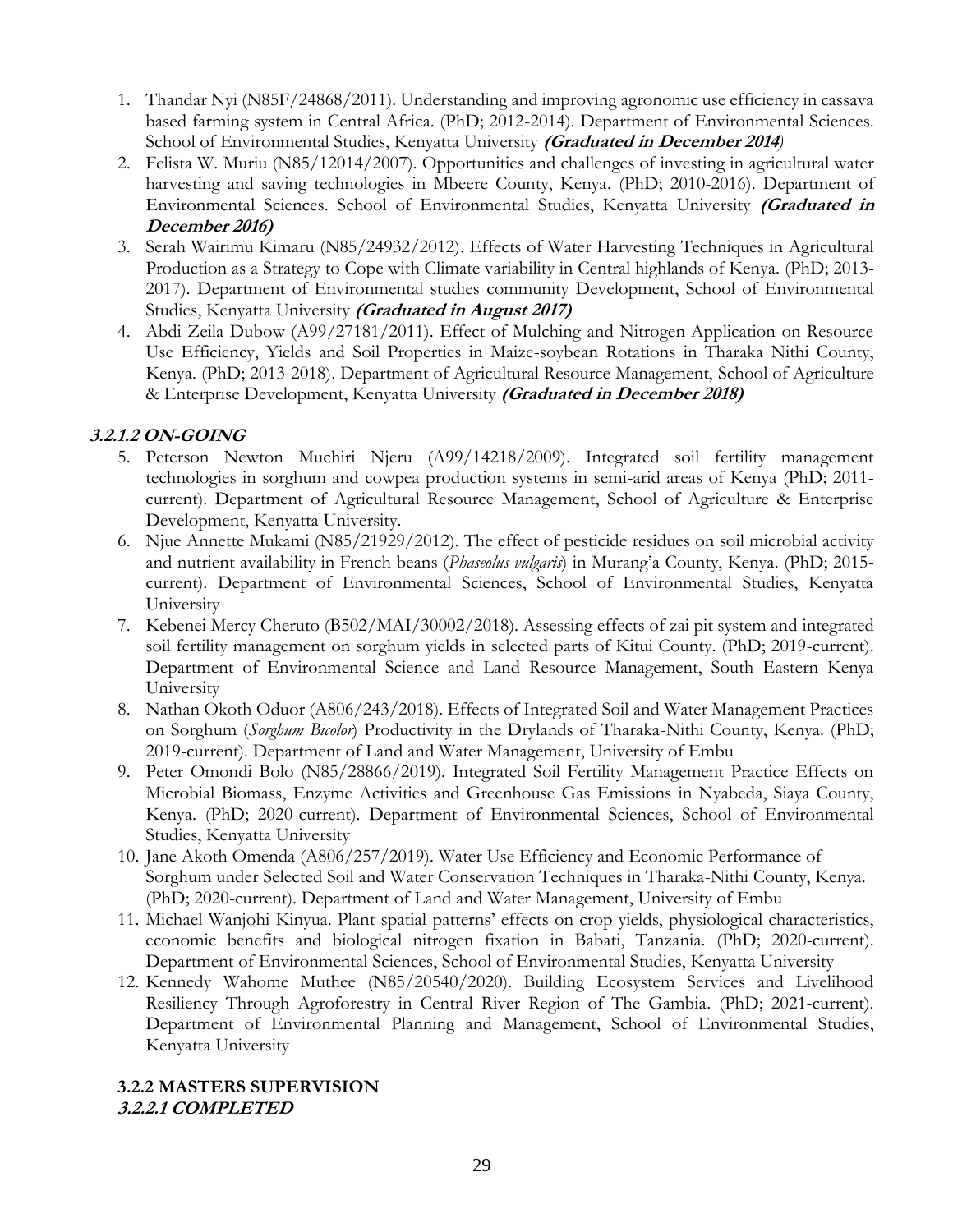- 1. Serah Wairimu Kimaru (N50/CE/11927/2007). Enhancing communication for effective up scaling of soil fertility management technologies in the central highlands of Kenya. (Masters; 2009-2011). Department of Environmental Studies and Community Development. School of Environmental Studies, Kenyatta University (**Graduated December 2011**)
- 2. James Macharia Chege (N50/CE/11939/2007). Household and farm characteristics influencing adoption of water harvesting structures among smallholder farmers in Kilifi District, Kenya. (Masters; 2009-2012). Department of Environmental Studies and Community Development. School of Environmental Studies, Kenyatta University **(Graduated December 2012**)
- 3. Joseph Maina Macharia (N50/CE/15044/2008). Stakeholders' training needs for enhanced uptake and utilization of soil fertility management technologies in Meru South and Mbeere districts, Kenya. (Masters; 2010-2012). Department of Environmental Education. School of Environmental Studies, Kenyatta University **(Graduated December 2012**)
- 4. Zirhahwakuhingwa Munyahali Wivine (N50F/13010/2009). Assessment of commercial chemical products on the improvement of maize yield in different agro-ecological zones in Kenya. (Masters; 2010-2012). Department of Environmental Sciences. School of Environmental Studies, Kenyatta University (**Graduated December 2012)**
- 5. Nancy Wanja Njenga (N50/CE/14486/2009). Climate change vulnerability and adaptation strategies for small scale farmers in north Kinangop Location, Nyandarua South District. (Masters; 2011-2012). Department of Environmental Education. School of Environmental Studies, Kenyatta University **(Graduated December 2012)**
- **6.** Francis Njoroge Kabochi (N50/CE/11929/2007). Social, cultural and economic factors affecting indigenous food production in Narok South District. (Masters; 2009-2012). Department of Environmental Studies and Community Development. School of Environmental Studies, Kenyatta University *(***Graduated July 2013)**
- 7. Ndayisaba Pierre Celestin (N50EA/12339/2009). Legumes and fertilizer interactions as key integrated soil fertility management components for maize based systems in Eastern Rwanda Province. (Masters; 2010-2013). Department of Environmental Sciences. School of Environmental Studies, Kenyatta University *(***Graduated in December 2013)**
- 8. Sianje Abuli Jackson (A148/20170/2010). Effects of Phosphorus sources and starter Nitrogen on soybean yield and selected soil properties in Tharaka Nithi and Meru Counties of Kenya. (Masters; 2011-2013). Department of Agricultural Resource Management. School of Agriculture and Enterprise Development, Kenyatta University *(***Graduated in December 2013)**
- 9. Okeyo, Akinyi Irene (N50/20444/2010). Effects of Selected Soil and Water Conservation Strategies on the Soil Nutrient Status in the Central Highlands of Kenya. (Masters; 2011-2013). Department of Environmental Education. School of Environmental Studies, Kenyatta University (**Graduated in December 2013)**
- 10. Esther Wangeci Mugi (N50/24880/2011). Integrating indigenous and conventional knowledge-based climate forecasts for farmers enhanced adaptation to climate variability in Tharaka-Nithi and Kitui counties. (Masters; 2013-2014). Department of Environmental Sciences. School of Environmental Studies, Kenyatta University **(Graduated in July 2014***)*
- 11. Kisaka M Oscar (N50/25640/2011). Effects of Rainfall Variability and Integrated Soil Fertility Management in Embu County, Kenya. (Masters; 2013-2014). Department of Environmental Sciences. School of Environmental Studies, Kenyatta University **(Graduated in December 2014***)*
- 12. Josias Mateus Matusso (A148F/23965/2011). Effect of Manure and Mineral Fertilizer on the Yields of Maize and Soybean under Intercrop and Monocrop Systems (Masters; 2012-2015). Department of Agricultural Resource Management, Kenyatta University **(Graduate in July 2015***)*
- 13. Sylvester Aura Nyongesa (N50/CTY/PT/20277/2010). Impact of integrated soil fertility management technologies on crop yield and income for smallholder farmers in Mbale Division, Kenya. (Masters; 2012-2015). Department of Environmental Sciences. School of Environmental Studies, Kenyatta University **(Graduate in July 2015***)*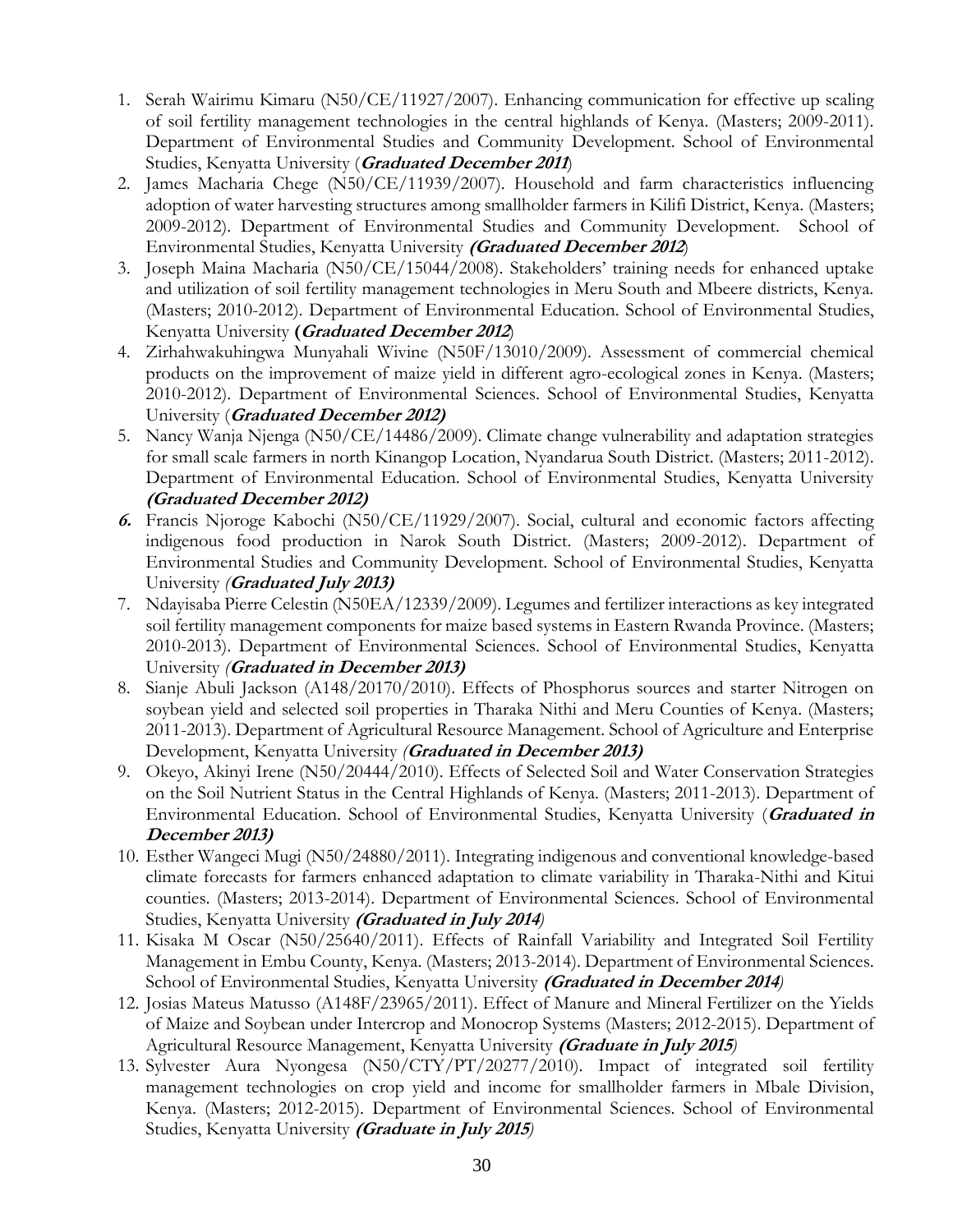- 14. Mwebia Frashiah Wangeci (N50/10715/2008). Farmer groups approach in upscaling of soil fertility management technologies in the central highlands of Kenya. (Masters; 2010-current). Department of Environmental Sciences. School of Environmental Studies, Kenyatta University **(Graduate in July <sup>2015</sup>***)*
- 15. Kiboi Milka Ngonyo (N50/21201/2012). Effects of selected soil water conservation strategies on maize yield through farmer managed trials in the Central Highlands of Kenya. (Masters; 2013-2015). Department of Environmental Education. School of Environmental Studies, Kenyatta University **(Graduate in July 2015***)*
- 16. Muthaura Chrispaul (N50/CE/23084/2010). Assessment of nutrients that limit growth and yield of maize in smallholder farms of Kandara, Murangá County. (Masters; 2012-2015). Department of Environmental Sciences. School of Environmental Studies, Kenyatta University **(Graduated in December 2015)**
- 17. Esther Wanjue Njagi (N50/20702/2012). Farmer Groups' Characteristics influence on Soybean seeds dissemination in Embu, Tharaka Nithi and Meru Counties. (Masters; 2014-2016). Department of Environmental Sciences, School of Environmental Studies, Kenyatta University **(Graduated in July 2016)**
- 18. Njogu Evelyn Wambui (A500/1002/2013). Effects of tillage and mulching on maize yield, soil organic carbon and water retention in Kirege, Tharaka Nithi County. (Masters; 2014-2016). Department of Agricultural Resource Management, Embu University College (**Graduated in September 2016)**
- 19. Ada Mildred Achieng (N50/CTY/PT/26495/2013). Factors influencing adoption of integrated soil fertility management strategies for maize production intensification in Embu County, Kenya (Masters; 2015-2017). Department of Environmental Sciences, School of Environmental Studies, Kenyatta University **(Graduate in August 2017)**
- 20. Njue D. Murimi (N50/27706/2013). Enhancing nutrient management options for sustainable maize production intensification in contrasting tillage systems under on-farm trials in Embu County, Kenya (Masters; 2015-2018). Department of Environmental Sciences, School of Environmental Studies, Kenyatta University **(Graduated in August 2018)**
- 21. Njagi Emily Wanja (N50/CE/11925/2007). Integration of indigenous drought prediction and preparedness techniques with scientific methods in Mbeere North District, Kenya. (Masters; 2009- 2018). Department of Environmental Studies and Community Development. School of Environmental Studies, Kenyatta University **(Graduated in December 2018)**
- 22. Albert Mwaniki (A148/22325/2011). Quantifying soil fertility gradients and effect of phosphorus and Innoculation on yields of soybean and soil properties (Masters; 2012-2018). Department of Agricultural Resource Management. Kenyatta University **(Graduated in December 2018)**
- 23. Vincent O. Rabach (N50/23665/2013). Carbon sequestration potential under conservation agriculture with trees systems in the dry land of Machakos County, Kenya. (Masters; 2015-2018). Department of Environmental Education, School of Environmental Studies, Kenyatta University **(Graduated in December 2018)**
- 24. Kimiti Winnie Wanjiru (N50/CTY/PT/33497/2014). Effect of lime, organic and inorganic inputs on soil acidity and productivity in Kirege, Tharaka Nithi, County (Masters; 2016-2018). Department of Environmental Sciences, School of Environmental Studies, Kenyatta University **(Graduated in December 2018)**
- 25. Methuselah Nyamwange Mang'erere (I56/32943/2015). Response of soil microbial communities to tillage, mulching and inorganic fertilization at kirege, Tharaka-Nithi County, Kenya (Masters; 2016- 2018). Master of science (Microbiology) in the School of Pure and Applied Sciences of Kenyatta University **(Graduated in December 2018)**
- 26. Peter Omondi Bolo (N50/31707/2015). Effects of long-term use of organic and inorganic fertilizers on soil microbes and nutrient availability in Nyabeda, Siaya County (Masters; 2016-2019). Department of Environmental Sciences, School of Environmental Studies, Kenyatta University **(Graduated in July 2019)**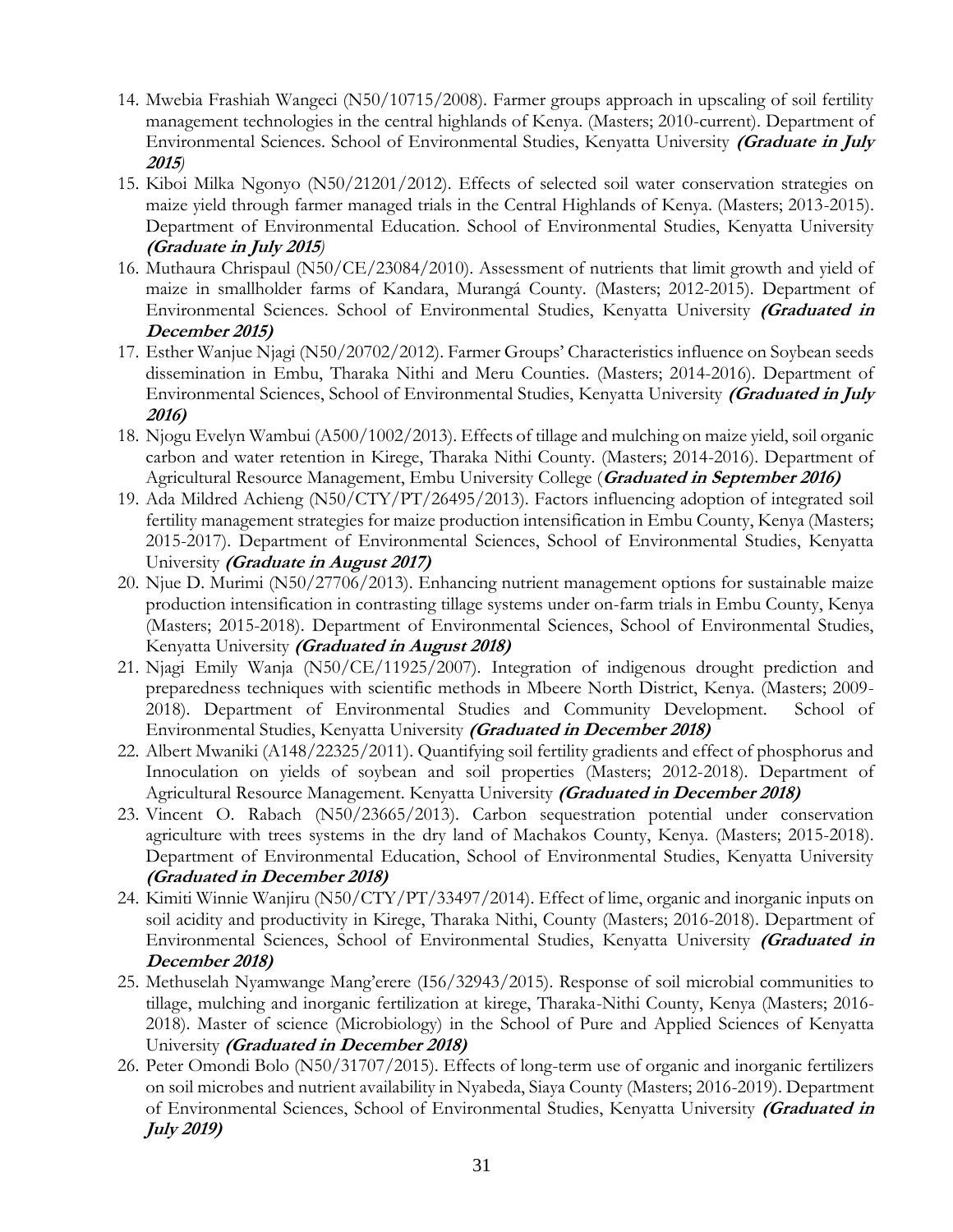- 27. Kinyua Michael Wanjohi (N50/31949/2015). Effects of tillage, crop residue and inorganic nitrogen on soil carbon and nitrogen dynamics in Embu County (Masters; 2016-2019). Department of Environmental Sciences, School of Environmental Studies, Kenyatta University **(Graduated in July 2019)**
- 28. Macharia Mohamed Ndung'u (N50/31038/2015). Tied ridging and integrated soil fertility management (ISFM) technologies for improved soybean/maize productivity in the Central Highlands of Kenya (Masters; 2016-2019). Department of Environmental Sciences, School of Environmental Studies, Kenyatta University **(Graduated in July 2019)**
- 29. Jane Akoth Omenda (A509/1150/2017). Effects of phosphate rock and organic residue on soil biochemical properties in acidic soils of Tharaka Nithi County. (Masters; 2018-2019). Department of Land and Water Management. University of Embu. **(Graduated in September 2019)**

## **3.2.2.2 ON-GOING**

- 30. Kiptore Dominic Kiprotich **(**N50/CTY/PT/24877/2011). The effects of horticulture farming on the water and soil quality along river Chepsito-Tilatil, Koibatek District in Baringo County (Masters; 2013 current). Department of Environmental Sciences. School of Environmental Studies, Kenyatta University
- 31. Kivuva M Gabriel (A147/33088 /2014). Soil productivity in maize soybean cropping systems under integrated soil fertility management and mulching in Embu and Meru Counties, Kenya (Masters; 2016 current). Department of Agricultural Resource Management. School of Agriculture & Enterprise Development, Kenyatta University **(Submitted)**
- 32. Obadiah Mwangi Maina (N50/CTY/PT/33953/2015). Comparison of weed infestation in organic and conventional farming systems in long term trials in Murang'a and Tharaka Nithi Counties, Kenya. (Masters; 2017-current). Department of Environmental Sciences, School of Environmental Studies, Kenyatta University
- 33. Henry Murithi Mugambi (AM15/06922/11). Spatial Variations in the Adoption of Agroforestry by Small Scale Farmers in Tharaka Nithi County, Kenya (Masters; 2017-current). Masters of Arts in Geography, Chuka University.
- 34. Joan Jemutai Kibet (N50/37543/2016). Organic and conventional farming systems effect on soil properties in Kigumo and Kirinyaga east Sub-Counties, Kenya. (Masters; 2017-current). Department of Environmental Sciences, School of Environmental Studies, Kenyatta University
- 35. Ndeleko Emily Mwake (N50/CTY/PT/33086/2015). Response of acidic soils of Tharaka Nithi County to application of phosphate rock. (Masters; 2017-current). Department of Environmental Sciences, School of Environmental Studies, Kenyatta University
- 36. Robin Odhiambo Chacha (N50\CTY\PT\33194\2015). Portable X-ray Fluorescence Technique as a tool for Selected Fertilizer Quality and Application Testing with respect to Phosphorus (Masters; 2018-current). Department of Environmental Sciences, School of Environmental Studies, Kenyatta University.
- 37. Getare Ednah Kerubo (N50/33084/2015). Enhancing sorghum productivity using zai pits and soil fertilty management for improved food security in Kitui County. Master of Environmental Science in the School of Environmental Studies, Kenyatta University. (Masters; 2019-current).
- 38. Lydia Ayieta Tinega (N80/39738/2016). Predicting biomass and yield of maize and soya bean under rainfed farming conditions of Tharaka-Nithi County, Kenya. Master of Environmental Science in the School of Environmental Studies, Kenyatta University. (Masters; 2019-current).
- 39. Margaret Wangari Mwangi (A148/37112/2017). Long term effect of organic inputs and mineral fertilizer on soil microbial community, nodulation and nitrogen fixation on maize and soybean in Tharaka-Nithi County, Kenya. Master of Science (Integrated Soil Fertility Management) in the School of Agriculture and Enterprise Development of Kenyatta University. (Masters; 2019-current).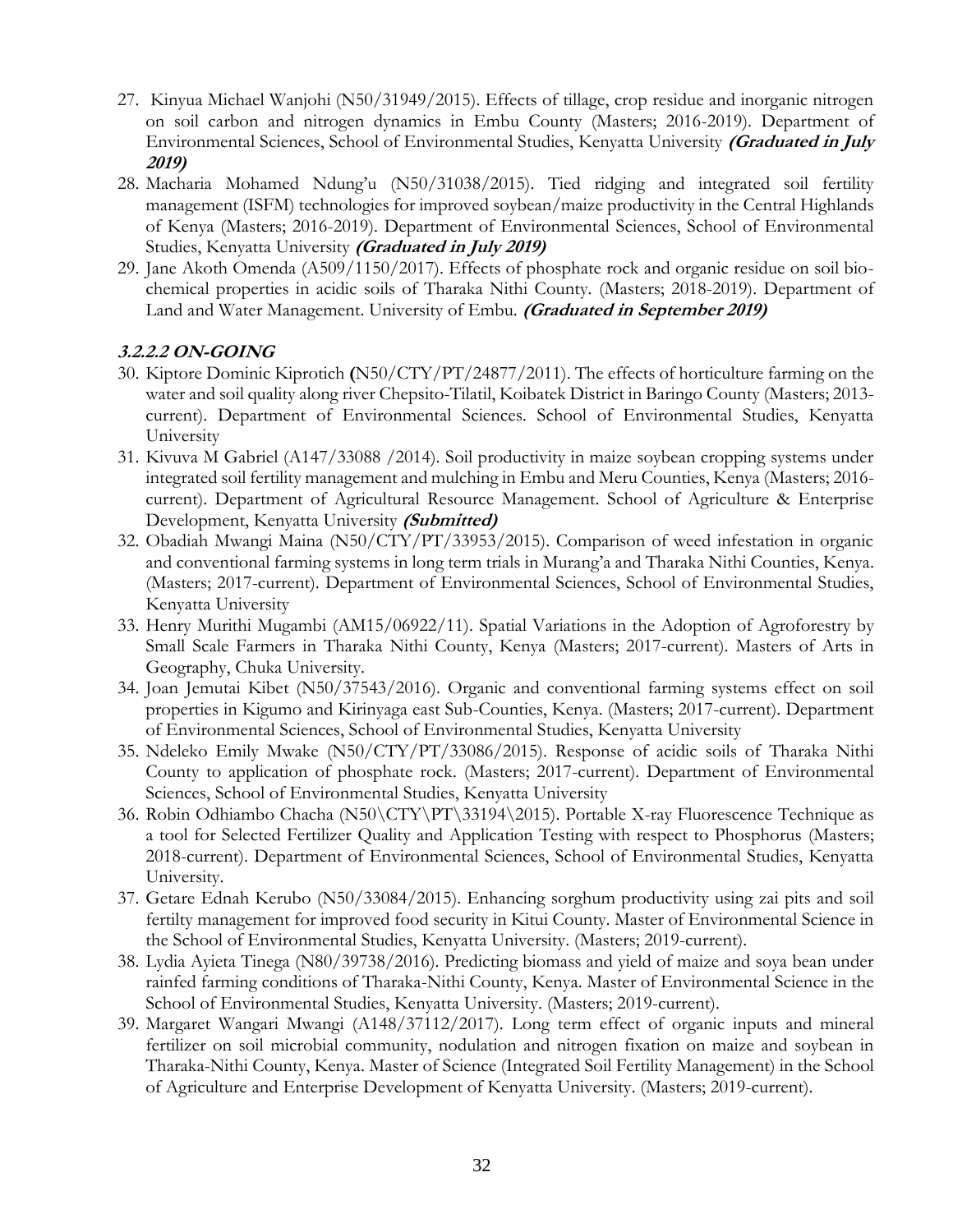- 40. Charles Nyaga (N50/37643/2017). Cropping Systems and Phosphorus Application Effects on Soil Microbial Biomass and Abundance in Siaya County, Kenya. Master of Environmental Science in the School of Environmental Studies, Kenyatta University. (Masters; 2020-current).
- 41. Mutambu Mwanzia Dominic (N50/28795/2018). Microgranular sulphur and zinc effect on crop production and nutrient use efficiency in Siaya County. Master of Environmental Science in the School of Environmental Studies, Kenyatta University (Masters; 2021-current).
- 42. Jackline Kanana Ndegwa (A500/1340/2019). Integrated Soil and Water Management Practices for Enhanced Sorghum Yields in the Drylands of Tharaka-Nithi County, Kenya. Master of Science in Agricultural Resource Management, University of Embu (Masters; 2021-current).
- 43. Rugendo Kangai Mercy (A500/1352/2019). Resilience of Nitisols and Ferralsols to Erosion as Influenced by Levels of Soil Organic Matter in Tharaka-Nithi County, Kenya. Master of Science in Agricultural Resource Management, University of Embu (Masters; 2021-current)

## **3.2.3 THESES EXAMINATION**

- 1. PHD/018/2021, **PhD thesis** (**May 2021**) titled "An investigation of the poverty-environmental degradation (ped) nexus in Kitui county, Kenya
- 2. M/P/062/2021 **MSc Project** (**May 2021**) titled "Strategies for food production to climate variability by small scale farmers in Kajiado County, Kenya"
- 3. PHD/015/2021, **PhD thesis** (**April 2021**) titled "Climate variability risk perception on rainfed agricultural practices among scale farmers in Embu County, Kenya"
- 4. PHD/088/2020, **PhD thesis** (**March 2021**) titled "Effect of *Cuscuta species* (Dodder) on urban ornamental plants in Mombasa County, Kenya"
- 5. M/TH/073/2020 **MSc thesis (September 2020)** titled "Effect of combining in-situ rain water harvesting technologies and organic manure on soil moisture and maize performance in Morogoro, Tanzania"
- 6. Judy Mwende Wambua (A99/30560/2015**) PhD thesis (2019)** titled "Waste-water utilization and its effect on growth and quality aspects of Kale and indigenous leafy vegetables and their distribution in Kitui County - Kenya"
- 7. M/P/136/2019 **MSc Project (2019**) titled "Potential of small scale irrigation in enhancing livelihoods in Kajiado County, Kenya"
- 8. M/TH/024/2019 **MSc thesis (2019)** titled "Physiological and morphological basis of yield difference in upland rice varieties in response to low nitrogen in Kirinyaga County, Kenya"
- 9. M/TH/045/2019 **MSc thesis (2019)** titled "Tree seed sources, diversity and distribution in selected sites within Central and Western Kenya"
- 10. Erick Otieno Wanjira (N50/CTY/PT/26809/2013) **MSc thesis (2018)** titled "Smallholder farmers' perception and practices of on-farm tree species diversification in Siaya County"
- 11. Margaret Wairimu Maina (N50/CTY/PT/25421/2011) **MSc thesis (2018**) titled "The impacts of forestry clean development mechanism projects on community livelihood in Aberdare forest Nyandarua County"
- 12. Susan Wanjiru Mbuthia (C82/20950/2010) **PhD thesis (2018)** titled "Constraints and opportunities in banana value chain influencing farmers' choice of methods of banana management and marketing in Meru County, Kenya"
- 13. Benjamin Munganga Mubembe (A148F/29060/2014) **MSc thesis (2018)** titled "Effects of selected integrated soil fertility management on soil chemical properties and cassava yield in South Kivu DR Congo"
- 14. Mutuerandu C Miriko (A144/OL/CTY/26102/2015) **MSc thesis (2018)** titled "Effects of phosphorus and rhizobia inoculation on growth and yield of desmodium and lucerne in Kiambu County, Kenya"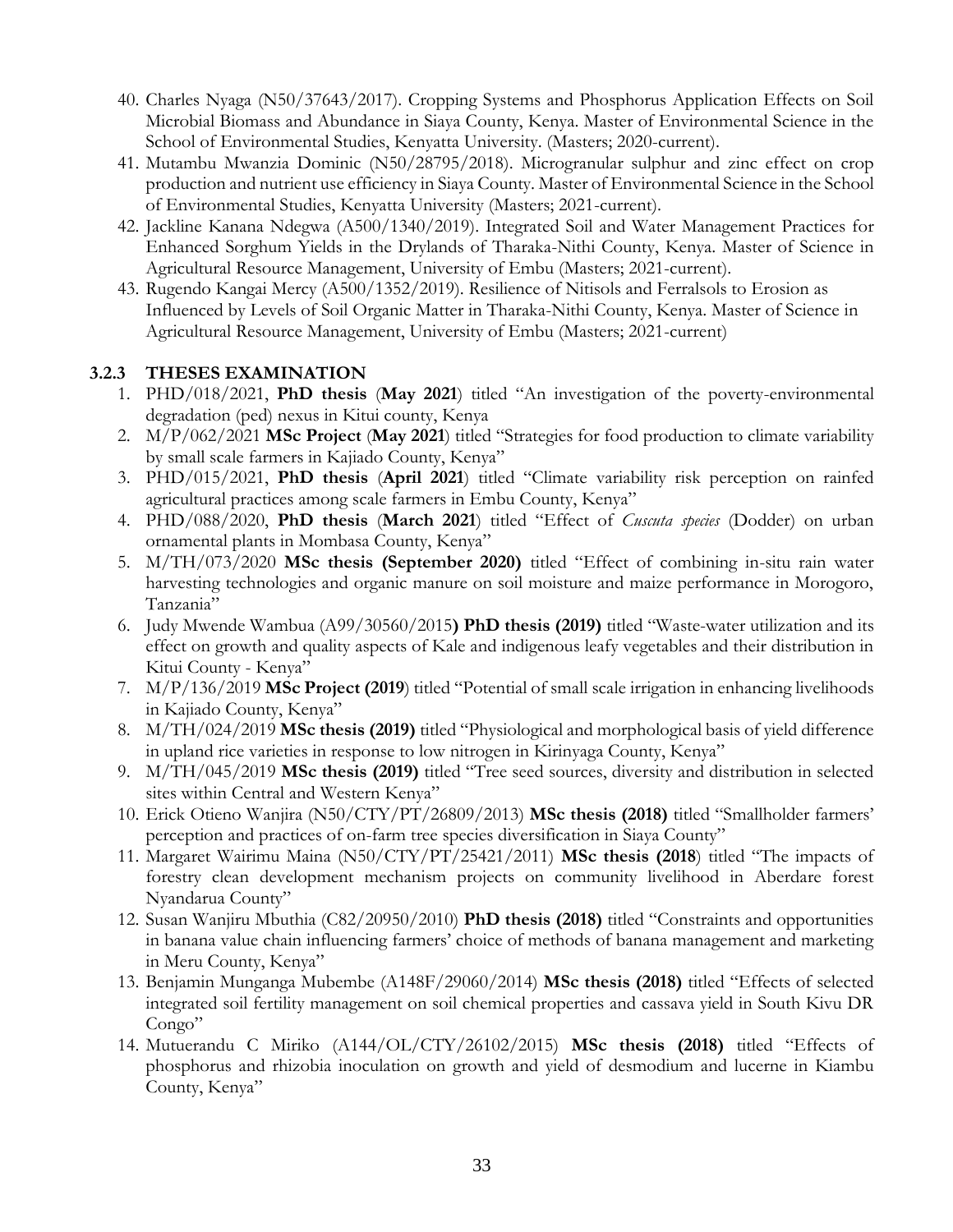- 15. Susan G Openda (A148/21591/2010) **MSc thesis (2018)** titled "Improving maize-bean yields through improved soil moisture storage using trapezoidal bunds and manure in Machakos County-Eastern Kenya"
- 16. Peter Kirui Kibet (A144/31598/2015) **MSc thesis (2018)** titled "Effects of agricultural lime types on soil properties and maize (*Zea Mays L)* performance in soils of Tharaka Nithi County, Kenya
- 17. Stephen N Ogega (A147/30858/2015) **MSc thesis (2018)** titled "Effects of tillage methods and inorganic nutrients interactions on soil chemical properties, maize and beans performance in Embu County, Kenya"
- 18. Mr. Wafula Nelson Wekha (A144/CE/24621/2012) **MSc thesis (2017)** titled "Effects of phosphate rates on Nitrogen uptake, growth, yield and quality of Finger Millet in Busia, Kakamega and Makueni Counties"
- 19. Ms. Tabitha Kariithi (A144/CE/23291/2013) **MSc thesis (2017)** titled "Effect of organic and inorganic fertilizers on yield and quality of Amaranths in Kiambu County, Kenya
- 20. Ms. Charity N Njeru (A144/27631/2014) **MSc thesis (2017)** titled "Effects of selected leaf extracts on soil pH, macronutrients, performance and Beta-carotene levels of Amaranthus in Kiambu County"
- 21. Ms. Caroline Adema Vulimu Mmata (N50/CE/27862/2013) **MSc thesis (2017**) titled "Effects of indoor air pollution on maternal gestation and infant birth weight in Kilifi County, Kenya"
- 22. Mr. Noel Mulinganya (A148F/21207/2012) **MSc thesis (2016)** titled "Rhizobia inoculation combined with organic and inorganic fertilizer amendments effects on nitrogen fixation and yields of beans in south Kivu, Democratic Republic of Cong'o"
- 23. Mr. David Murithi Njiru (N50/CTY/PT/20701/2012) **MSc thesis (2016)** titled "Wind resource potential for electricity generation using hybrid micro-grid systems in Northern Kenya"
- 24. Ms. Lucy Wambui Ng'ang'a (N85/20710/2012) **PhD thesis (2016)** titled "Soil carbon sequestration potential in different land use types on smallholder farms of Murang'a County"
- 25. Mr. Filbert Leone Ahmat (A99F/24650/2011) **PhD thesis (2015)** titled "Use of rock phosphate with *Tithonia diversifolia* in maize-bean intercrop for improved maize yield under two contrasting agroecologies in Kenya"
- 26. Mr. Samuel Mwaura (N50/CE/11390/2008) **MSc thesis (2015)** titled "Challenges and Opportunities of participatory wetland management of uplands wetland, Kiambu County, Kenya
- 27. Ms. Liliane Shukuru Bahati (A148F/21206/2012) **MSc thesis (2015)** titled "Effect of *B. Japonium* strains on soybean nodulation and indigenous AMF colonization and their survival in Walungu peat under different storage conditions"
- 28. Mr. Pius Mwenda Borona (N50/25774/2011) **MSc thesis (2015**) titled "Assessing vulnerability to climate variability and change of small scale farmers in Wote Division Makueni County, Kenya"
- 29. Mr. Richard Oruko Osiyo (A99/24647/2011) **PhD thesis (2015)** titled "Effect of *Tithonia diversifolia* biomass and urea on nitrogen dynamics, and pruning regimes on carbon sequestration in an agroforestry farming system"
- 30. Mr. Lavender Ondere (N50/24879/2011) **MSc thesis (2015)** titled "Spatio-temporal changes of landcover types in response to anthropogenic dynamics in Yala swamp, Siaya County, Kenya"
- 31. Ms. Wachera Ruth Wanjiru (N50/12315/2009) **MSC thesis** (2014) titled "Potential of biogas technology in smallholder dairy farming in Nyeri County, Kenya"
- 32. Mr. Janvier Bashagaluke Bigabwa (A148F/20182/2010) **MSC thesis** (2014) titled "Validation of Infrared Scanning as a Novel Approach of Soil Characterization in the East of Democratic Republic of Congo"
- 33. Ms. Esther Kagure Munyiri (T130/21989/2010) **PhD thesis** (2014) titled "Vulnerability and Adaptations of the Tourism Sector to Climate Change in selected regions in Kenya"
- 34. Andrew Makonde Makoti (N50/10401/08) **MSC thesis** (2013) titled "Strategies of coping with drought-driven food insecurity in Kwale County, Kenya"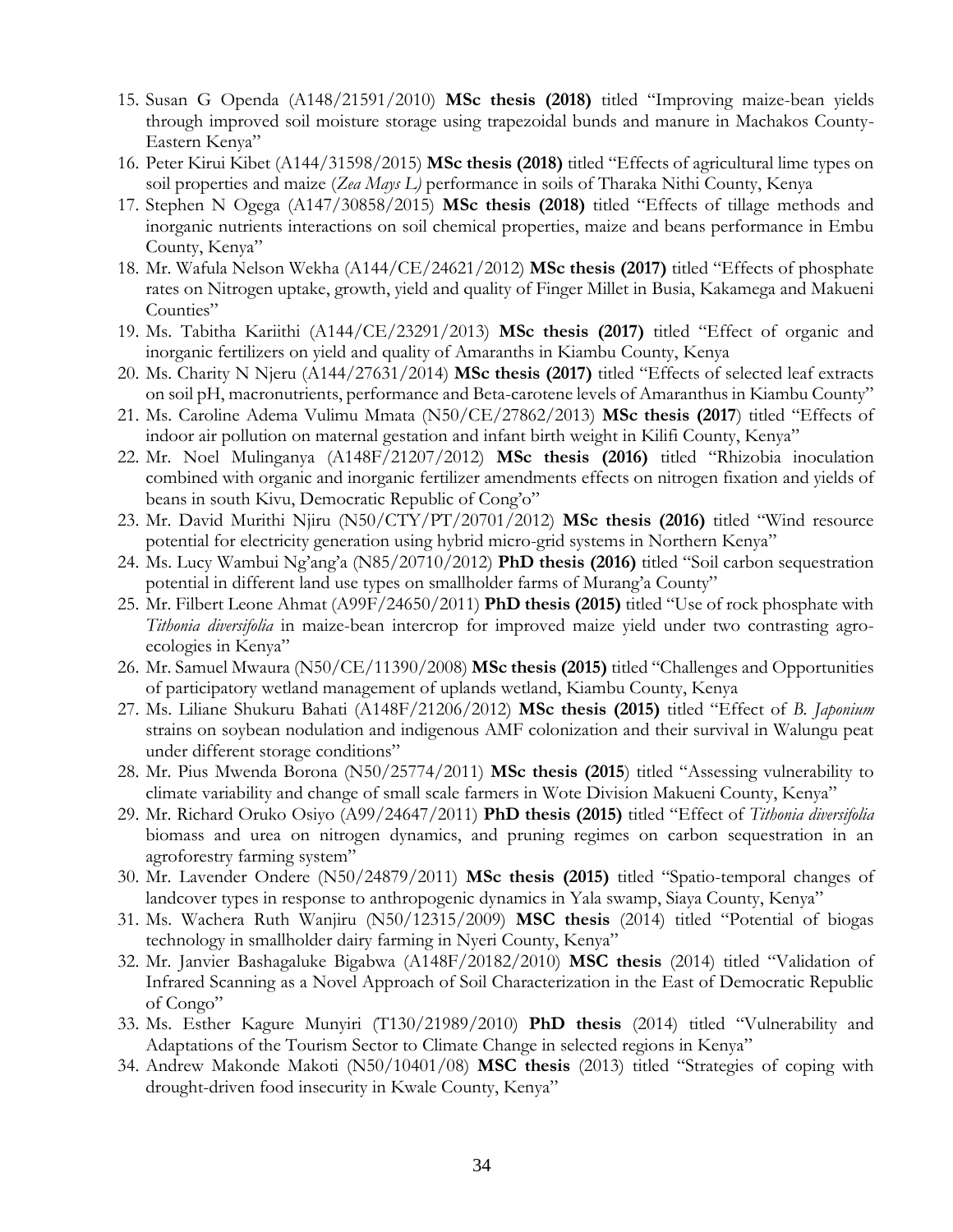- 35. Musyoki Josephine Kamene (N50/CE/11900/07) **Masters of Environmental** Studies and Community Development) thesis (2012) titled "The Role of community forest associations in participatory management of Ontulili and Ngare forests in North Central Kenya"
- 36. Felix Ngetich (I84/11873/08) **PhD thesis** (2012) titled "Enhancing farmers' agricultural productivity through improved field management practices in the central highlands of Kenya"
- 37. Athanase Nduwumuremyi (A148EA/20180/10) **MSC thesis** (2012) titled Effects of different local lime sources on soil properties and yield of irish potatoes (*Solunum tuberosum. L*) in Burera District Rwanda
- 38. Samantha Mugechi Ngugi (N50/21550/10) **MSC thesis** (2012) titled "An evaluation of organic agriculture to improved rural livelihoods; a case study of Kandara Division, Murang'a County"
- 39. Scholastica Mwikali Wambua (A103/13245/09) **MSC thesis** (2012) titled "Analysis of seed loan approach and social networks in improved bean seed dissemination in Bunyala and Samia Districts of Busia County, Kenya"
- 40. Musyoki Mary Kamaa (N50/11298/04) **Master of Environmental** Sciences thesis (2011) titled "The effect of organic and mineral fertilizers on soil microbial communities in Kabete long-term experiment, Kenya". Department of Environmental Sciences
- 41. Mary Nyambura Maingi (N50/10688/07) **Masters of Environmental** Studies and Community Development) thesis (2011) titled "Status of urban agriculture and implication for enhanced socioeconomic and ecological benefits in Nairobi, Kenya". Department of Environmental Studies and Community Development
- 42. Odhiambo Ken K'Oyooh (N50/10907/07) **Masters of Environmental** Studies and Community Development thesis (2010) titled "Positive Deviance in Adoption of Agroforestry Technologies: A case of farmers in Kadibo, Lower Nyando River Basin, Kenya" Department of Environmental Studies and Community Development
- 43. Ochanda Khasenye Valentine (N50/10419/06) **Masters of Environment** thesis (2009) titled "Conservation and management of Sandalwood trees in Kibwezi, Chyullu hills, Kenya". Department of Environmental Planning and Management, Kenyatta University

## **4.0 PROFFESSIONAL/CONSULTING**

## **4.1 NETWORKING AND COLLABORATION WITH EXTERNAL ORGANIZATIONS**

- 1. African Network (AfNet) of Tropical Soil Biology and Fertility Institute of CIAT 2000 to date (*Networking and collaboration in research and development projects, hosting students to do projects, students supervision*). Contact Person; Dr Job Kihara; j.kihara@cgiar.org
- 2. Kenya Agricultural Research Institute (KARLO) 2000 to date (*Networking and collaboration in research and development projects, laboratory analysis, students' supervision*). Contact persons: Dr Ann Muriuki, [muriukianne@gmail.com;](mailto:muriukianne@gmail.com) Hotensia Wambui, [wambuihm@yahoo.com;](mailto:wambuihm@yahoo.com) Dr Mary Kifuko-Koech, wambuihm@yahoo.com ; kifukom@yahoo.com
- 3. Ministry of Agriculture (MOA) 2000 to date (*Networking and collaboration in extension, Farmer training*); Contact persons: Samuel Mutuma [mutumapatson@gmial.com;](mailto:mutumapatson@gmial.com) Elizabeth Gathogo [lizzbetty81@gmail.com](mailto:lizzbetty81@gmail.com)
- 4. World Agroforestry Centre (WAC- ICRAF) 2000 to date (Hosting students in research projects and students in Integrated Soil Fertility Management Visit their Laboratories for practicals and exposure); Contact person: Jonathan Muriuki; j.muriuki@cgiar.org
- 5. Kamurugu Agricultural Development Initiatives -2003 to 2017 (Community Empowerment) ; Contact person: Peter Mbogo; Director [kadi@jambo.co.ke](mailto:kadi@jambo.co.ke)
- 6. Katholieke Universiteit Leuven (KU-Leuven) 2004 to date (Research projects and developed a training programme involving students from Belgium, co supervision of students); Contact persons: Jan Diels: [jan.diels@biw.kuleuven.be;](mailto:jan.diels@biw.kuleuven.be) Roel Merckx: [Roel.Merckx@ees.kuleuven.be](mailto:Roel.Merckx@ees.kuleuven.be)
- 7. ASARECA 2004 to 2014 (Research and students supervision) contact person: Dr Hezron Mogaka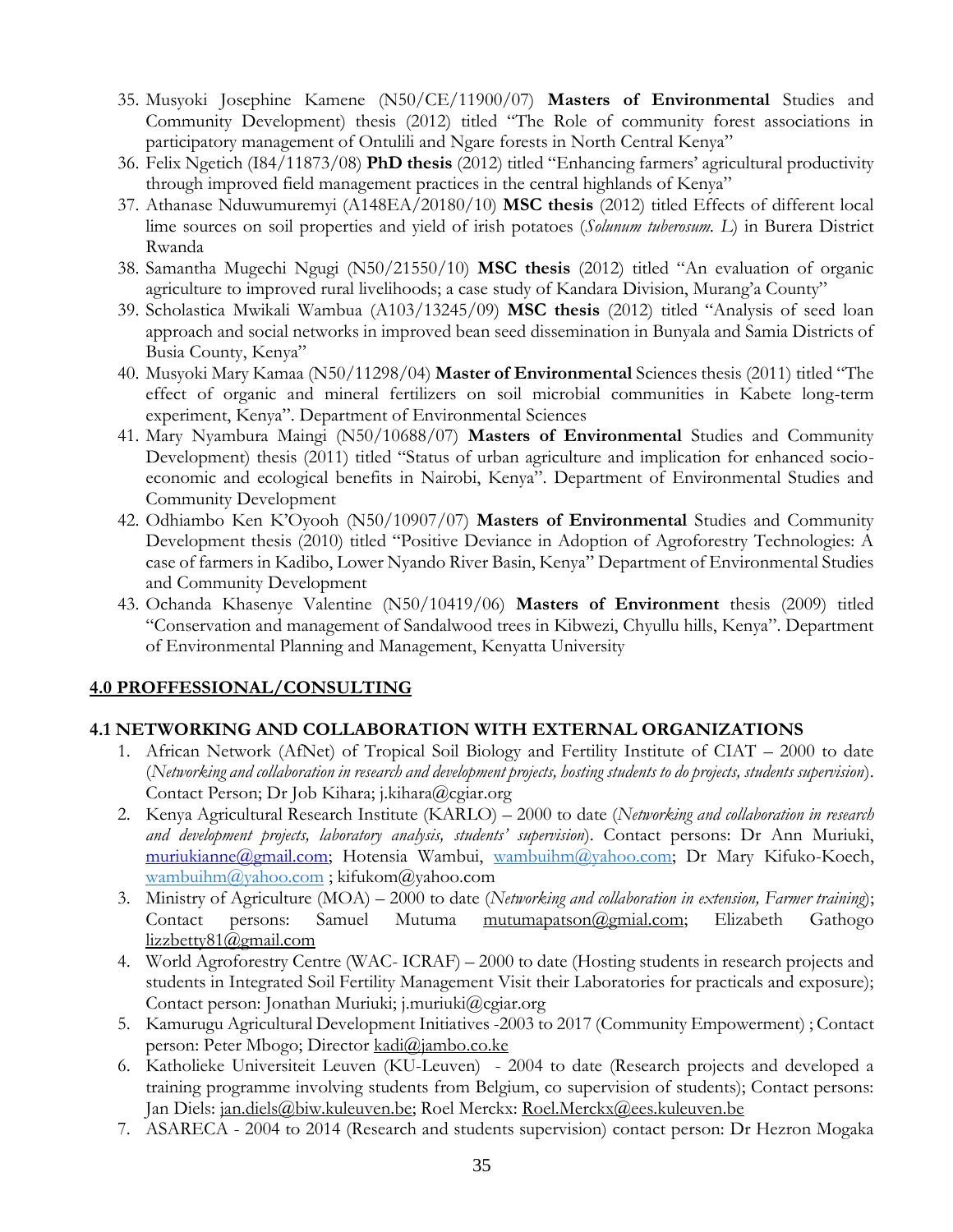[hmogaka@asareca.org](mailto:hmogaka@asareca.org)

- 8. Alliance for a green revolution in Africa (AGRA) 2004 to 2017 (Collaborative research and students support); Contact person: Dr Rebbie Harawa [Rharawa@agra.org;](mailto:Rharawa@agra.org) Mr Abed Kiwia [Akiwia@agra.org](mailto:Akiwia@agra.org)
- 9. International Centre for Insect Physiology and Ecology (ICIPE) 2006 to date (*collaboration in research, development projects and Member of the Scientific Steering Committee*). Contact persons: Dr. Martha Wangu, [mmusyoka@icipe.org](mailto:mmusyoka@icipe.org)
- 10. Kenya Organic Agriculture Network (KOAN) 2006 to date (*collaboration in research and development*  projects); Contact Person, Samuel Ndungu; [ndungus@koan.co.ke](mailto:ndungus@koan.co.ke)
- 11. Forschungsinstitut für Biologischen Landbau (FIBL Organic Institute of Organic Agriculture), Switzerland - 2006 to date (*collaboration in research and development projects, students' supervision). Contact person Dr. Noah* Adamtey; [noah.adamtey@fibl.org](mailto:noah.adamtey@fibl.org)
- 12. International Institute of Tropical Agriculture (IITA) 2006 to date (*collaboration in research projects*). Contact person: Dr. Bernard Vanlauwe (B[.vanlauwe@cgiar.org\)](mailto:vanlauwe@cgiar.org)
- 13. Embu University College 2012 to date (Student supervision, Collaborative projects, Mobilizing stakeholders involved in research work); Contact Persons: Prof Daniel Mugendi [dmugendi@yaho.com;](mailto:dmugendi@yaho.com) Dr Felix Ngetich, [ngetich.felix@embuni.ac.ke](mailto:ngetich.felix@embuni.ac.ke)
- 14. International Plant Nutrition Institute (IPNI) 2012 to 2019 (*collaboration in research and development projects, hosting students in projects, students supervision)* Contact person: Dr Shamie Zingore; [SZingore@ipni.net](mailto:SZingore@ipni.net)
- 15. African Plant Nutrition Institute (APNI) 2019 to date (*collaboration in research and development projects, hosting students in projects, students' supervision)* Contact person: Dr James Mutegi; J.MUTEGI@apni.net

## **4.3 CONSULTING FOR EXTERNAL ACADEMIC/PROFESSIONAL ORGANIZATIONS**

| <b>Consultancy EIA/ SEA Projects</b>                                             | Client                             |
|----------------------------------------------------------------------------------|------------------------------------|
| Proposed Auditorium Development Project In University of University of Embu      |                                    |
| Embu (November 2018)                                                             |                                    |
| Proposed Tuition Block Development Project In University of   University of Embu |                                    |
| Embu (October 2018)                                                              |                                    |
| Proposed Farm Machinery Shed Development Project In                              | University of Embu                 |
| University of Embu (October 2018)                                                |                                    |
| Carrying out Environmental and social safeguards compliance                      | Urban<br>Directorate<br>of<br>$\&$ |
| audit of Kenya Municipal Program (KMP) projects in: Cluster (ii)                 | Metropolitan Development, State    |
| Towns: Kakamega, Kericho, Eldoret and Nakuru. Contract NO:                       | Department of Housing and          |
| MTIH&UD/SDoH&UD/DoUMD/KMP/CONS-01/2016-                                          | Urban Development<br>(World        |
| 2017. (CIVOTECH) (March 2017 to May 2017)                                        | Bank supported project)            |
| Carrying out Environmental and social safeguards compliance                      | Directorate<br>of<br>Urban<br>$\&$ |
| audit of Kenya Municipal Program (KMP) projects in: Cluster (i)                  | Metropolitan Development, State    |
| Towns: Malindi, Mombasa, Machakos and Naivasha. Contract NO:                     | Department of Housing and          |
| MTIH&UD/SDoH&UD/DoUMD/KMP/CONS-01/2016-                                          | Urban Development                  |
| 2017 (CIVOTECH) (March 2017 to May 2017)                                         | (World Bank supported project)     |
| Carrying out consultancy services for Kenya Municipal Program                    | Urban<br>Directorate<br>of<br>&    |
| (KMP) projects beneficiaries' assessment in: Cluster (i) Towns:                  | Metropolitan Development, State    |
| Malindi, Mombasa, Machakos and Naivasha. Contract NO:                            | Department of Housing and          |
| MTIH&UD/SDoH&UD/DoUMD/KMP/CONS-02/2016-2017.                                     | Urban<br>Development<br>(World     |
| (CIVOTECH) (March 2017 to May 2017)                                              | Bank supported project)            |

#### **4.3.1 ENVIRONMENTAL IMPACT ASSESSMENT CONSULTANCIES**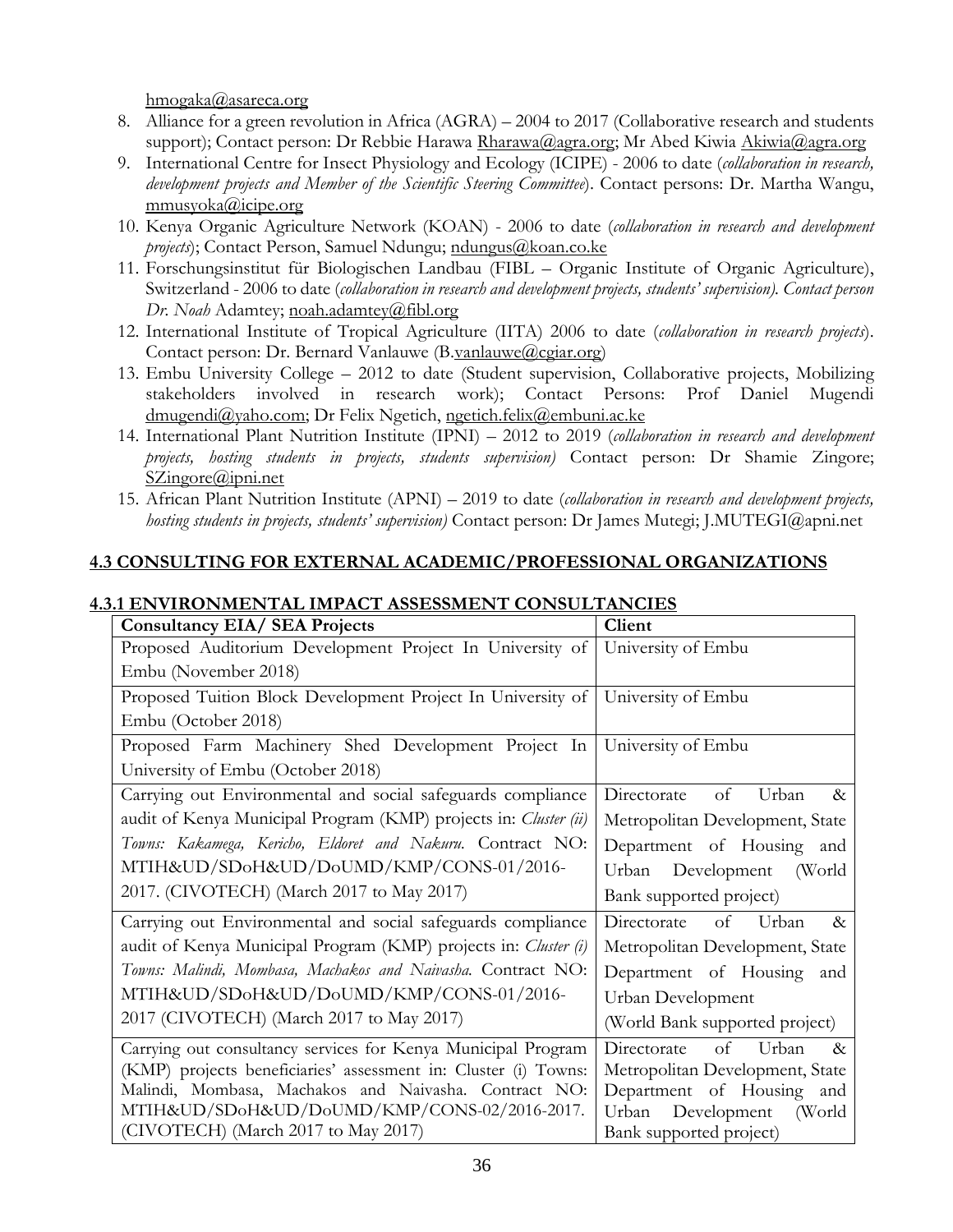| Proposed animal house Development Project In University of<br>Embu (January 2017)                                                                                                                         | University of Embu                                                                                                                                           |
|-----------------------------------------------------------------------------------------------------------------------------------------------------------------------------------------------------------|--------------------------------------------------------------------------------------------------------------------------------------------------------------|
| Proposed sewer line Development Project In University of Embu<br>(January 2017)                                                                                                                           | University of Embu                                                                                                                                           |
| Proposed herbarium Development Project In University of<br>Embu (January 2017)                                                                                                                            | University of Embu                                                                                                                                           |
| Proposed lecture hall Development Project In University of<br>Embu (January 2017)                                                                                                                         | University of Embu                                                                                                                                           |
| Proposed car park Development Project In University of Embu<br>(January 2017)                                                                                                                             | University of Embu                                                                                                                                           |
| Supervision and Coordination of Construction of Storm Water<br>Facilities<br>in<br>Embu<br>County,<br>Drainage<br>Contract<br>No.<br>MLHUD/KMP/COMP3/EMBU-SWD PHASE 1 2014-2015<br>(CIVOTECH) (2015-2016) | Directorate<br>of<br>Urban<br>$\&$<br>Metropolitan Development, State<br>Department of Housing and<br>Urban Development<br>(World<br>Bank supported project) |
| Proposed access road Development Project In Embu University<br>College                                                                                                                                    | <b>Embu University College</b>                                                                                                                               |
| Proposed Incinerator Development Project In Embu University<br>College                                                                                                                                    | <b>Embu University College</b>                                                                                                                               |
| Proposed Office Block Development Project In Embu<br>University College                                                                                                                                   | <b>Embu University College</b>                                                                                                                               |
| Proposed Residential House Development Project On Plot L.R.<br>No. 21096/73 Juja, Thika                                                                                                                   | Mr. Peter Kinuthia Thuku                                                                                                                                     |
| Proposed Student Hostel Housing Development Project On Plot<br>L.R. No. 21096/8 Juja, Thika                                                                                                               | Mr. Robert M Njoroge                                                                                                                                         |
| Proposed Housing Development Project On Plot LR No. 16991,<br>Juja, Thika                                                                                                                                 | Mr. Joseph Njoroge Murigi                                                                                                                                    |
| Proposed Classroom Development Project In Embu University<br>College                                                                                                                                      | <b>Embu University College</b>                                                                                                                               |
| Proposed Diagnostic Laboratory and Sick Bay Development<br>Project In Embu University College                                                                                                             | Embu University College                                                                                                                                      |
| Proposed Housing Development Project On Plot LR No. 16989,<br>Juja, Thika                                                                                                                                 | Ms. Terry Wanjiku Njoroge                                                                                                                                    |
| Proposed Hall Development Project In Embu University College                                                                                                                                              | <b>Embu University College</b>                                                                                                                               |
| Proposed Sarai Children's Home development project on the site<br>Plot LR No 1/4294, Ruiru Mugutha, Kiambu                                                                                                | Ms. Assumpta Wambui Gitau                                                                                                                                    |
| Proposed Hostel Development Project In Embu University<br>College                                                                                                                                         | <b>Embu University College</b>                                                                                                                               |
| Proposed Housing Development Project In Juja, Plot No<br>21096/55                                                                                                                                         | John Kamindo Njoroge                                                                                                                                         |
| Proposed Students' shopping Centre Development Project In<br><b>Embu University College</b>                                                                                                               | <b>Embu University College</b>                                                                                                                               |
| Proposed Library Block Development Project In Embu<br>University College                                                                                                                                  | <b>Embu University College</b>                                                                                                                               |

# **4.3.1 OTHERS**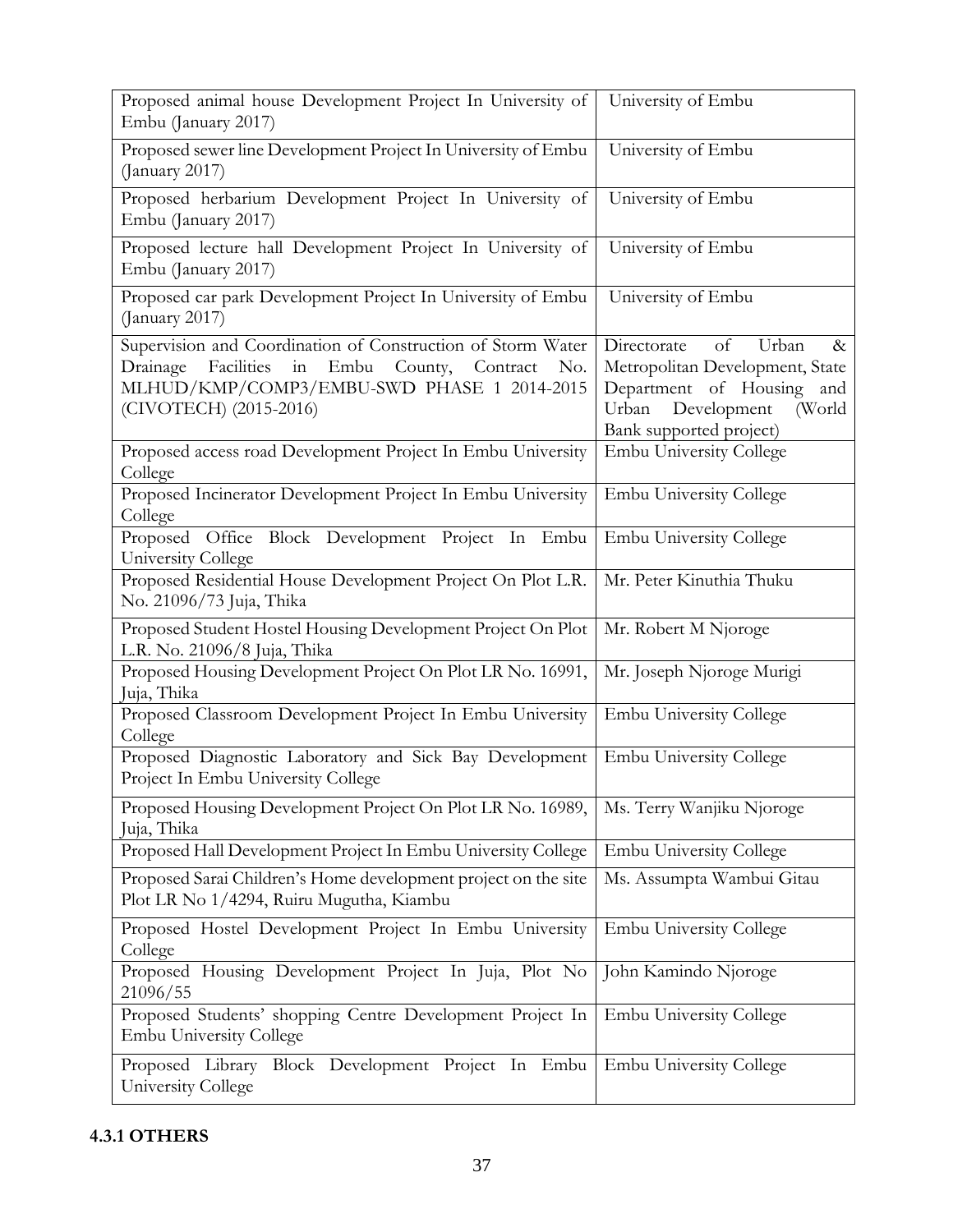- 1. Contracted by KTDA to explore the potential for sustainable biomass fuel production for the KTDAowned tea factories in Kenya (June – September 2006).
- 2. Contracted by RELMA in ICRAF to document the most profitable agroforestry innovations/systems in Kenya (August 2005).

## **4.4 MEMBERSHIP TO ACADEMIC/PROFESSIONAL BODIES**

- 1. Soil Science Society of East Africa 2001 to date
- 2. African Crop Science Society 2001 to date
- 3. Organization for Social Science Research in Eastern and Southern Africa (OSSREA) 2003 to 2010
- 4. Environmental Institute of Kenya (EIK) 2015 to date

## **4.5 NATIONAL AND INTERNATIONAL AWARDS AND RECOGNITIONS**

## **4.5.1 EXTERNAL EXAMINER FOR POSTGRADUATE PROGRAMMES**

- 1. Ms. Natasha Kurwakumire **MPhil thesis (January, 2015)** titled "Managing macro- and micronutrient interactions for improved agronomic efficiency under contrasting soil carbon levels in smallholder farms" **University of Zimbabwe**
- **2.** Mr. Patrick Musinguzi **PhD thesis (September, 2016)** titled "Critical soil organic carbon ranges for optimal crop response to nitrogen in a Ferralsol" **Makerere University**
- **3.** Victoria Minoo Musyoka (I501/MTI/20617/2015) **MSc thesis (January 2019**) titled "An assessment of contribution of forest provisioning ecosystem services to small-holder farmers livelihoods in Chyulu hills forest". **South Eastern Kenya University**
- **4.** Shadrack Otieno Nyawade (A80/52236/2017) **PhD thesis (May 2020)** titled "Diversification of Potato Farming Systems through Legume Intercropping for Improved Resource Use Efficiency and Soil Fertility". **University of Nairobi**
- 5. Ms. Mary Wangui Ngure (I85/93062/2013) **PhD thesis** (**September 2020**) titled "Enhancing Food Security through crop and livelihood diversification among Kimandi-Wanyaga Community in Murang'a County, Kenya". **University of Nairobi**
- 6. Mr. Norbert Iraboneye (KM121/14577/18) **MSc thesis** (**September 2020)** titled "Effect of canola green manure and compound fertilizer on potato *(Solanum tuberosum)* growth, yield and bacterial wilt management". *Egerton University*

## **4.5.2 EXTERNAL EXAMINER FOR EXTERNAL DEPARTMENTS**

1. External examiner for the Department of Geosciences and the Environment, The Technical University of Kenya (February 2021 – Current)

## **4.5.3 REFEREE FOR PROFESSIONAL PERIODICALS**

Review for the following Journals; *Field Crops Research Journal*, *Geoderma*, *Agricultural Systems, Archives of Agronomy and Soil Science, Experimental Agriculture*, *Journal of Soil Science and Plant Nutrition, Applied Geography, Journal of the Saudi Society of Agricultural Sciences, Journal of Integrative Agriculture, Journal of Soil Science and Environmental Management, Journal of Agricultural Extension and Rural Development, Journals of Agriculture and Biological Sciences, African Journal of Biotechnology*, and have reviewed the following papers*:*

- 1. Organic fertilizers mineralization and their effect on the potato "Solanum tuberosum" performance in organic farming (JSSAS-D-21-00447). *Journal of the Saudi Society of Agricultural Sciences, Elsivier publisher* (June 2021)
- 2. Yield response of three African indigenous leafy vegetables to integrated cattle manure and urea fertilizer microdosing and application timing in Benin, West Africa (GAGS-2021-0201) *Archives of Agronomy and Soil Science, Taylor and Francis publisher* (May 2021)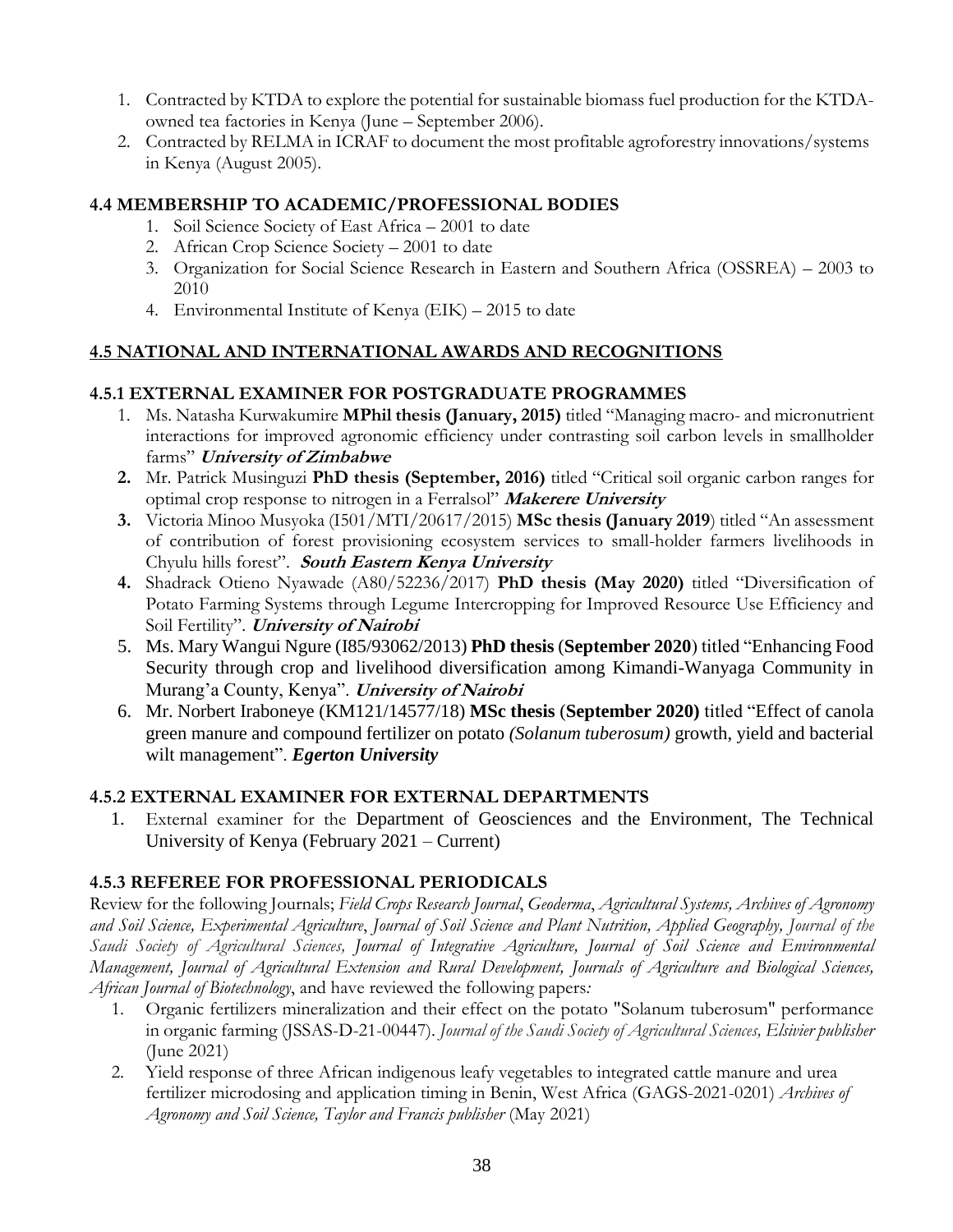- 3. Intercropping of maize with soybean under integrated nutrient management showcases the role of biofertilizers in silage production and quality (GAGS-2021-0213) *Archives of Agronomy and Soil Science, Taylor and Francis publisher* (March 2021)
- 4. Productivity, profitability and nutrient use efficiency in cereal systems: Application of nutrient management decision support system and machine learning approaches (AGSY-D-20-00939R2). *Agricultural Systems*, *Elsivier publisher* (January 2021)
- 5. An Integrated Assessment of Vulnerability to Dry Spells and Agricultural Water Management Practices in Northern Ghana (JAPG\_2020\_1117). *Applied Geography*, *Elsivier publisher (*December 2020)
- 6. Dry spells in a semi-arid region of Brazil and their influence on maize productivity. (AGSY\_2020\_325) *Agricultural Systems, Elsivier publisher* (April 2020)
- 7. Effect of green garlic/tomato crop rotation for 3 years on the dynamics of tomato growth, yield and soil physiochemical properties(GAGS-2019-1410). *Archives of Agronomy and Soil Science, Taylor and Francis publisher* (March 2020)
- 8. Reducing production and financial risks in smallholder crop-livestock systems in northern Ghana: Maize-legume strip cropping effect on productivity and financial return (EAG-D-19-00300). *Experimental Agriculture, Springer Publishers* (September 2019)
- 9. Soil health and ecosystem services: lessons from sub-Sahara Africa (SSA). *Geoderma, Elsivier publisher* (September 2019)
- 10. Using N-enriched co-compost to enhance nutrient uptake, nitrogen use efficiency, and yield of maize. *Journal of Soil Science and Plant Nutrition*, *Springer Publishers* (May 2019)
- 11. Nutrition management and farm's age affect saffron daughter corms behavior, nutrients uptake and economic water and fertilizer use efficiency: a large scale on-farm experiment during the years 2011– 2017" (GAGS-2018-1246). *Archives of Agronomy and Soil Science, Taylor and Francis publisher* (March 2019)
- 12. "Effect of lime water manure organic fertilizers on the productivity, energy efficiency and profitability of rainfed maize production" (GAGS-2018-1147.R1). *Archives of Agronomy and Soil Science, Taylor and Francis publisher* (March 2019)
- 13. Impact of cotton + green gram intercropping (1:1) on yield and economics. (Ms\_AJAEES\_40563). *[Asian Journal of Agricultural Extension, Economics & Sociology](http://sciencedomain.org/journal/25)* (2018)
- 14. Effect of lime water manure organic fertilizers on the productivity, energy efficiency and profitability of rainfed maize production (GAGS-2018-1147) *Archives of Agronomy and Soil Science, Taylor and Francis publisher* (December 2018)
- 15. Long-term sustaining crop productivity and soil health in maize-chickpea system through integrated nutrient management practices in Vertisols of central India (FIELD\_2018\_1316\_R1) *Field Crops Research Journal*, *Elsivier publisher* (September 2018)
- 16. Tomato Yield and Economic Performance under Vermi-compost and Mineral Fertilizer Applications. (JMS 2018), (June 2018)
- 17. Effect of Co-inoculation of Rhizobia and Plant Growth Promoting Rhizobacteria on Common Bean Growth and Yields in Eastern Kenya. (Paper ID: 1660512) *Open Journal of Soil Science (OJSS)* (April 2018)
- 18. Can sustainability of maize-mustard cropping system be achieved through balanced nutrient management? (FIELD-2018-85) Field *Crops Research Journal*, *Elsivier publisher* (February 2018)
- 19. Effect of Nitrogen Sources on the Yield of Common Bean (Phaseolus vulgaris) in Western Kenya (AAFS-D-17-00015). *Agriculture & Food Security, Elsivier publisher (*April 2017)
- 20. The Role of Rain Water Harvesting for Food security in Ethiopia (A review) (AASCI-2016-23). *Annals of Agrarian Science,* Elsivier *publisher (January 2017)*
- 21. Maize-common bean intercrop planting arrangement integration with nutrient management to intensify maize-based cropping (AGS-2016-00292). *Journal of Agricultural Science (September 2016)*
- 22. Phosphorus and sulphur releasing pattern and their availability for maize cultivation (JCO-19.4.16- 0152). *Journal of Cereals and Oilseeds* (July 2016)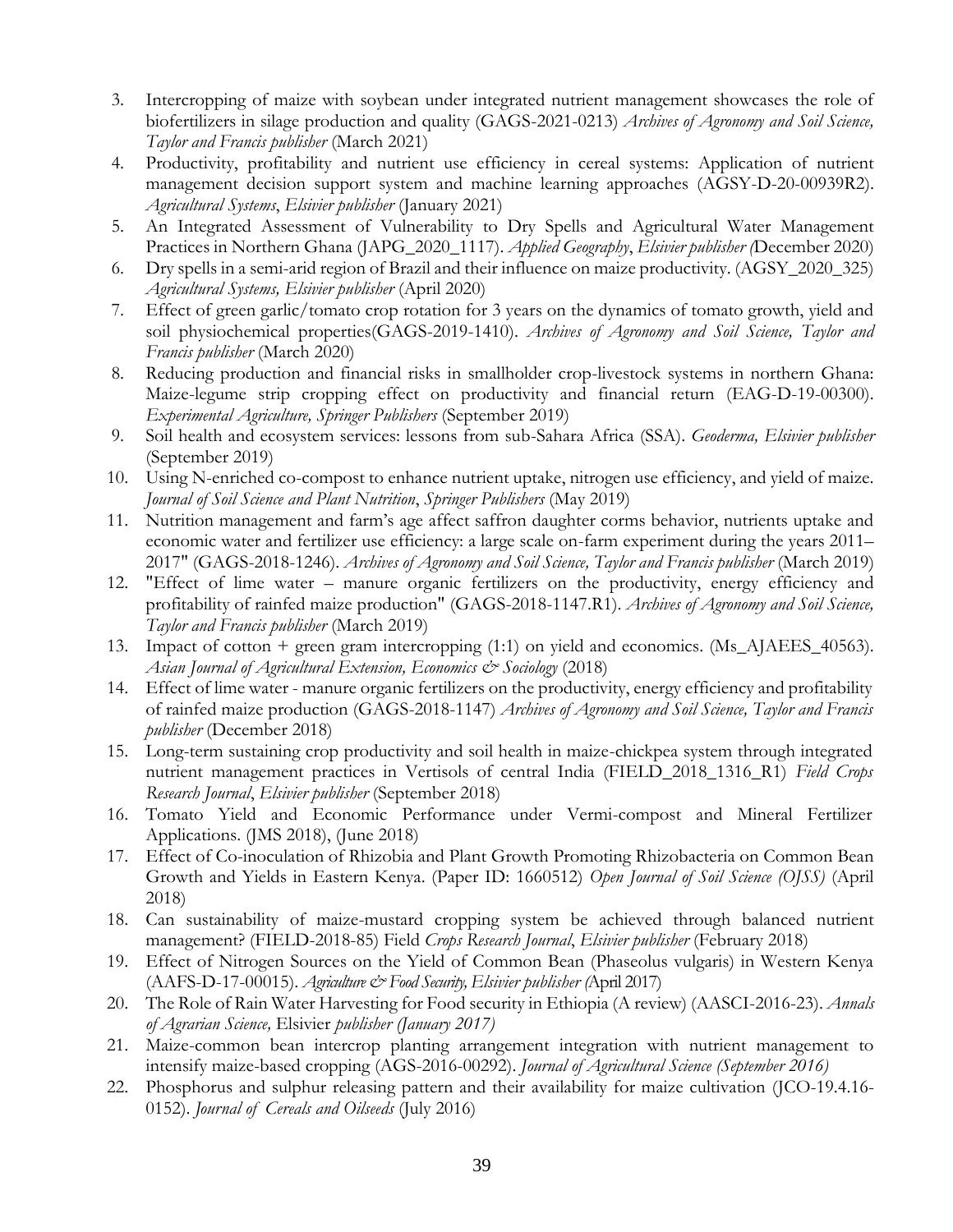- 23. Maize-common bean intercrop productivity as affected by planting arrangements and applied nutrients in northwestern Ethiopia (EAG-D-16-00088). *Experimental Agriculture, Springer Publishers (*April 2016)
- 24. Grain yield and yield component of maize, cowpea and lablab bean grown in intercrop system; *Journal of Integrative Agriculture, Elsivier publisher* (May 2014)
- 25. Response of maize growth and development to mineral fertilizer and soil characteristics in Northern Ghana (IJAAR-14-014). *International Journal of Advance Agricultural Research* (May 2014)
- *26.* Combined use of Tithonia diversifolia and NPK fertilizer for improving soil fertility and Maize yield in on a humid Alfisol (JSSEM-11-130*). Journal of Soil Science and Environmental Management (November 2012)*
- *27.* Comparative Effect of Organic, Organomineral and Mineral Fertilizers on Soil Properties, Nutrient Uptake, Growth and Yield of Maize (*Zea Mays*) IRJAS-12-174. *International Research Journal of Agricultural Science and Soil Science* (Formerly, International Research Journal of Agricultural Science) *(November 2012)*
- *28.* Determination of some heavy metals in spinach and lettuce cultivated in Potiskum, Yobe state, Nigeria (JAED-12-050). *Journal of Agricultural Economics and Development (October 2012)*
- *29.* STCR based fertilizer application for meeting nutrient requirement of Finger millet (Eleusine coracana (L.) Gaertn.) (IJAS-12-226). *International Journal of Agricultural Sciences (October 2012)*
- *30.* Physicochemical properties of an ultisol and yield of maize as influenced by cassava peel amendment. *Journals of Agriculture and Biological Sciences (July 2011)*
- *31.* Mineralization of animal manures and plant uptake of N in an ultisol. *Journals of Agriculture and Biological Sciences (July 2011)*
- *32.* Macro-Mineral status at three Phenological stages of some Range shrubs of Gadoon Hills, District Swabi, Pakistan. *African Journal of Biotechnology (AJB) (ISSN 1684-5315) (July 2011)*
- *33.* Effects of farm yard manure on cadmium and lead accumulation in *Amaranthus oleracea* L. *Journal of Soil Science and Environmental Management (May 2011)*
- *34.* Perceptions of Maize Farmers on the Use of *Mucuna pruriens* as a Cover Crop in the Brong Ahafo Region of Ghana. *Journal of Agricultural Extension and Rural Development (May 2011)*
- *35.* Comparative Effectiveness of Long Yam Bean (*Sphenostylis stenocarpa)* and Organic and Inorganic Fertilizers in Improving Soil Nutrient Status and Yield of Maize in Southwest Nigeria. *Journal of Soil Science and Environmental Management (February 2011)*
- *36.* Identification and Documentation of Indigenous Knowledge of Beekeeping Practices in Selected Districts of Ethiopia. *Journal of Agricultural Extension and Rural Development (February 2011)*

## **5.0 ADMINISTRATION AND RESPONSIBILITIES**

## **5.1 RECOGNIZED UNIVERSITY ADMINISTRATIVE POSITIONS**

- 1. August 2011 to August 2013, Kenyatta University: Departmental Examinations Coordinator (1st 2) years term)
- 2. August 2013 to September 2015, Kenyatta University: Departmental Examinations Coordinator (Renewal -  $2<sup>nd</sup>$  2 years term)
- 3. June 2016 to August 2020, Kenyatta University: School Examinations Coordinator

## **5.2 OTHER RESPONSIBILITIES IN THE UNIVERSITY**

- 1. 2008– 2011, Kenyatta University: In charge of the Departmental time table
- 2. Feb 2016-Dec 2016 Academic Advisor for 4<sup>th</sup> year students Environmental Resource Conservation Programme
- 3. January 2017 to date Academic Advisor for 4<sup>th</sup> year students Environmental Resource Conservation Programme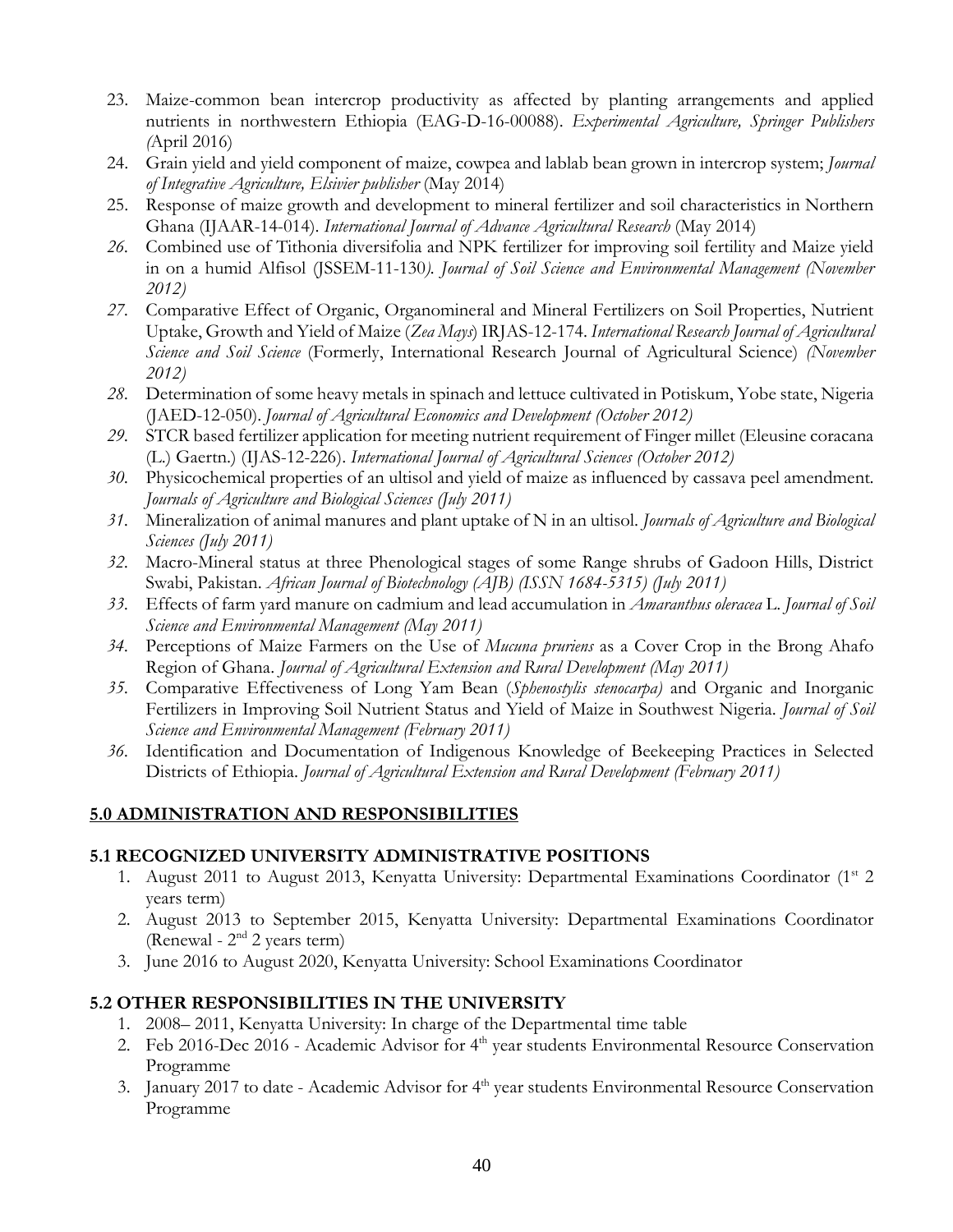## **6.0 COMMUNITY ENGAGEMENT AND OTHER CONTRIBUTIONS**

#### **6.1 COMMUNITY SERVICE AND OUTREACH 6.1.1 SCHOOL BOARD OF MANAGEMENT MEMBER**

- 1. Chairperson, Board of Management (BOM), Koimbi mixed Secondary School (March 2019 to date)
- 2. Member, Board of Management (BOM), Koimbi mixed Secondary School (March 2019 to date)
- 3. Member, Board of Management (BOM), Weithaga Boys Secondary School (March 2019 to date)
- 4. Chairperson, Board of Management (BOM), Koimbi mixed Secondary School (2015 to 2018)
- 5. Member, Board of Management (BOM), Koimbi mixed Secondary School (2015 to 2018)
- 6. Member, Board of Management (BOM), Weithaga Boys Secondary School (2015 to 2018)
- 7. Member, Board of Governor (BOG), Weithaga Boys Secondary School (2012 to 2015)
- 8. Member, Board of Governor (BOG), Weithaga Boys Secondary School (2009 to 2012)
- 9. Member, Board of Governor (BOG), Koimbi Boys Secondary School (2007 to 2010)

## **6.1.2 COMMUNITY BASED APPOINTMENTS**

- 1. 2003 to date Member of Commissioners for Christ Ministry which ministers to students in High Schools in Kenya (*Preaching, counseling, seminars on academic excellence, development of discipleship materials*)
- 2. 2004 to 2017 Worked/working with over 150 farmer groups in central Kenya to promote the wellbeing of the farmers through the promotion of soil fertility enhancement technologies in these groups
- 3. 2008 to date Working with Weithaga and Koimbi Primary Schools in Murang'a in enhancing education levels within the community (*visiting the schools, motivating the teachers and students, talking with parents, counseling the students*)
- 4. 2009 to date Working with the local administration in Weithaga Location to enhance youth improvement in the community
- *5.* 2008 to date Member of Benevolence Ministry in Membley Baptist Church, Ruiru *Reaching out to the needy members of the society in terms of feeding, education, providing clothing and counseling*
- *6.* 2014 to date *–* Involved in the Mentorship Programme for Murang'a County in Koimbi Primary School
- *7.* March 2019 to date involved in Kahuro sub county DCC initiative for men and male youth behavior change programme (Secretariat)

## **6.2 PROFESSIONAL AFFILIATIONS**

- 1. National Environmental Management Authority (NEMA) Associate Expert for Environmental Impact Assessment - 2007 - 2009
- 2. National Environmental Management Authority (NEMA) Lead Expert for Environmental Impact Assessment - 2009 to date

# **6.3 RECOGNIZITION AND AWARDS**

- 1. Best poster presented at the 21<sup>st</sup> Soil Science Society of East Africa conference, Eldoret, Kenya in December 2003
- 2. Kenyatta University Vice Chancellors Award for Extra Hard work in December 2012

# **6.4 OTHERS**

## **6.4.1 GUEST DISCUSSANT**

1. Invited as a Discussant by the African Centre for Technology Studies (ACTS) and the STEPS Centre (Sussex, UK), on "Diverse pathways of agrarian transformation in East Africa: Exploring new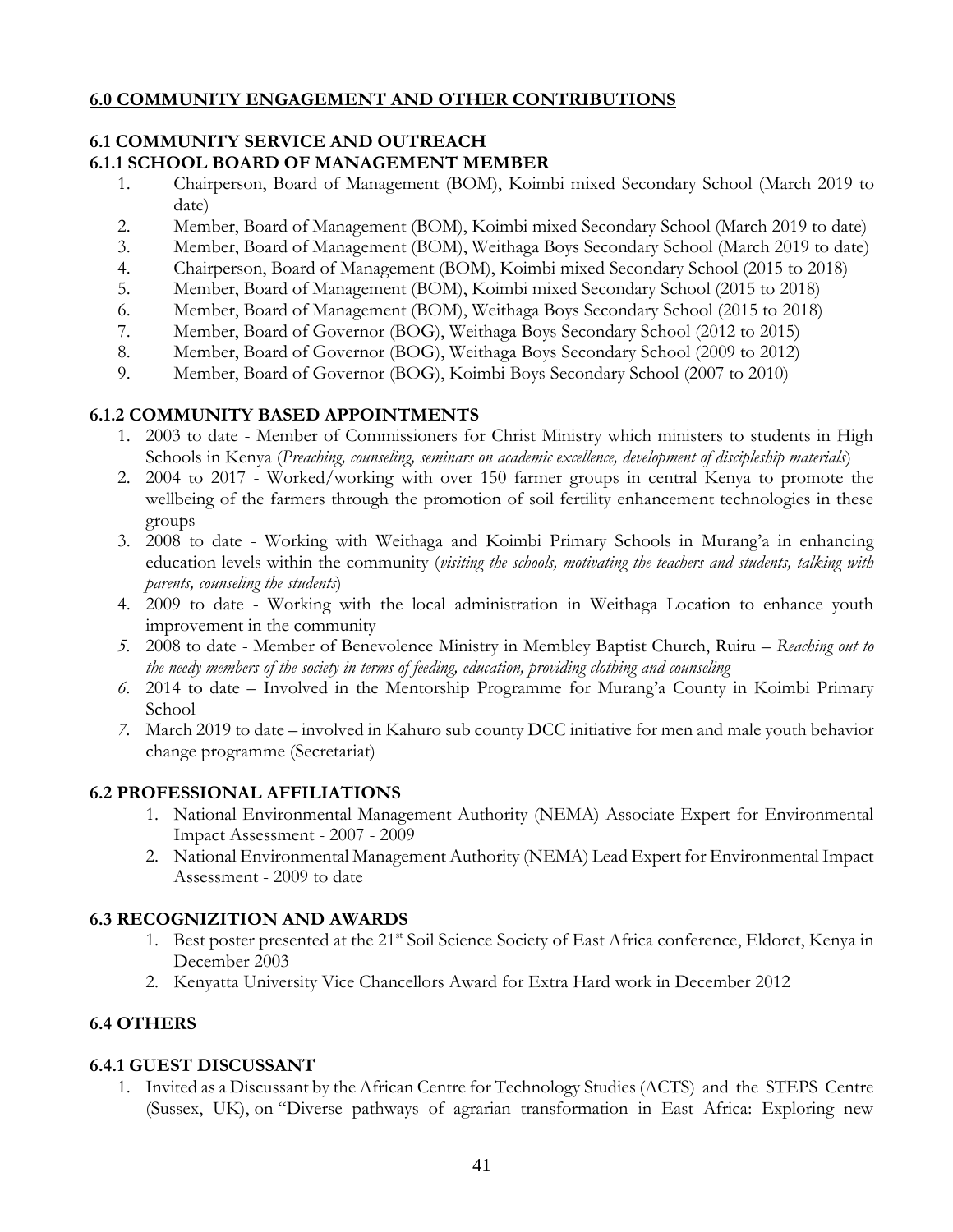perspectives on the history and future of technological change within Green Revolutions". One day workshop on 26<sup>th</sup> January 2017 at the Tara Suites Hotel, Gigiri.

## **6.4.2 INTITATING/LEADING RESEARCH PROJECT**

- 1. 2011-2014; Regional Universities Forum for Capacity Building in Agriculture (RUFORUM) on "Enhancing crop productivity through soil-water conservation and integrated drought prediction and preparedness techniques in the drier zones of Central Highlands of Kenya"
- 2. 2012-2016; International Atomic Energy Agency on "Unraveling beneficial impact of Nitrogen, carbon and water dynamics in mulch-based systems on crop productivity in heterogeneous biophysical environment of the Central Kenyan highlands"
- 3. 2017-2018; 2016 Vice-Chancellors Research on "Agronomic and Economic effects of Phosphate Rock on acidic soils in TharakaNithi County"

## **6.4.3 CAPACITY BUILDING**

- 1. May 2016: Organised a two-day training on the use of SAS (18 participants)
- 2. March 2016: Organised a writeshop to develop knowledge sharing products on integrated soil fertility management
- 3. October 2015: Organized a two -dayAgro-dealer training workshop
- 4. August 2015: Organized a two-day training workshop for Local processors/enterpreneurs

## **6.4.4 CONTRIBUTION TO UNIVERSITY ADVANCEMENT**

1. Member: Committee on development of proposals for African Union 2016